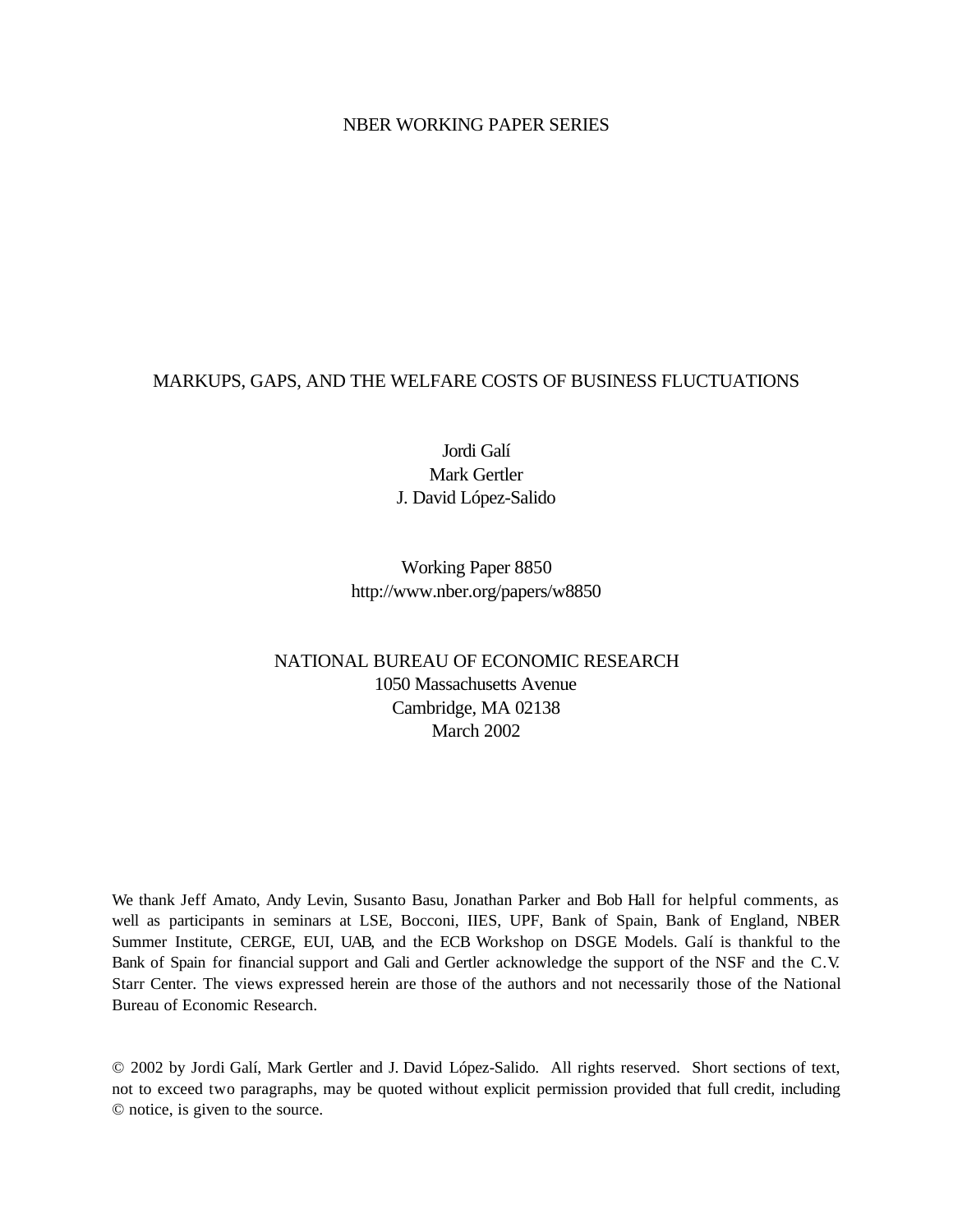Markups, Gaps, and the Welfare Costs of Business Fluctuations Jordi Galí, Mark Gertler and J. David López-Salido NBER Working Paper No. 8850 March 2002 JEL No. E3

#### ABSTRACT

In this paper we present a simple, theory-based measure of the variations in aggregate economic efficiency associated with business fluctuations. We decompose this indicator, which we refer to as "the gap", into two constituent parts: a price markup and a wage markup, and show that the latter accounts for the bulk of the fluctuations in our gap measure. Finally, we derive a measure of the welfare costs of business cycles that is directly related to our gap variable, and which takes into account explicitly the existence of a varying aggregate inefficiency. When applied to postwar U.S. data, for plausible parametrizations, our measure suggests welfare losses of fluctuations that are of a higher order of magnitude than those derived by Lucas (1987). It also suggests that the major postwar recessions involved substantial efficiency costs.

Universitat Pompeu Fabra New York University 08005 Barcelona Spain New York, NY 10003 and NBER and NBER jordi.gali@econ.upf.es mark.gertler@nyu.edu

Jordi Galí Mark Gertler J. David López-Salido CREI Department of Economics Bank of Spain Ramon Trias Fargas 25 269 Mercer Street, 7th Floor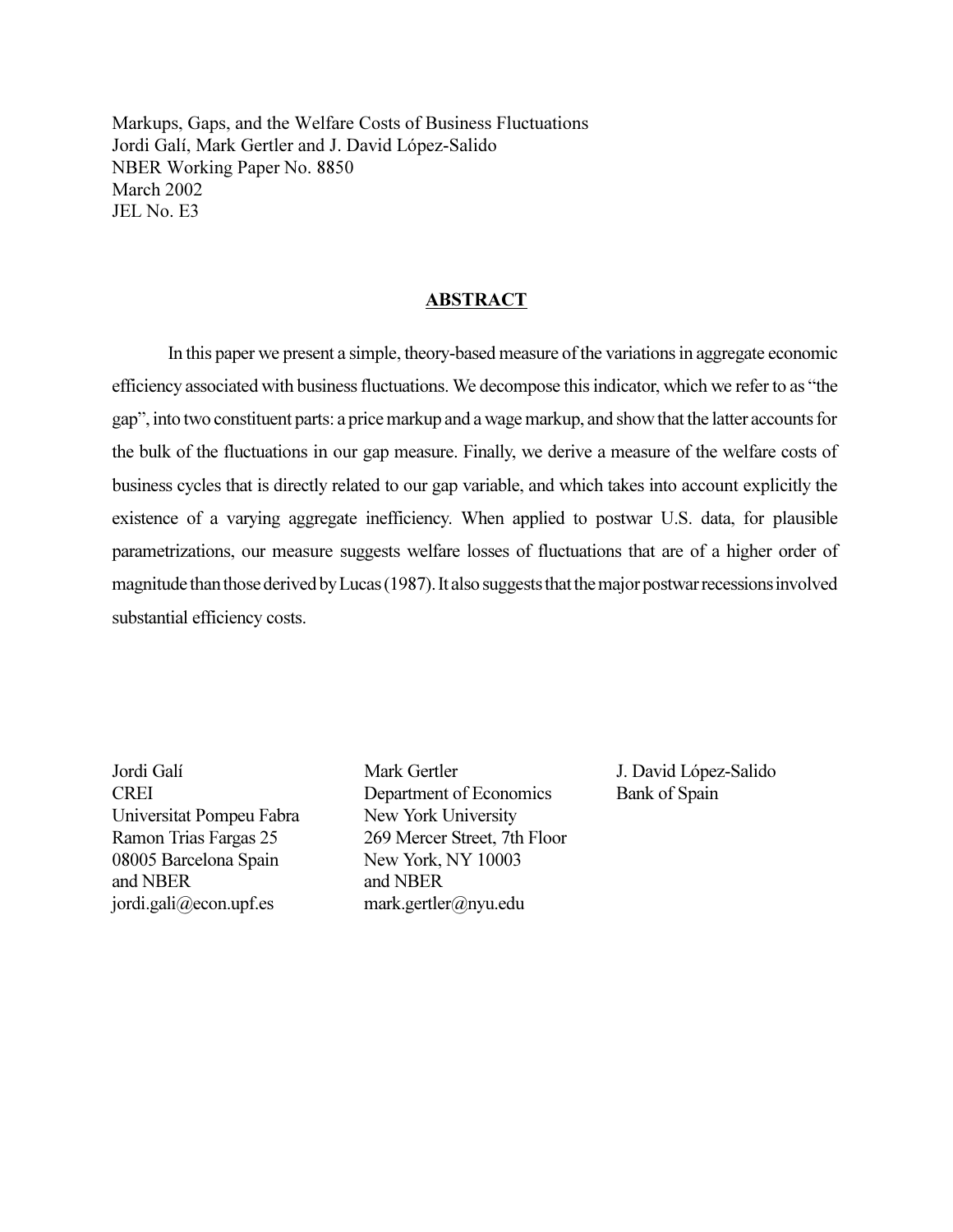## 1 Introduction

To the extent that there exist price and wage rigidities, or possibly other types of market frictions, the business cycle is likely to involve inefficient fluctuations in the allocation of resources. Specifically, the economy may oscillate between expansionary periods when the volume of economic activity is close to the social optimum, and recessions that feature a significant drop in production relative to the first best. In this paper we explore this hypothesis by developing a simple measure of aggregate inefficiency and examining its cyclical properties. The measure we propose - which we call "the inefficiency gap" or "the gap", for short - is based on the size of the wedge between the marginal product of labor and the marginal rate of substitution between consumption and leisure. Deviations of this gap from zero reflect an inefficient allocation of employment. By constructing a time series measure of the inefficiency gap, we are able to obtain some insight into both the nature and welfare costs of business cycles.

From a somewhat different perspective, we show that the inefficiency gap corresponds to the inverse of the markup of price over social marginal cost. Procyclical movements in the inefficiency gap accordingly mirror countercyclical movements in this markup. Our approach, however, differs from much of the recent literature on business cycles and markups by using the household's marginal rate of substitution between consumption and leisure to measure the price of labor, as opposed to wages.<sup>1</sup> As a matter of theory, of course, the household's consumption/leisure tradeoff is the appropriate measure of the true social cost of labor. Wage data are not appropriate if either wages are not allocative or if labor market frictions are present that drive a wedge between market wages and the labor supply curve. As we demonstrate, our markup construct is highly countercyclical. In addition, it also leads directly to a measure of aggregate efficiency costs at each point in time.

 $\overline{^{1}$ See Rotemberg and Woodford (1999) for a survey of the literature on business cycles and countercyclical markups.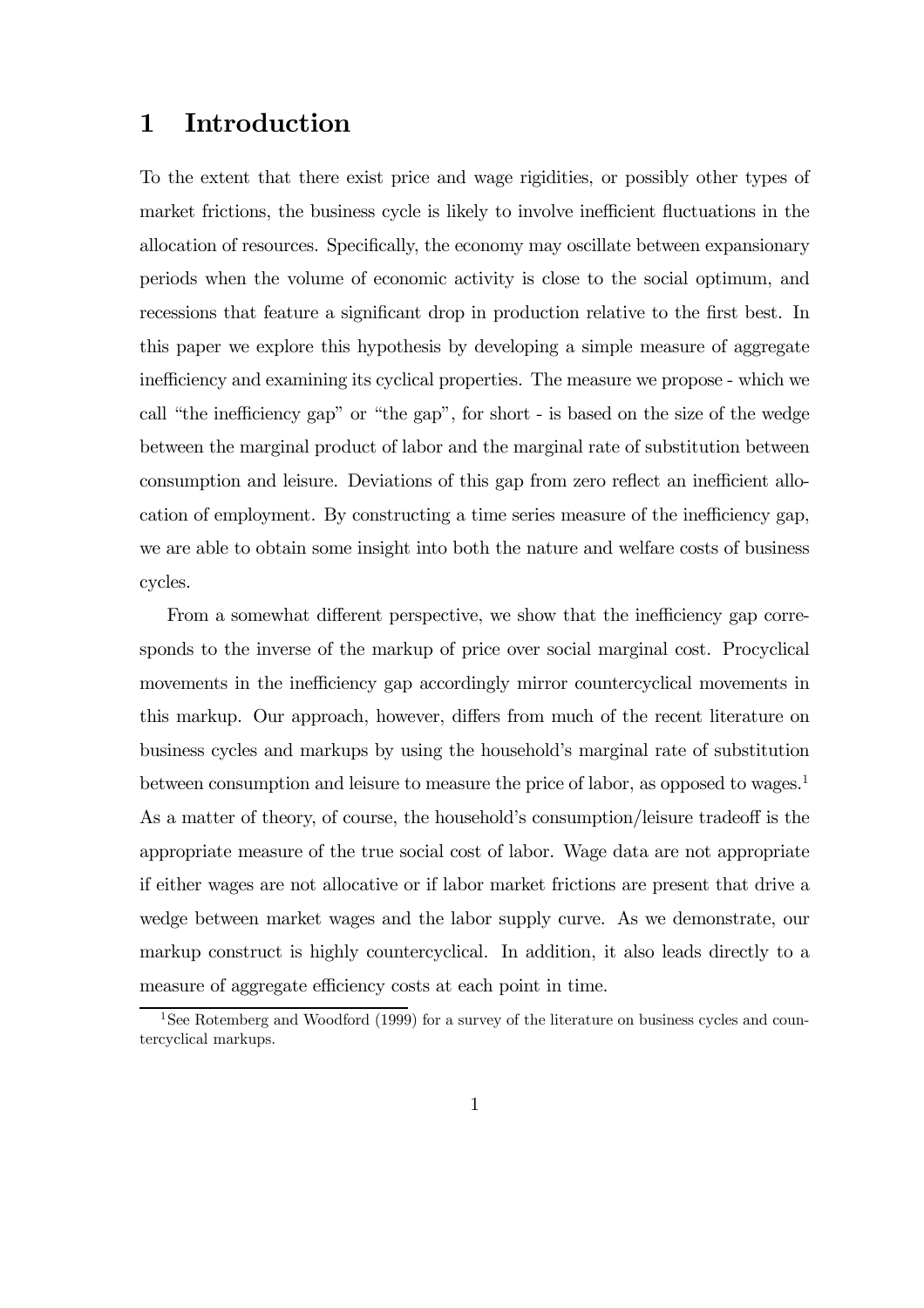Our approach builds on a stimulating paper by Hall (1997) that analyzes the cyclical behavior of the neoclassical labor market equilibrium. Specifically, Hall first demonstrates that the business cycle is associated with highly procyclical movements in the difference between the observable component of the household's marginal rate of substitution and the marginal product of labor. He then presents some evidence to suggest that this difference is of central importance to employment fluctuations. Also relevant is Mulligan (2002) who examines essentially the same measure of the labor market wedge, though focusing on its low frequency movements. Specifically, he constructs an annual series of this variable, using data spanning more than a century. He finds that marginal tax rates correlate well at low frequencies with this labor market wedge. Finally, Chari, Kehoe and McGrattan (2004) find that the labor market wedge plays a critical role in accounting for the drop in employment during the Great Depression.

As with Hall, we focus on the behavior of the labor market wedge at the business cycle frequency. We differ in several important ways, however. First, his framework treats this wedge simply as an exogenous driving force, interpretable for example as reflecting shifts in preferences.<sup>2</sup> We instead stress countercyclical markup variations as the key factor accounting for the cyclical fluctuations in this variable and present evidence in support of this general hypothesis. Second, given our "markup interpretation," we are able to use the Hall residual as the basis for a measure of the efficiency costs of business cycles.

In particular, with some auxiliary assumptions, it is possible to derive a measure of the lost surplus in the labor market at each point in time based directly on movements in our gap variable. Fluctuations generate efficiency costs on average because, as we

<sup>2</sup>To organize his approach, Hall (1997) modeled the labor market residual as an unobserved preference shock, though he did not take this hypothesis literally, but rather as a starting point for subsequent analysis. There has been a tendency in subsequent literature, however, (e.g. Holland and Scott (1998), Francis and Ramey (2001), Uhlig (2002)) to interpret this residual as an exogenous preference shock. Earlier literature as well offered a similar interpretation (e.g. Baxter and King, 1991). Our analysis will suggest that this residual cannot simply reflect exogenous preference shifts.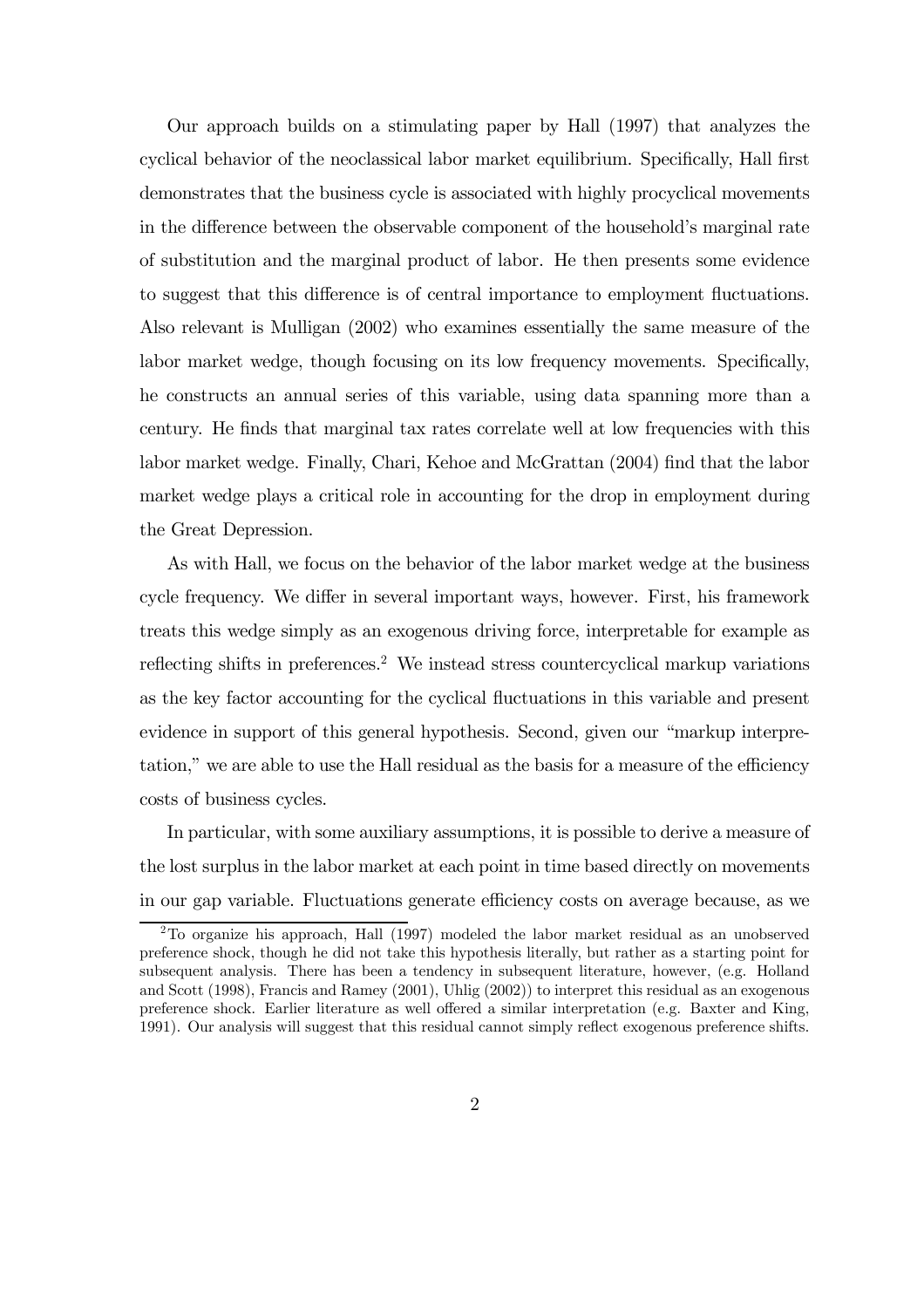show, the surplus lost from a decline in employment below its natural level exceeds the gain from a symmetric rise above its natural level. In this respect, our approach differs significantly from Lucas (1987, 2003) who examines the welfare costs of consumption variability associated with the cycle. While the Lucas measure does not really take account of the sources of fluctuations, our measure instead isolates the costs associated with the inefficient component of fluctuations. Accordingly, our metric may give a better sense of the potential gains from improved stabilization policy.

A significant additional feature is that our approach permits not only a measure of the costs of fluctuations on average, but also an assessment of the costs of particular episodes. We find, for example, that while the efficiency costs of fluctuations are not large when averaged across booms and recessions, the gross gains from booms and losses from recessions can indeed be quite large. Indeed, as we show, our methodology suggests that the U.S. economy experienced large efficiency costs during both the 1974-75 and 1980-82 recession. This consideration is highly relevant because it may be that the main benefit from good stabilization policies may be avoiding severe recessions. To the extent that centrals banks have had either good skill or good luck in keeping to a minimum the number of severe downturns, it may be that on average the costs of fluctuations are not large. This kind of unconditional calculation, however, masks the kind of losses that can emerge if luck and/or skill suddenly turn bad. For this reason, an examination of episodes where matters clearly did seem to go awry can shed light on the importance of good policy management.

In section 2 we develop a framework for measuring the inefficiency gap in terms of observables, conditional on some reasonably conventional assumptions about preferences and technology. We also show that it is possible to decompose the gap into price and wage markup components. In section 3 we present empirical measures of this variable for the postwar U.S. economy. The inefficiency gap exhibits large procyclical swings. In addition, under the assumption that wages are allocational, most of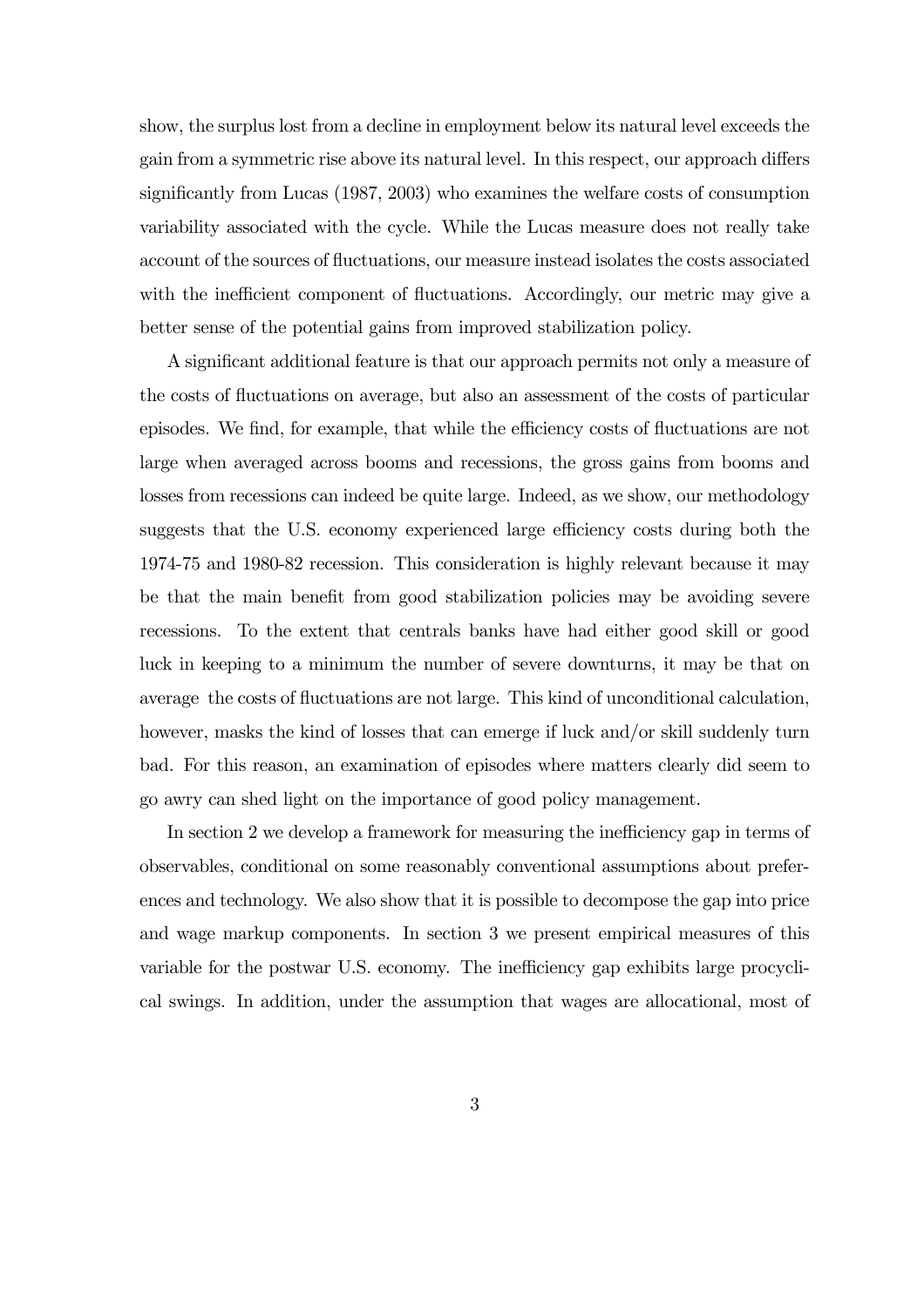its variation is associated with countercyclical movements in the wage markup.3 The price markup shows, at best, a weak contemporaneous correlation. Under some alternatives to our baseline case, the price markup does move countercylcically. However, movements in the wage markup still dominate the overall movements in the gap.

In section 4 we consider the possibility that purely exogenous factors (e.g. unobserved preference shifts) underlie the variation in our gap measures. Specifically, we present evidence that suggests that our gap variable is endogenous and thus cannot simply reflect exogenous variation in preferences. The evidence is instead consistent with our maintained hypothesis that endogenous variation in markups is largely responsible for the movement in the inefficiency gap. In Section 5 we then use this link to examine both the unconditional efficiency costs of recessions and the conditional costs associated with the major boom/bust episodes. Concluding remarks are in section 7.

## 2 The Gap and its Components: Theory

Let the *inefficiency gap* (henceforth, *the gap*) be defined as follows:

$$
gap_t = mrs_t - mpn_t \tag{1}
$$

where  $mrs_t$  and  $mpn_t$  denote, respectively, the (log) marginal product of labor and the (log) marginal rate of substitution between consumption and leisure.

As illustrated by Figure 1, our gap variable can be represented graphically as the vertical distance between the perfectly competitive labor supply and labor demand curves, evaluated at the current level of employment (or hours). In much of what follows we assume that our gap variable follows a stationary process with a (possibly nonzero) constant mean, denoted by *gap* (without any time subscript). The latter represents the steady state deviation between  $mrs_t$  and  $mpn_t$ . Notice that these

<sup>&</sup>lt;sup>3</sup>In this respect our results are consistent with recent evidence in Sbordone (1999, 2000), Galí and Gertler (1999), Galí, Gertler and Lopez-Salido (2001) and Christiano, Eichenbaum and Evans (1997, 2001) that in somewhat different contexts similarly point to an important role for wage rigiditiy.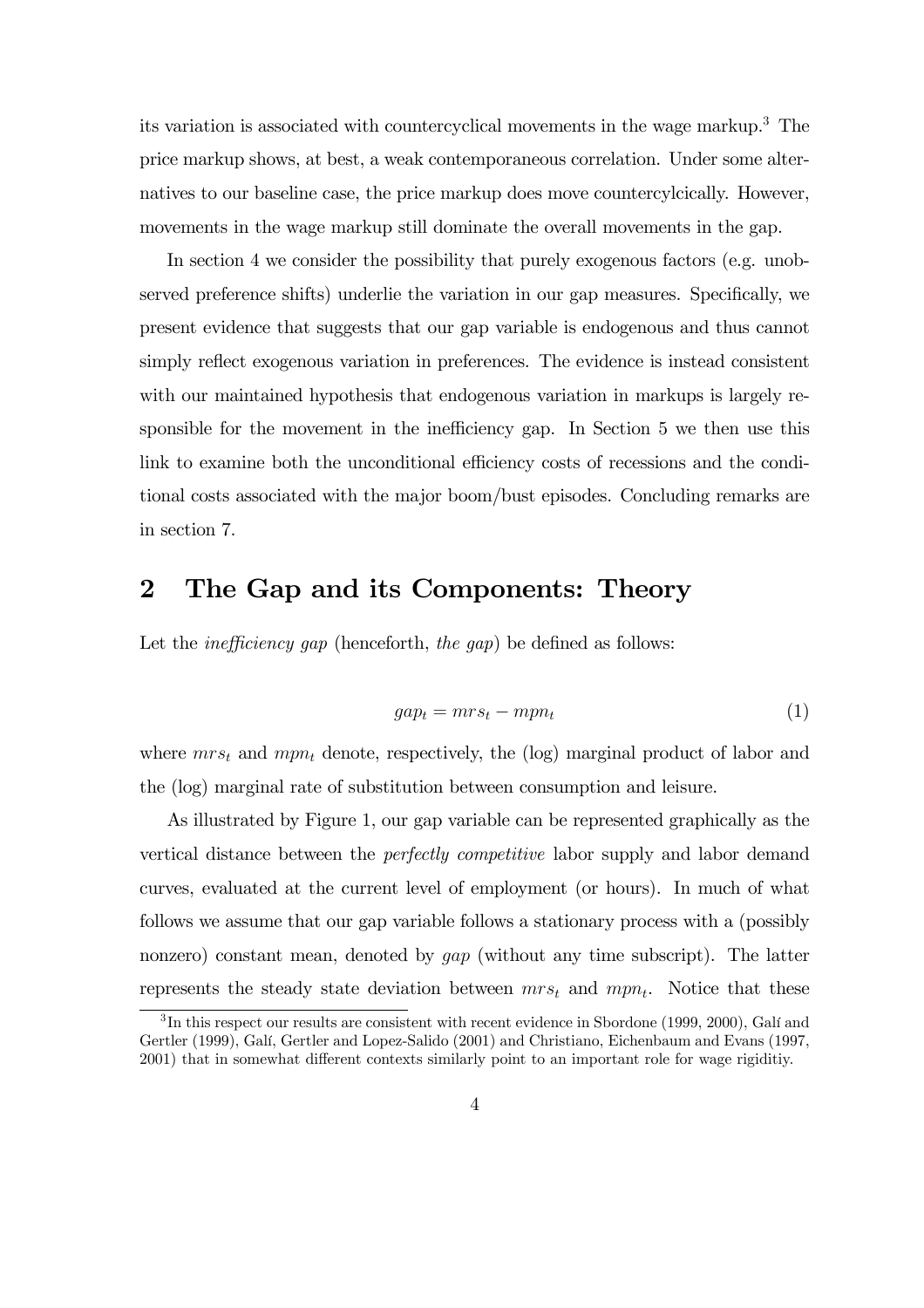assumptions are consistent with both  $mrs_t$  and  $mpn_t$  being nonstationary, as it is likely to be the case in practice as well as in the equilibrium representation of a large class of dynamic business cycle models.

We next relate the gap to the markups in the goods and labor markets. Under the assumption of wage-taking firms, and in the absence of labor adjustment costs, the nominal marginal cost is given by  $w_t - mpn_t$ , where  $w_t$  is (log) compensation per additional unit of labor input (including non-wage costs). Accordingly, we define the aggregate price markup as follows:

$$
\mu_t^p = p_t - (w_t - mp_n) \tag{2}
$$

$$
= \quad mpn_t - (w_t - p_t) \tag{3}
$$

The aggregate wage markup is given by:

$$
\mu_t^w = (w_t - p_t) - mrs_t \tag{4}
$$

i.e., it corresponds to the difference between the wage and the marginal disutility of work, both expressed in terms of consumption. Notice that the wage markup should be understood in a broad sense, including the wedge created by efficiency wages, payroll taxes paid by the firm and labor income taxes paid by the worker, search frictions, and so on.

There are a variety of frictions (perhaps most prominently, wage and price rigidities) which may induce fluctuations in the markups: it is in this respect that these frictions are associated with inefficient cyclical fluctuations, or more precisely, with variations in the aggregate level of (in)efficiency. In particular, given that the marginal rate of substitution is likely to be procyclical, rigidities in the real wage —resulting either from nominal or real rigidities— will give rise to countercyclical movements in the wage markup.<sup>4</sup> Similar rigidities may give rise, in turn, to a countercyclical

<sup>4</sup>Models with countercyclical wage markups due to nominal rigidities include Blanchard and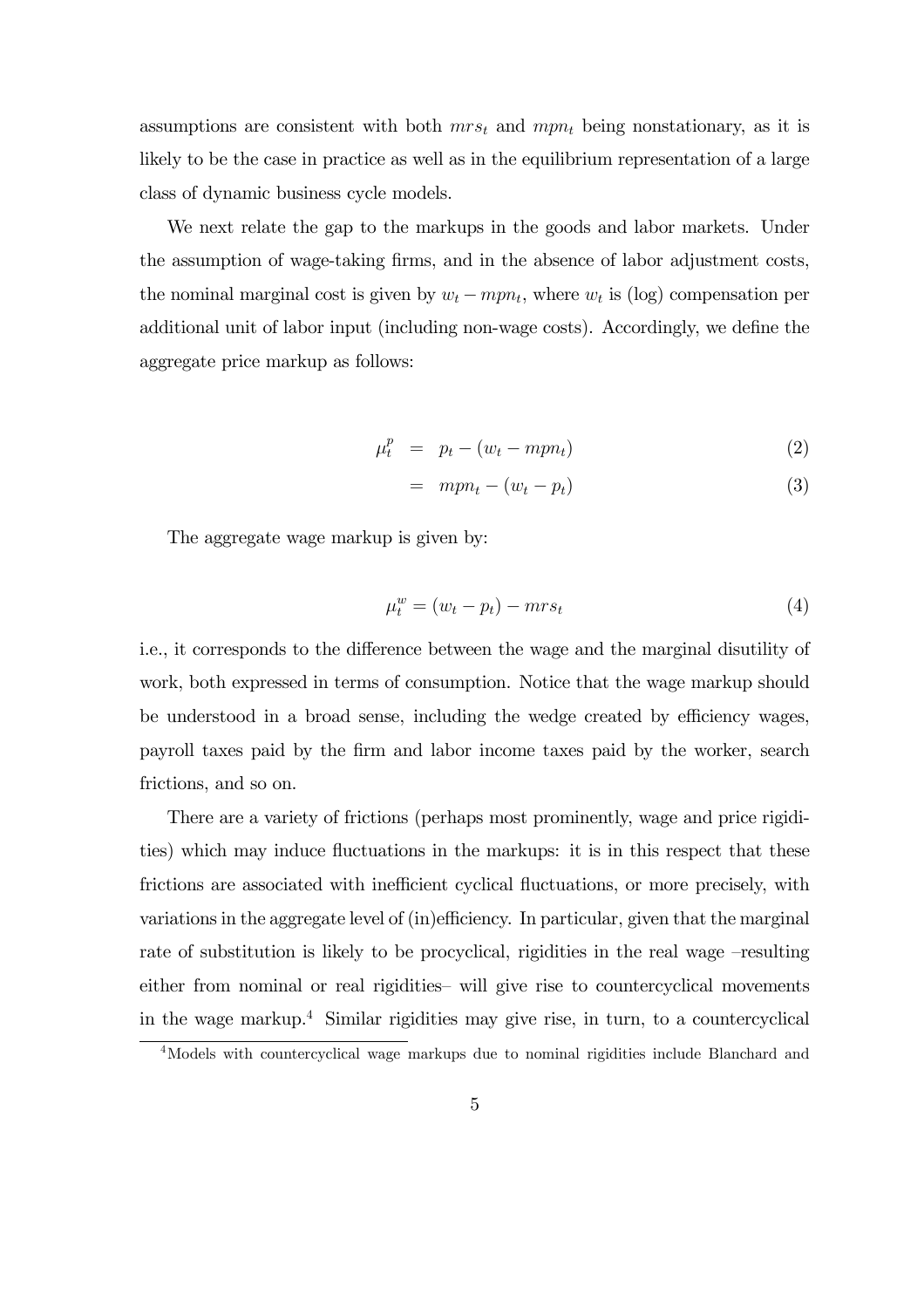price markup in response to demand shocks since, holding productivity constant, the marginal product of labor is countercyclical.<sup>5</sup> Alternatively, procyclical movements in competitiveness could induce a countercyclical price markup, as in Rotemberg and Woodford (1996), for example.

To formalize the link between markup behavior and the gap, we first express equation (1) as

$$
gap_t = -\{[mpn_t - (w_t - p_t)] + [(w_t - p_t) - mrs_t]\}\
$$
\n(5)

Combining equations (3), (4), and (5) then yields a fundamental relation linking the gap to the wage and price markups:

$$
gap_t = -(\mu_t^p + \mu_t^w) \tag{6}
$$

In the steady state, further:

$$
gap = -(\mu^p + \mu^w) < 0 \tag{7}
$$

where variables without time subscripts denote steady state values.

It is natural to assume that  $\mu_t^p \geq 0$  and  $\mu_t^w \geq 0$  for all t, implying  $gap_t \leq 0$ for all  $t$ . In this case the level of economic activity is inefficiently low (i.e., the gap is always negative), so that (small) increases in our gap measure will be associated with a smaller distortion (i.e., an allocation closer to the perfectly competitive one). Notice also that countercyclical movements in these markups imply that the gap is high in booms and low in recessions.

To the extent that we can measure the two markups (or, at least their variation), we can characterize the behavior of the gap, as well as its composition. Constructing

Kiyotaki (1987) and Erceg, Henderson and Levin (2000). Alexopolous (2000) develops a model with a real rigidity due to effiiciency wages that can generate a countercyclical wage markup. Alternatively, Hall (1997) stresses the possible role of countercyclical search frictions to account for the behavior of the labor market residual.

<sup>&</sup>lt;sup>5</sup>With productivity shocks, the markup could be procyclical (since the marginal product of labor moves procyclically in that instance).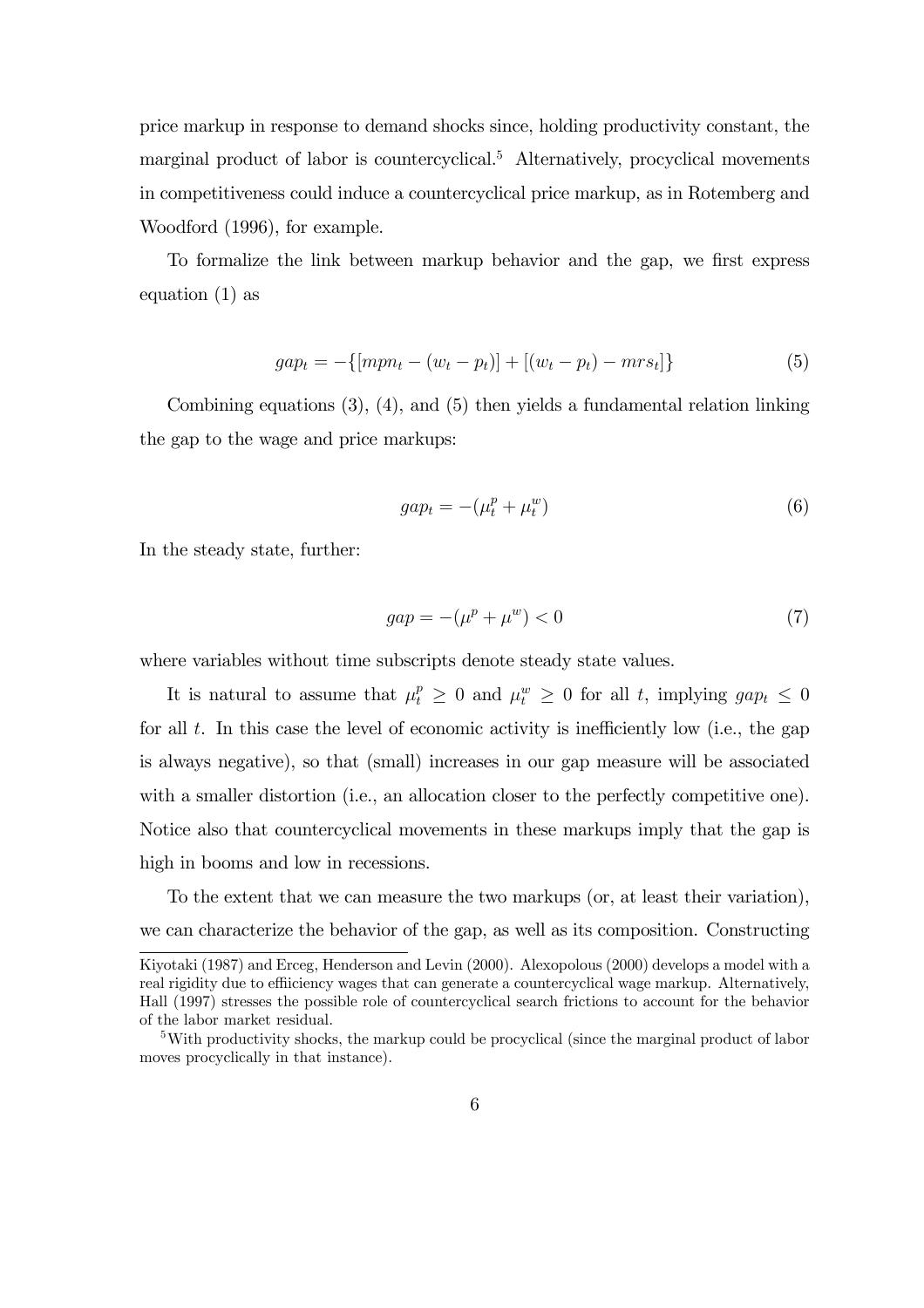our gap variable requires some assumptions about technology and preferences. Below we consider a baseline case with reasonably conventional assumptions. Decomposing the resulting gap variable between wage and price markups requires an additional assumption, namely, that the observed wages used in the construction of the markup reflect the shadow cost of hiring an additional unit of labor. Since this assumption is likely to be more controversial, it is important to keep in mind that it is not necessary in order to measure the gap as a whole, but it is only used in computing its decomposition between the two markups.

Under the assumption of a technology with constant elasticity of output with respect to hours (say,  $\alpha$ ), we have (up to an additive constant):

$$
m p n_t = y_t - n_t \tag{8}
$$

where  $y_t$  is output per capita and  $n_t$  is hours per capita.<sup>6</sup>

We assume that the  $log$  marginal rate of substitution for a representative consumer can be written (up to an additive constant) as:

$$
mrs_t = \sigma c_t + \varphi n_t - \overline{\xi}_t \tag{9}
$$

where  $c_t$  is consumption per capita and  $\overline{\xi}_t$  is a low frequency preference shifter. Parameter  $\sigma$  is related to the coefficient of relative risk aversion and  $\varphi$  measures the curvature of the disutility of labor.<sup>7</sup> Following Hall  $(1997)$ , we allow for the possibility of low frequency shifts in preferences over consumption versus leisure, as represented by movements in  $\overline{\xi}_t$ . These preference shifts may be interpreted broadly to include

 $6$ Under certain assumptions that specification is compatible with variable labor utilization, particularly if labor effort moves roughly proportionately with hours per worker, and the latter is highly positively correlated with aggregate hours (per capita), as the evidence suggests. See, e.g., Basu and Kimball (1997) for a detailed discussion.

<sup>&</sup>lt;sup>7</sup>The parameter  $\varphi$  measures the curvature of the utility function under the standard assumption that labor supply adjusts along the intensive margin (i.e., over hours). As we show in Appendix A, however, under certain assumptions our framework also allows for labor supply adjustment to occur instead over the extensive margin (i.e., over participation.) Finally, this log-linear representation of the mrs has been reconciled with balanced growth in a model with household production (see Baxter and Jermann (1999), or in a generalized indivisible labor model (see King and Rebelo (1999).)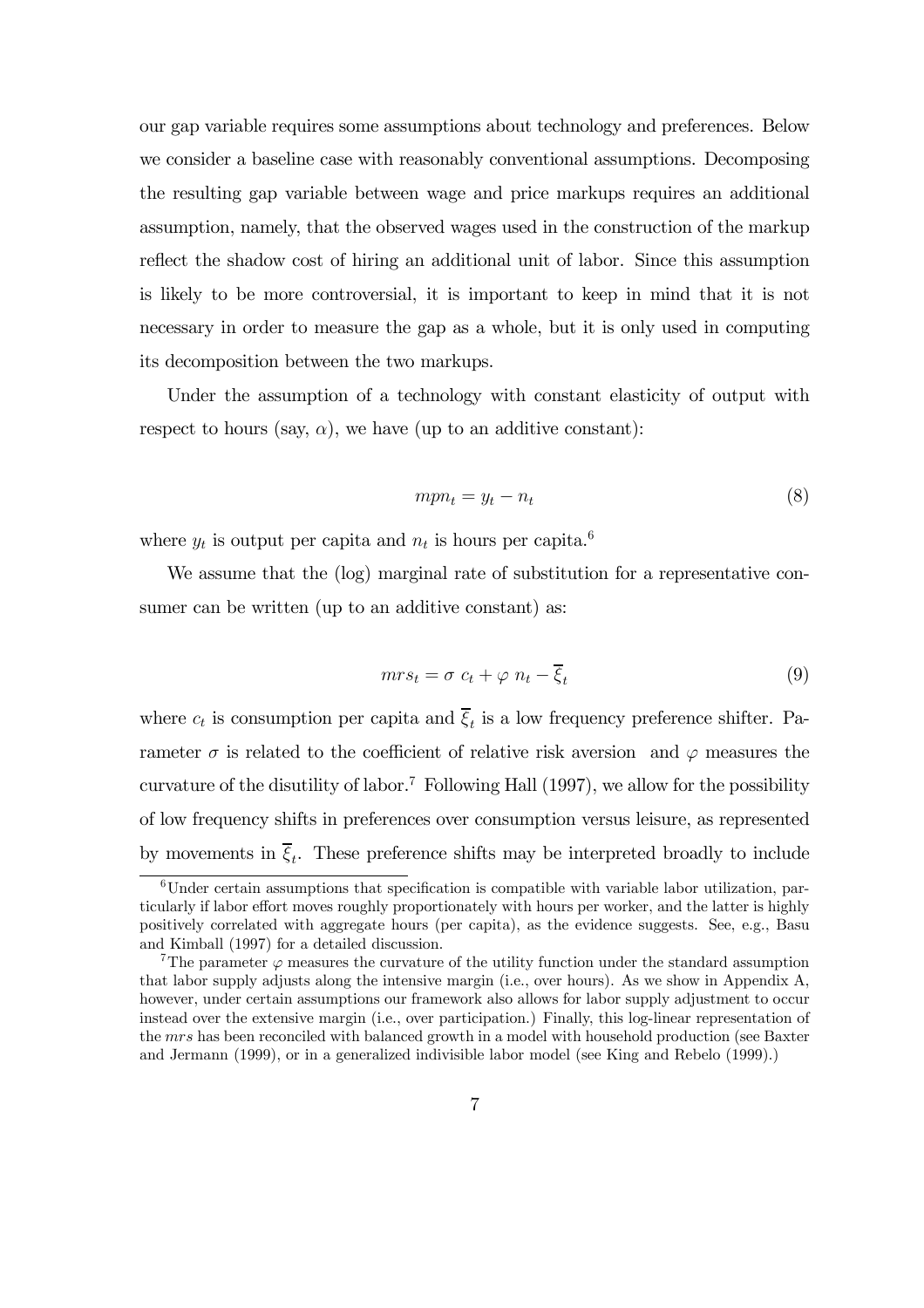institutional or demographic changes that affect the labor market, but which are unlikely to be of relevance at business cycle frequencies. We differ from Hall, though, by restricting these shifts to the low frequency. In section 4 we provide evidence to justify this assumption.

Under the above assumptions our gap variable is thus given by:

$$
gap_t = (\sigma c_t + \varphi n_t - \overline{\xi}_t) - (y_t - n_t)
$$
\n(10)

Furthermore, we can combine the above assumptions with the definition of the price markup to obtain:

$$
\mu_t^p = (y_t - n_t) - (w_t - p_t) \tag{11}
$$

$$
\equiv -s_t \tag{12}
$$

Hence the price markup can be measured (up to an additive constant) as minus the (log) real unit labor costs, denoted by  $s_t$ .. Similarly, the wage markup is given by:

$$
\mu_t^w = (w_t - p_t) - (\sigma c_t + \varphi n_t) + \overline{\xi}_t \tag{13}
$$

## 3 The Gap and Its Components: Evidence

We now use the theoretical relations in the previous section to construct measures of the gap and its two main components: the price and wage markups. Our evidence is based on quarterly postwar U.S. data over the sample period 1960:I - 2004:IV.8

<sup>8</sup>The data used to construct the gap variable and its components were drawn from the USECON database commercialized by Estima in Rats format. The time series used (with corresponding mnemonics shown in brackets) include compensation per hour (LXNFC), hours all persons (LXNFH), real and nominal output (LXNFO and LXNFI), all of which refer to the nonfarm business sector. We also make use of the NIPA series for non-durable and services consumption (CNH+GSH). In addition we also use population over sixteen (POP16) to express variables in per capita terms, real GDP (GDPQ), implicit GDP deflator (GDPD), the Fed-funds rate (FFED), the spread between the 10-year government bond yield (FCM10) and the 3-month Treasury Bill rate (FTB3), and a commodity price index (PSCOM) for our VAR exercise in Figure 4.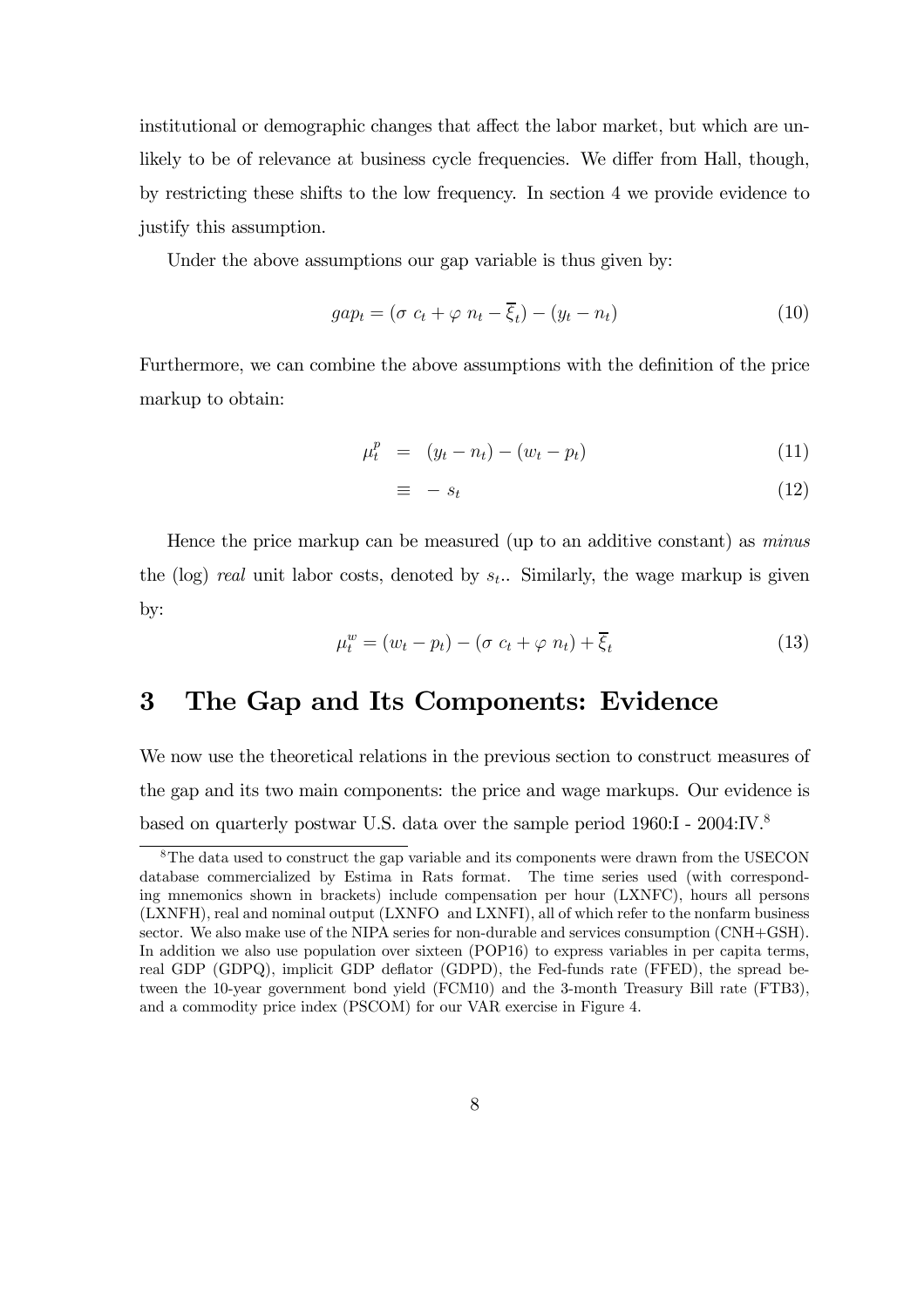### 3.1 Baseline Case

Identification of gap and wage markup variations requires that we make an assumption on the coefficient of relative risk aversion  $\sigma$  and on  $\varphi$ , a parameter which corresponds to the inverse of the (Frisch) wage elasticity of labor supply. A vast amount of evidence from micro-data suggests wage elasticities mostly concentrated in the range of 0.05 − 0.5. <sup>9</sup> On the other hand, the business cycle literature tends to use values of unity and higher, using balanced growth considerations as a justification, as opposed to direct evidence (see, e.g., Cooley and Prescott, 1995). We use as a baseline value  $\varphi = 1$ , which we view as a reasonable compromise between the values suggested in the micro and macro literature. In addition, because it will turn out that the costs of fluctuations vary inversely with the Frisch labor supply elasticity, we are biasing our analysis against finding large welfare costs by choosing an elasticity that is above most of the direct estimates in the literature.

The efficiency costs are also increasing in the coefficient of relative risk aversion, since this parameter also affects the steepness of the labor supply curve. There is, however, a similar controversy over the value of this parameter, which corresponds to the inverse of the intertemporal elasticity of substitution. Direct estimates of the latter tend to fall in the range  $0.1-0.3$ . This evidence suggests a value of  $\sigma$  that varies from 10 to 3.0.<sup>10</sup> On the other hand, balanced growth considerations lead the macro literature to a value of unity (again, see Cooley and Prescott, 1995.) We will use unity as our baseline case, again opting to bias our parametrization against finding large efficiency costs.

<sup>9</sup> In his survey of the literature, Card (1994) concludes that the intertemporal elasticity of labor supply is "surely no higher than 0.5 and probably no higher than 0.2". However, whether it is appropriate to use the existing micro evidence to calibrate the intertermporal elasticity of labor supply is a matter of considerable controversy, particularly to the extent that employment adjusts along the extensive margin as well as the intensive margin (see, e.g., the discussion in Mulligan  $(1998)$ .

<sup>&</sup>lt;sup>10</sup>Using micro-data, Barsky *et al.* (1997) estimate an intertemporal elasticity of substitution of 0.18, implying a coefficient of relative risk aversion slightly above 5. Using macro-data, Hall (1988) concludes that the intertemporal elasticity of substitution  $(1/\sigma)$  is likely below 0.2.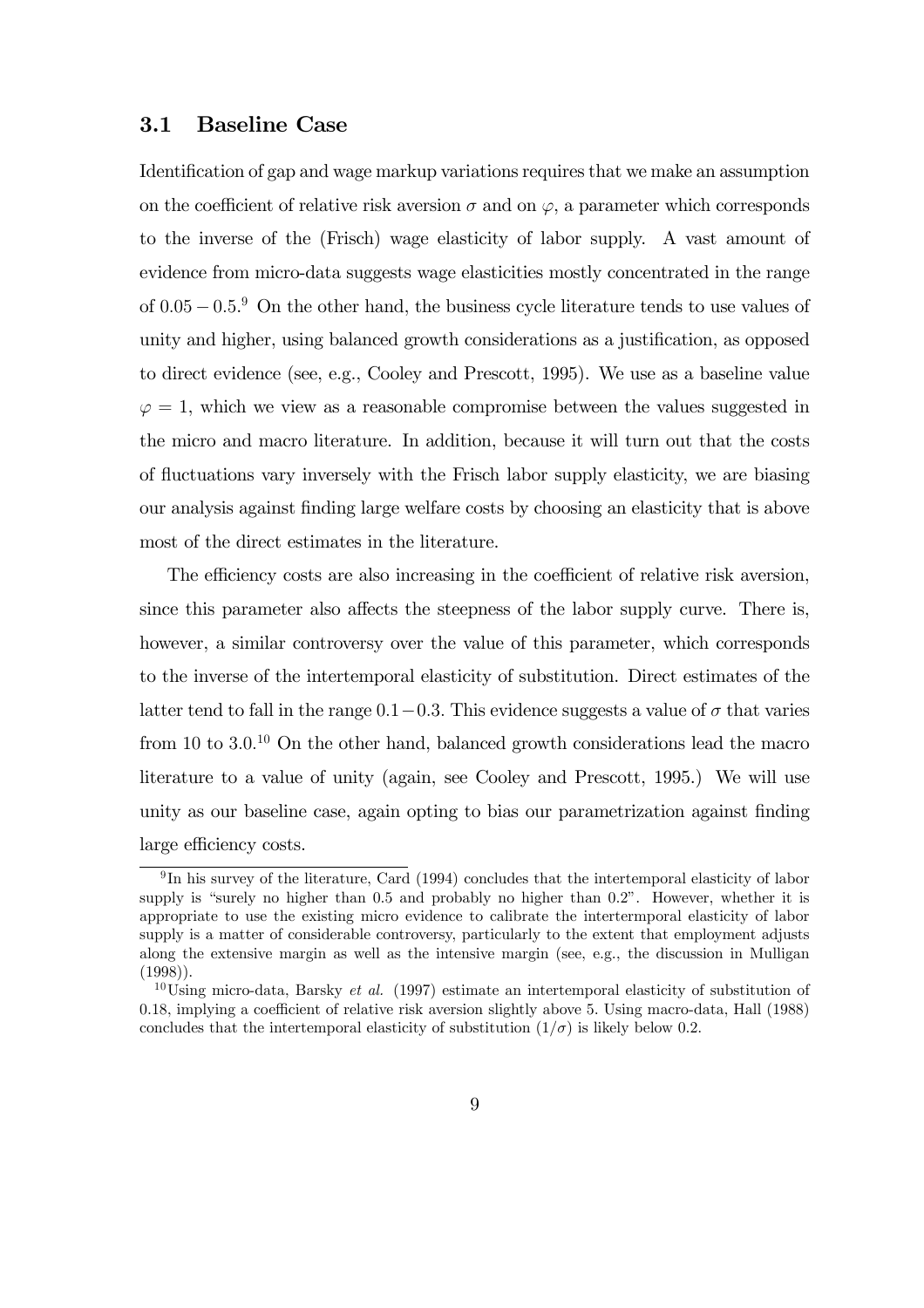In addition, we need to make an assumption to identify the low frequency shifter  $\overline{\xi}_t$ . Let  $\widetilde{\mu}_t^w \equiv (w_t - p_t) - (\sigma c_t + \varphi n_t)$  be the observable component of the wage markup (conditional on values for  $\sigma$  and  $\varphi$ ). It follows that

$$
\widetilde{\mu}_t^w = \mu_t^w - \overline{\xi}_t \tag{14}
$$

From this perspective, the wage markup  $\mu_t^w$  is the "cyclical" component of  $\tilde{\mu}_t^w$  and  $\overline{\xi}_t$  is (minus) the "trend" component. We approximate the low frequency movements of the wage markup by fitting a third-order polynomial of time to  $\tilde{\mu}_t^{w}$ .<sup>11</sup>

Finally, before proceeding, we note that the relationships derived in the previous section hold only up to an additive constant. Accordingly, our framework only allows us to identify the variations over time in the markup and its components, but not their levels. Identification of the level requires that we calibrate the steady state markup,  $gap = -(\mu^p + \mu^w)$ , an issue to which we turn below.

Our baseline results thus employ measures of the price and wage markups and the gap constructed using, respectively, equations (6), (12), and (13), expressed in terms of deviations from their respective sample means.

Figure 2 presents the times series measure of our gap variable under our baseline assumptions of  $\sigma = 1$  and  $\varphi = 1$ . Notice that this variable commoves strongly with the business cycle, displaying large declines during NBER-dated recessions (represented by the shaded areas in the graph).

We next decompose the movements of the gap into its wage and price markup components. The wage markup measures were constructed using  $(13)^{12}$ . The price markup corresponds to minus the log of real unit labor costs, as implied by (12). Figure 3 shows the behavior of the gap against the wage markup (both relative to their means). To facilitate visual inspection, we plot the inverse of the wage markup

 $11$ Because we use the gap measure in subsequent time series analysis, we opt for a high order polynominal instead of a band pass filter to detrend the data.

 $12$ The results are robust to simple adjustments for compositional bias of the real wage, based on Barsky, Solon and Parker (1994).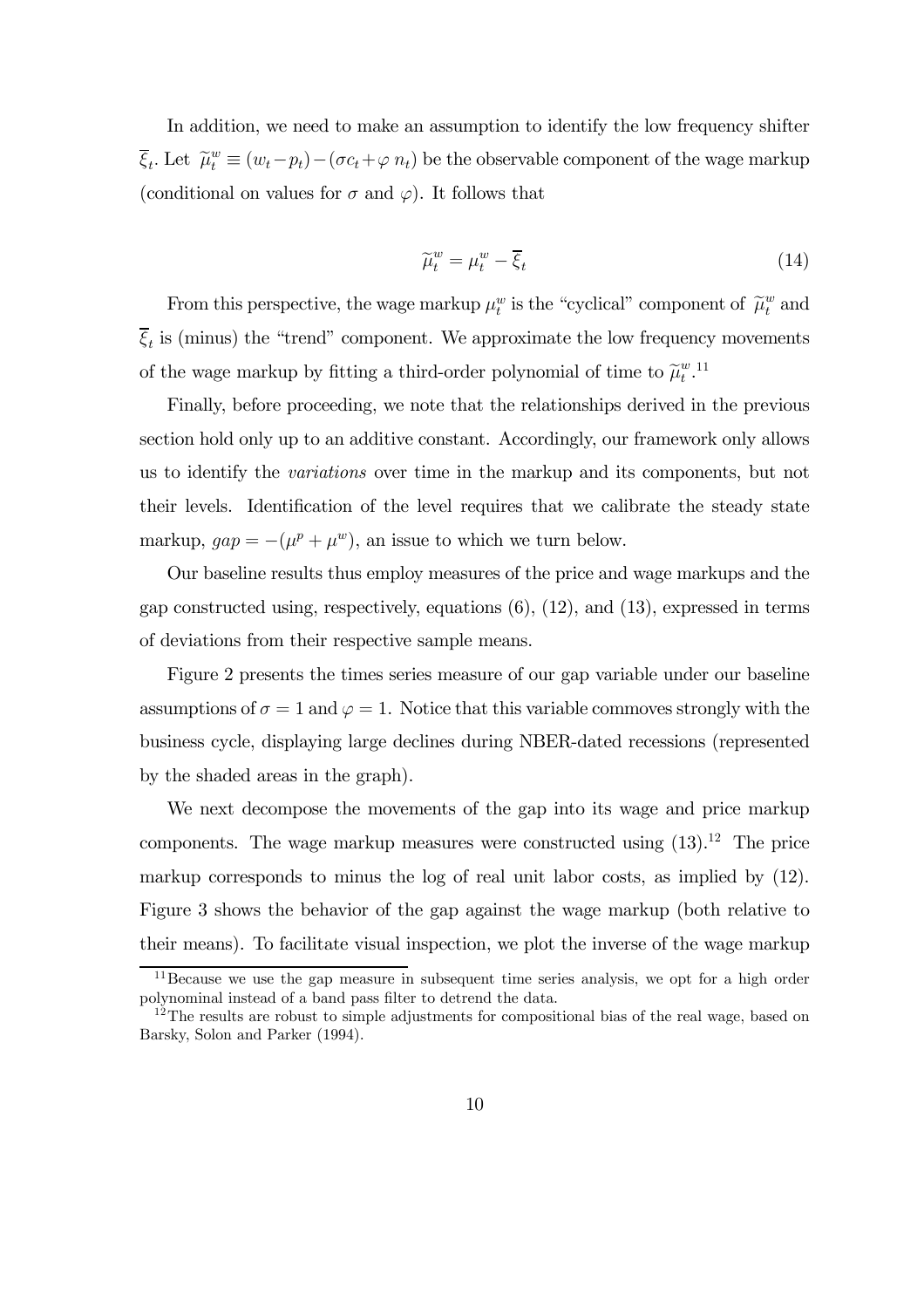(i.e., minus the log wage markup). By definition, the difference between the gap and the inverse wage markup is the inverse price markup. What is striking about the pictures is the strong co-movement between the gap and the (inverse) wage markup. Put differently, our evidence suggests that the inefficiency gap seems to be driven largely by countercyclical movements in the wage markup.<sup>13</sup>

To be clear, our conclusion that countercyclical wage markup variation drives the variation in the gap rests on the assumption that wages are allocational and can thus be used to construct a relevant cost measure.<sup>14</sup> While this assumption is standard in the literature on business cycles and markups (e.g., Rotemberg and Woodford, 1999), it is not without controversy. Notice, however, that even if observed wages are not allocational, our gap variable is still appropriately measured, since its construction does not require the use of wage data. Thus our welfare analysis, which depends on the overall gap and not its decomposition, is not affected by this issue.

Table 1 reports some basic statistics that support the visual evidence in Figure 3. In particular, the Table reports a set of second moments for the gap and its two components: the wage and price markup, and also for detrended (log) GDP, a common indicator of the business cycle. Note first that the percent standard deviation of the gap is large (relative to detrended output) and that departures of the gap from steady state are highly persistent. In addition, the wage markup is nearly as volatile as the overall gap, and is strongly negatively correlated with the latter, as well as with detrended GDP. This confirms the visual evidence that movements in the gap are strongly associated with countercyclical movements in the wage markup. On the other hand, the price markup is less volatile than the wage markup and does not

<sup>&</sup>lt;sup>13</sup>As a somewhat cleaner way to illustrate the strong countercylical relation between the gap and the wage markup, we show later that this pattern also holds conditional on a shock to monetary policy.

<sup>14</sup>Some indirect evidence that wages are allocational is found in Sbordone (2002) and Galí and Gertler (1999) who show that firms appear to adjust prices in response to measures of marginal cost based on wage data. In turn, as shown in Galí (2001), they do not respond to marginal cost measures that employ the household's marginal rate of substitution in place of the wage, as would be appropriate if wages were not allocational.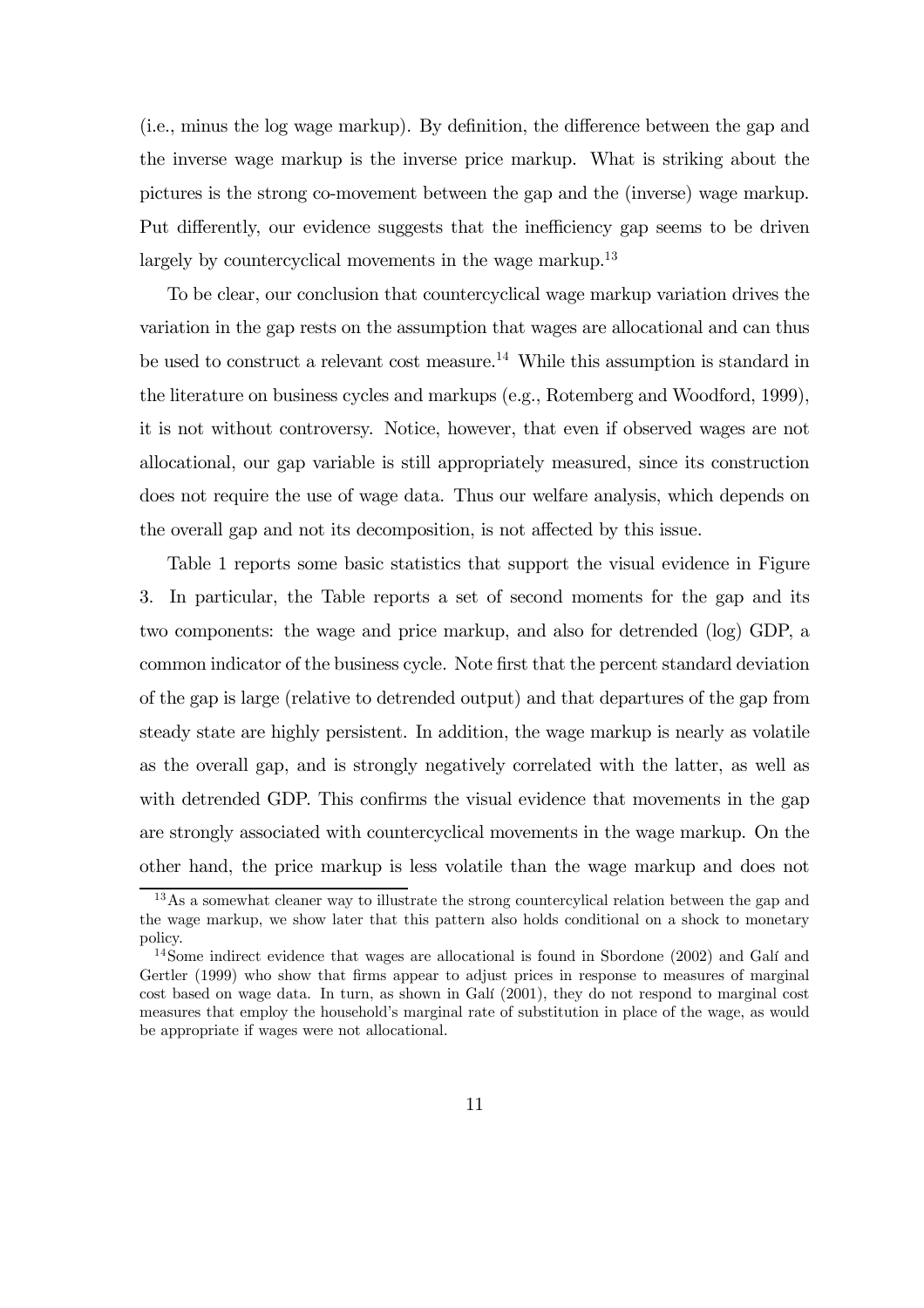exhibit a strong contemporaneous correlation with the gap.<sup>15</sup>

#### 3.1.1 Robustness to Alternative Specifications of Technology and Costs

We next investigate the robustness of our results to the use of alternative specifications of technology and costs. Our baseline case assumes constant elasticity of output with respect to hours and takes the observed average wage as the relevant cost of hiring additional labor. We consider four alternatives to this baseline proposed by Rotemberg and Woodford (1999) in their analysis of cyclical markup behavior. The specific formulations and (subsequent calibrations) we use follow their analysis closely.

Each of the alternatives to the baseline enhances the countercyclical movement in the price markup by making marginal cost more procyclical. The first alternative model assumes a CES production function, thus relaxing the assumption of a constant elasticity of output with respect to labor. The second model allows for overhead labor. The third model, which is based on Bils (1987), allows for the marginal wage to differ from the average wage due to an overtime premium. Finally, the fourth model allows for convex costs of adjusting labor.

In Appendix B we present a detailed exposition of how each case affects the measure of the gap and its markup components. We also discuss the calibration. As the appendix makes clear, the CES, overhead labor, and adjustment cost models all alter the marginal product of labor. They accordingly affect the measures of both the overall gap and the price markup. However, they do not affect the measure of the wage markup. On the other hand, the marginal wage model alters only the composition of the gap between the price and wage markups at each point in time, without influencing the gap variable itself (since it affects neither the marginal product of labor nor the household marginal rate of substitution.)

The different panels of Table 2 report basic statistics for the alternative measures

<sup>&</sup>lt;sup>15</sup>However, the relatively weak co-movement of the price markup with detrended output is useful for understanding the dynamics of inflation and the recent evidence on the New Keynesian Phillips curve. See Sbordone (1999) and Galí and Gertler (1999).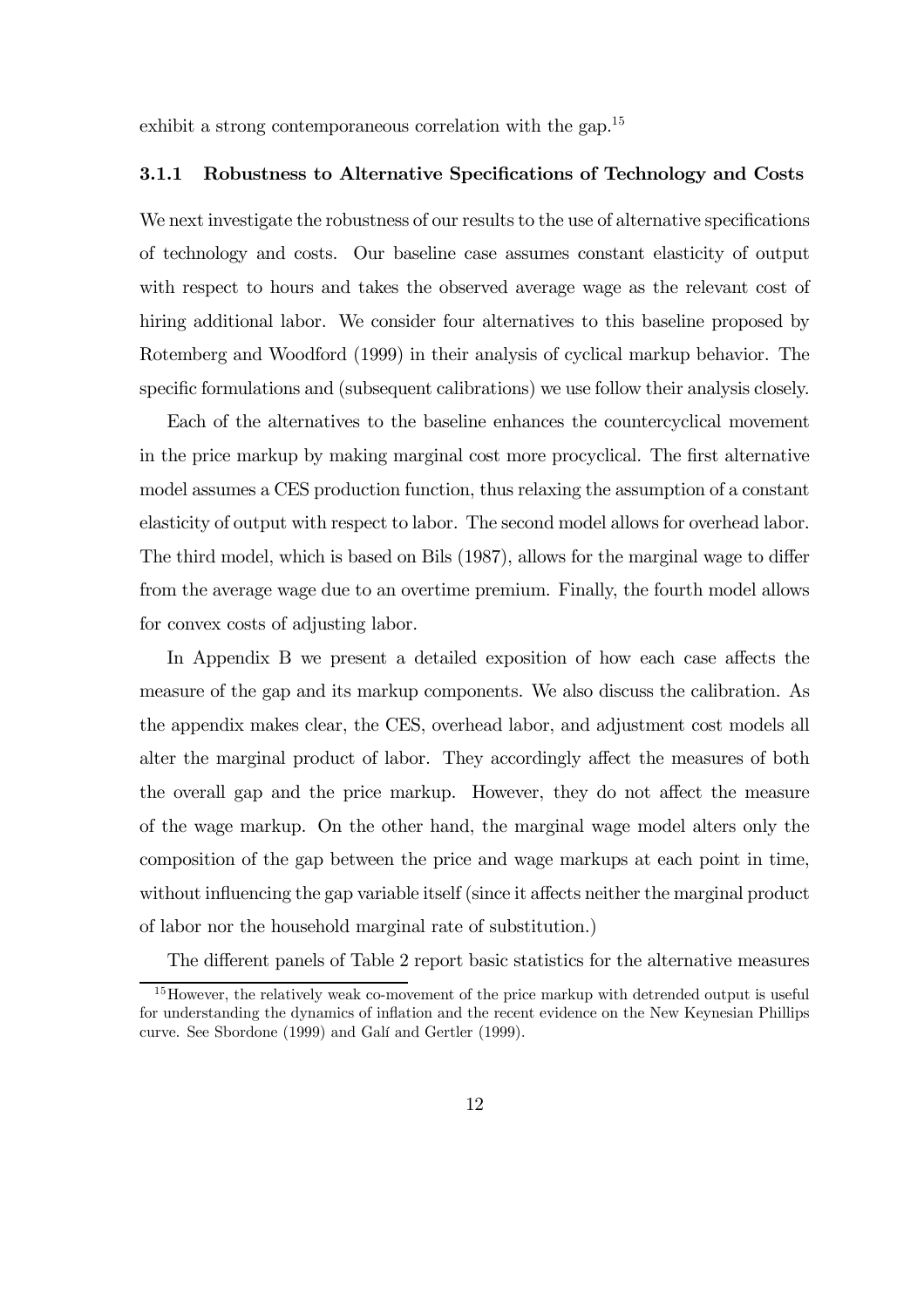of the gap and its components, analogous to those reported in Table 1 for the baseline case. Overall, the central results from our baseline case are robust to all the alternatives. Both the volatility and persistence of the gap are very similar across all cases. It also remains true in all cases that most of the variation in the gap is due to the variation in the wage markup as opposed to the price markup. The only significant difference is that the price markup tends to display a stronger countercyclical movement relative to the baseline case. In contrast to the baseline model, the price markup in the CES, overhead labor, and marginal wage models is negatively correlated with the output gap. In all the alternative models, further, the negative co-movement of the price markup with our gap variable is larger than in the baseline case.

In the panel A of Figure 4 we show the historical movement in the gap is robust to the alternative cases. We plot the time series of the gap for the baseline case against the all the alternatives except the marginal wage model (since in this latter case the measure of the overall gap is the same as for the baseline.) Clearly, the gap measures move very tightly together in all cases. Finally, while the gap measure in the marginal model is the same as the baseline case, the division into price and wage markup movements differs. Accordingly, in panel B of Figure 4 we plot the wage markup for the marginal model (Bils adjustment) relative to the baseline case. As the figure shows, the broad pattern in the movement of the wage markup is very similar across the two cases.

To summarize: the results thus far suggest that the business cycle is associated with large coincident movements in the efficiency gap. Thus, under our framework, the evidence suggests that countercyclical markup behavior is potentially an important feature of the business cycle. A decomposition of the gap, further, suggests that the countercyclical movement in the wage markup is by far the most important source of overall variations in the gap. Thus, to the extent wages are allocational, some form of wage rigidity, either real or nominal, may be central to business fluctuations.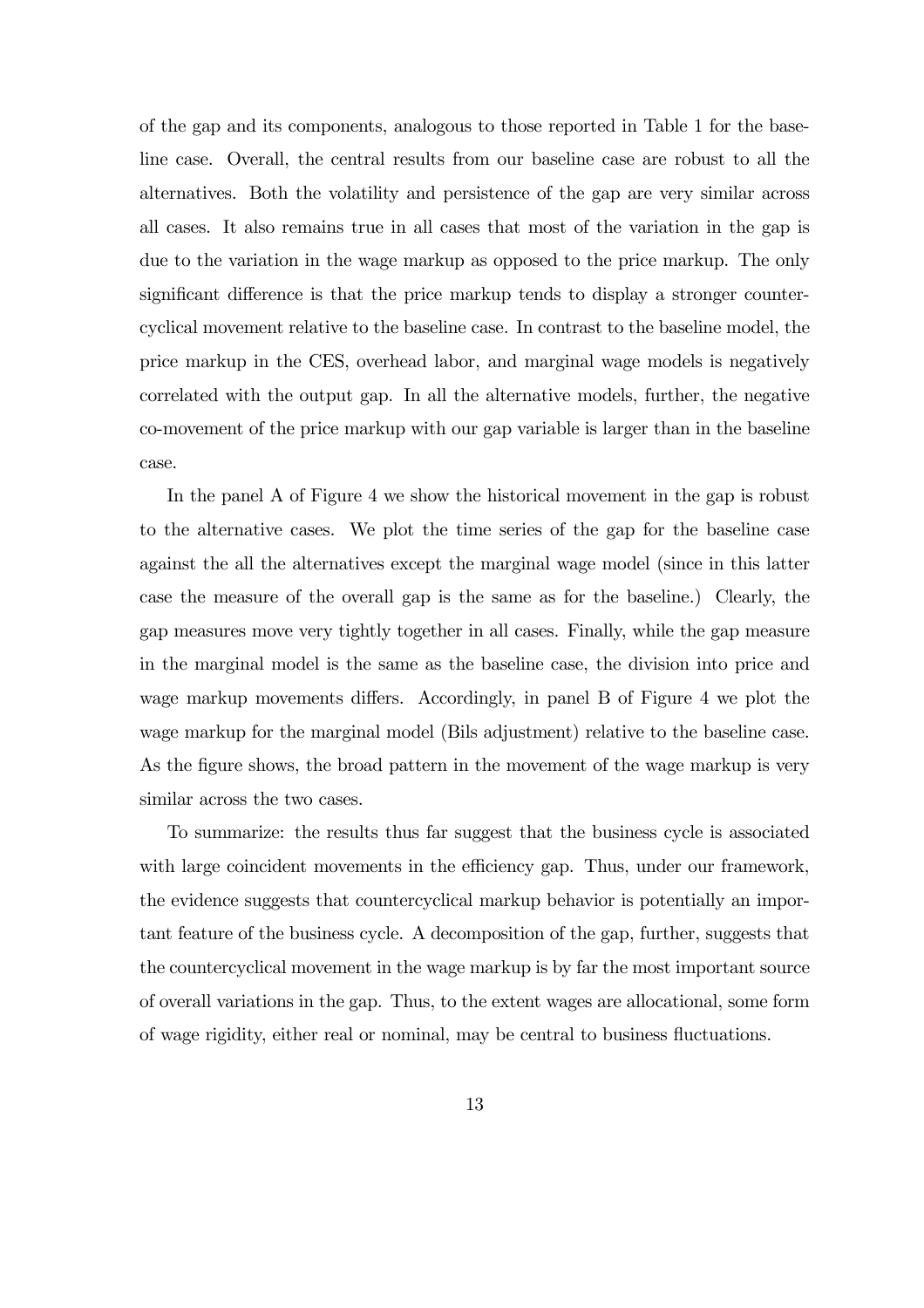## 4 Labor Supply Shifts and the Gap

We have proceeded under the interpretation that our measured gap between the marginal rate of substitution and the marginal product of labor reflects countercyclical markup behavior. In his baseline identification scheme, however, Hall modeled this gap as an unobserved preference shock, though he was clear to state that he did not take this hypothesis literally. Subsequent literature, however, (e.g., Holland and Scott (1998), Francis and Ramey (2001) and Uhlig (2002)) has indeed interpreted this residual as reflecting either exogenous labor supply shifts or some other unspecified exogenous driving force. In this section we show that the high frequency movements in the gap cannot be simply due to exogenous preference shifts. Rather, the evidence is instead compatible with our countercyclical markup interpretation.

Let us follow Hall (1997) by assuming that the marginal rate of substitution is now augmented with a preference shock  $\xi_t$  that contains a cyclical component,<br>  $\widetilde{\xi}_t,$  as well as a trend component,  $\overline{\xi_t}$ :

$$
mrs_t = c_t + \varphi \ n_t - \xi_t \tag{15}
$$

with

$$
\xi_t = \overline{\xi_t} + \widetilde{\xi}_t
$$

where we maintain our baseline assumption that the coefficient of relative risk aversion,  $\sigma$ , is unity. Hall then defines the residual  $x_t$  as the difference between the "observable" component of the marginal rate of substitution,  $c_t + \varphi \, n_t$ , and the marginal product of labor,  $y_t - n_t$ :

$$
x_t \equiv (c_t + \varphi \ n_t) - (y_t - n_t) \tag{16}
$$

The issue then is how exactly to interpret the movement in Hall's residual. Using the augmented specification of the marginal rate of substitution allowing for prefer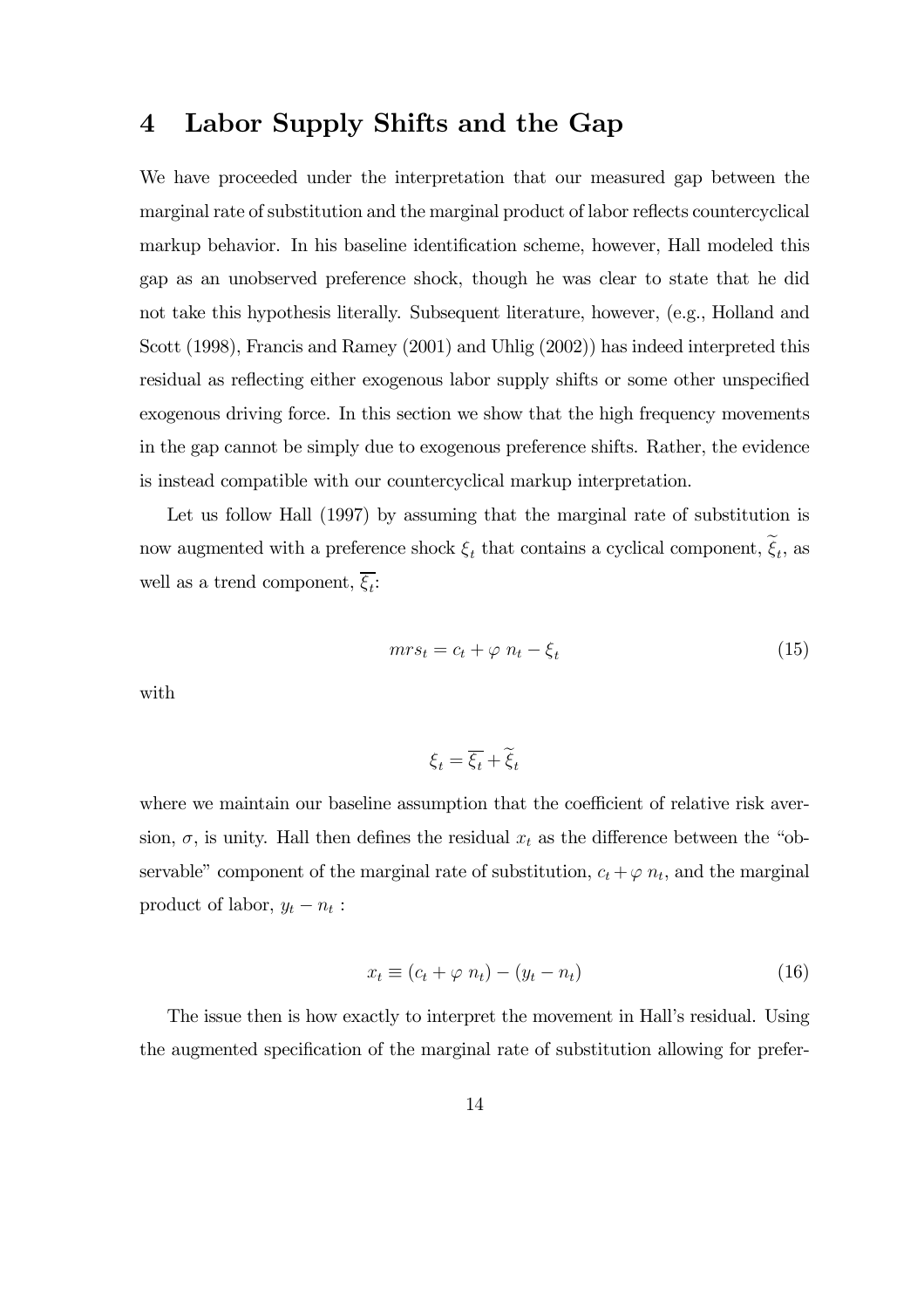ence shocks  $(15)$ , together with  $(8)$  and the definition of the inefficiency gap  $(1)$ , it is possible to express  $x_t$  as follows:

$$
x_t \equiv (mrs_t - mpt_t) + \xi_t \tag{17}
$$

$$
= -(\mu_t^p + \mu_t^w) + \xi_t \tag{18}
$$

Hall's assumption of perfect competition in both goods and labor markets implies  $\mu_t^p = \mu_t^w = 0$ . This allows him to interpret variable  $x_t$  as a preference shock, since under this assumption  $x_t = \xi_t$ <sup>16</sup> Notice that under these circumstances the efficiency gap is zero, as there are no imperfections in either goods or labor markets. On the other hand, if preferences are not subject to shocks ( $\xi_t = 0$ , all t), and we allow for departures from perfect competition,  $x_t$  will purely reflect movements in markups, i.e.,  $x_t = -(\mu_t^p + \mu_t^w)$ . In the latter instance,  $x_t$  corresponds exactly to our inefficiency gap, i.e.,  $x_t = gap_t$ , for all t.

Note that if  $x_t$  indeed reflects exogenous preference shocks, it should be invariant to any other type of disturbance. In other words, the null hypothesis of preference shocks implies that  $x_t$  should be exogenous. We next present two tests that reject the null of exogeneity, thus rejecting the preference shock hypothesis.

First, we test the hypothesis of no-Granger-causality from a number of variables to our gap measure. The variables used are: detrended GDP, the nominal interest rate, and the yield spread. Both the nominal interest rate and the yield spread may be thought of as a rough measure of the stance of monetary policy, while detrended GDP is just a simple cyclical indicator. Table 3 displays the *p-values* for several Granger-causality tests. These statistics correspond to bivariate tests using alternative lag lengths. They indicate that the null of no Granger-causality is rejected for all specifications, at conventional significance levels. That finding is robust to reasonable alternative calibrations of  $\sigma$  and  $\varphi$ . Overall, the evidence of Granger causality is

<sup>&</sup>lt;sup>16</sup>See also Baxter and King (1991). Holland and Scott (1998) construct similar measures for the U.K.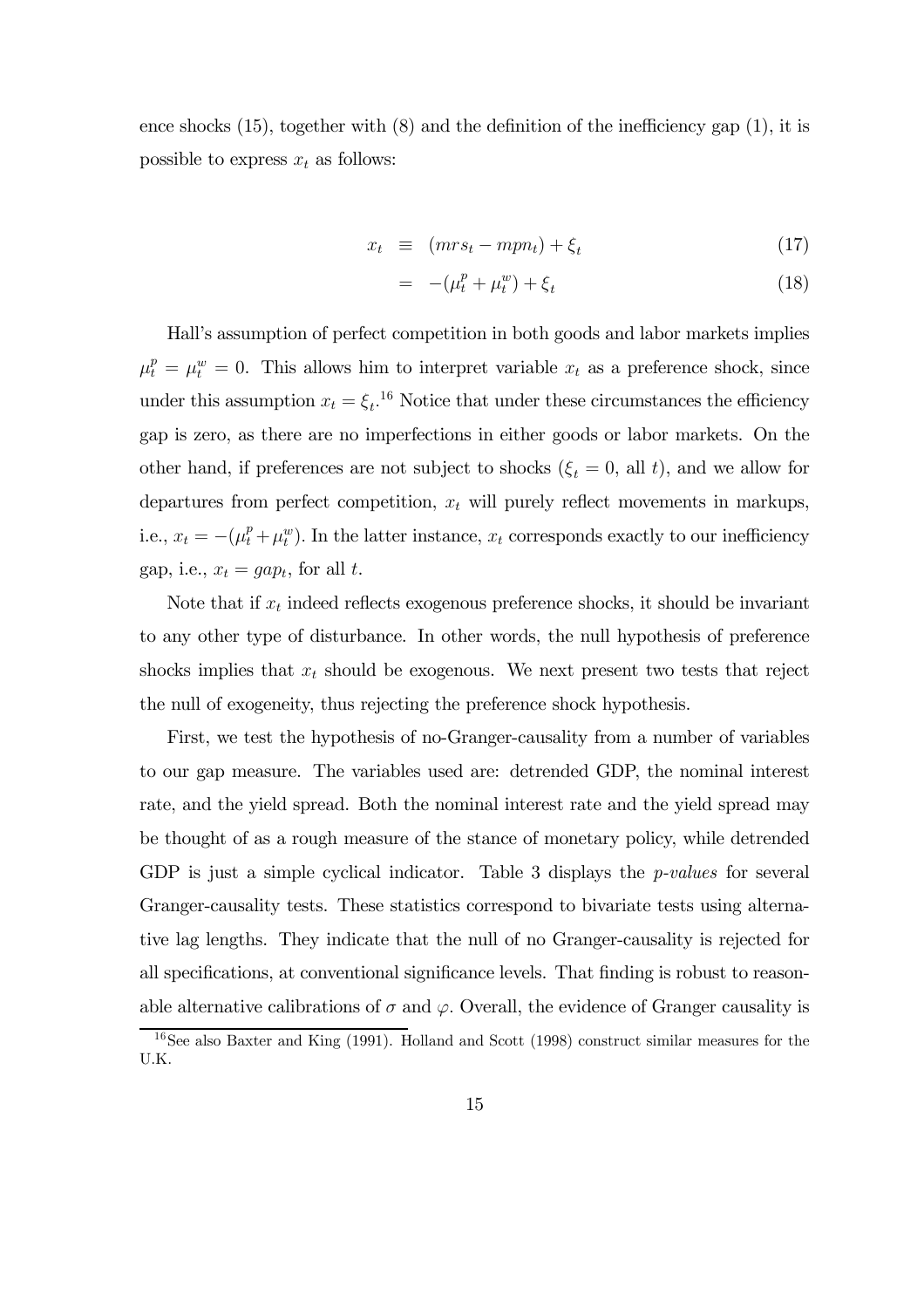inconsistent with the hypothesis that  $x_t$  mainly reflects variations in preferences.

As a second test, we estimate the dynamic response of our gap variable to an identified exogenous monetary policy shock. The identification scheme is similar to the one proposed by Christiano et al. (1999), and others. It is based on a VAR that includes measures of output, the price level, commodity prices, and the Federal Funds rate, to which we add our gap measure (or, equivalently, Hall's residual) and the price markup. From the gap and the price markup response we can back out the behavior of the wage markup, using equation (6). We identify the monetary policy shock as the orthogonalized innovation to the Federal Funds rate, under the assumption that this shock does not have a contemporaneous effect on the other variables in the system.

Figure 5 shows the estimated responses to a contractionary monetary policy shock. The responses of the nominal rate, output, consumption and prices are similar to those found in Christiano et al. (1999), Bernanke and Mihov (1998), and other papers in the literature. Most interestingly for our purposes, the inefficiency gap declines significantly in response to the unanticipated monetary tightening. Its overall pattern of response closely mimics the response of output. This endogenous reaction, of course, is inconsistent with the preference shock hypothesis, but fully consistent with our hypothesis that countercyclical markups may underlie the cyclical variation in the Hall residual. In this respect, note that the monetary shock induces a rise in the wage markup that closely mirrors the decline in the gap, both in shape and magnitude of the response. This countercyclical movement in the wage markup is consistent with evidence on unconditional comovements presented in Table 1. The price markup also rises, though with a significant lag. Apparently, the sluggish response of wages, which gives rise to a strong countercyclical movement in the wage markup, delays the rise in the price markup.17 In any event, the decline in the inefficiency gap is clearly

<sup>&</sup>lt;sup>17</sup>As Galí and Gertler (1999) and Sbordone (1999) observe, the sluggish behavior of the price markup helps explain the inertial behavior of inflation, manifested in this case by the delayed and weak response of inflation to the monetary shock. Staggered pricing models relate inflation to an expected discounted stream of real marginal costs, which corresponds to the inverse of the price markup. The sluggish response to the price markup translates into sluggish behavior of real marginal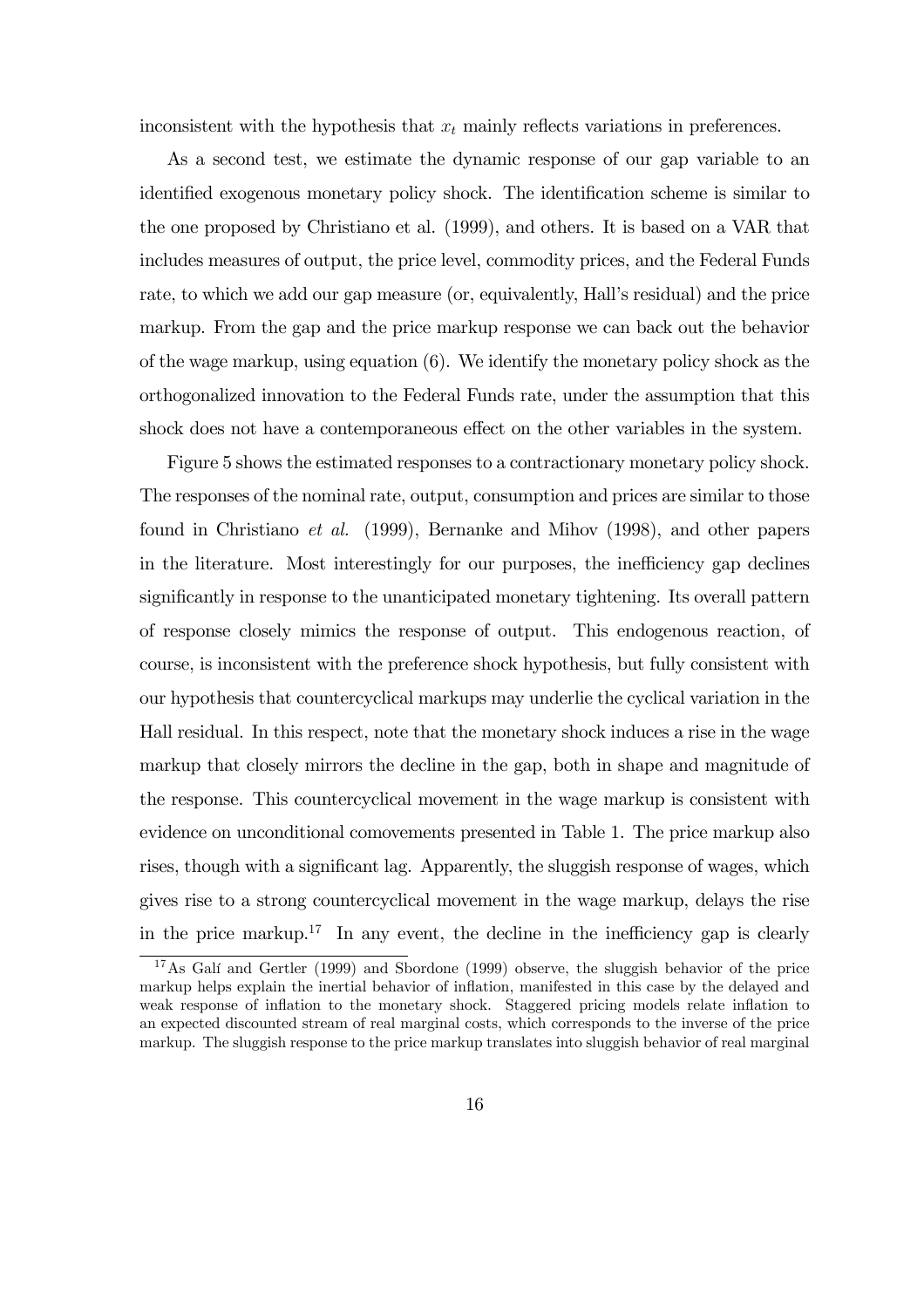associated with a countercyclical rise in markups.

To be clear, because preference shocks are not observable, it is not possible to directly determine the overall importance of these disturbances. While our evidence rejects the hypothesis that exogenous preference variation drives all the movement in our gap measure, it cannot rule out the possibility that some of this movement is due to preference shocks. Yet, to the extent that preference shocks are mainly a low frequency phenomenon then they are likely to be captured by the trend component associated with our low frequency filter (together with other institutional and demographic factors which may lead to low frequency variations in markups). In this instance our filtered gap series, which isolates the high frequency movement in this variables, is likely to be largely uncontaminated by exogenous preference variations.

## 5 Welfare and the Gap

We next propose a simple way to measure the welfare costs of fluctuations in the degree of inefficiency of aggregate resource allocations, as captured by our gap variable. We then apply this methodology to postwar U.S. data. In addition to obtaining a measure of the average cost of gap fluctuations, we also compute the welfare losses during particular episodes, including the major postwar recessions.

As we noted in the introduction, our approach differs from Lucas (1987) and others by focusing on the costs stemming from fluctuations in the degree of inefficiency of the aggregate resource allocation, as reflected by the movements in our gap variable.18 As in Ball and Romer (1987), the cycle generates losses on average within our framework because the welfare effects of employment fluctuations about the steady state are asymmetric. As Figure 1 illustrates, given that the steady state level of employment is inefficient (due to positive price and wage markups in the steady state), the efficiency

cost.

 $18$  For other approaches to measuring the unconditional costs of fluctuations see, e.g., Barlevy (2000) and Beaudry and Pages (2001). For a very early attempt to measure the welfare cost of inefficiently high unemployment, see Gordon (1973).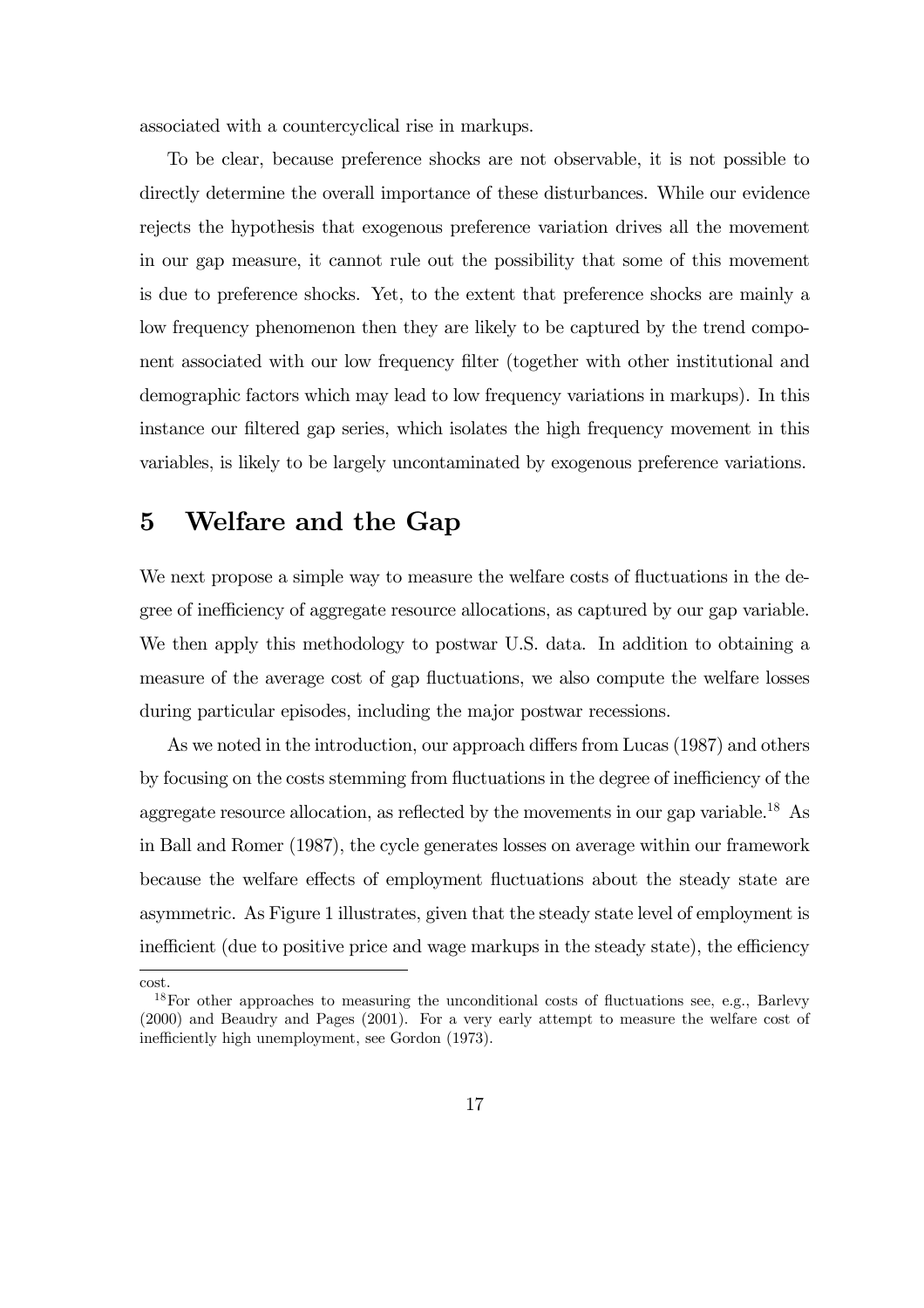costs of an employment contraction below the steady state will exceed the benefits of a symmetric increase. In particular, note that the vertical distance between the labor demand and supply curves rises as employment falls below the steady state and falls when employment moves above. The quantitative effect of this nonlinearity on the welfare cost of fluctuations ultimately depends on the slopes of the labor demand and supply curves, and on the steady state distance relative to the first-best, perfectly competitive steady state.

Underlying this measure of the average costs of fluctuations are the gross gains from booms and losses from recessions. As we elaborate, under our maintained hypothesis that the flexible price equilibrium is distorted (due to imperfect competition and taxes, etc.), there are significant first order welfare losses from employment contractions below the steady state, as well as gains from movements above. Below we present a times series measure of these gross efficiency costs and benefits, along with an overall net measure.

### 5.1 A Welfare Measure

We now proceed to derive our welfare measure. The economy is assumed to fluctuate around an underlying "frictionless" path characterized by a constant gap level:

$$
GAP = \frac{\overline{MRS}_t}{\overline{MPN}_t}
$$
  
=  $\exp{-\mu} = 1 - \Phi < 1$ 

where upper bars denote values along a constant gap path, and  $\mu$  is (minus) the steady state value of our (log) gap variable. A second order approximation of the period utility around its level along the underlying constant-gap path yields:

$$
\Delta_t \equiv U(C_t, N_t) - U(\overline{C}_t, \overline{N}_t)
$$
  
=  $\overline{U}_{c,t}\overline{C}_t \left\{ \widetilde{c}_t + \frac{1-\sigma}{2} \widetilde{c}_t^2 \right\} + \overline{U}_{n,t}\overline{N}_t \left\{ \widetilde{n}_t + \frac{1+\varphi}{2} \widetilde{n}_t^2 \right\}$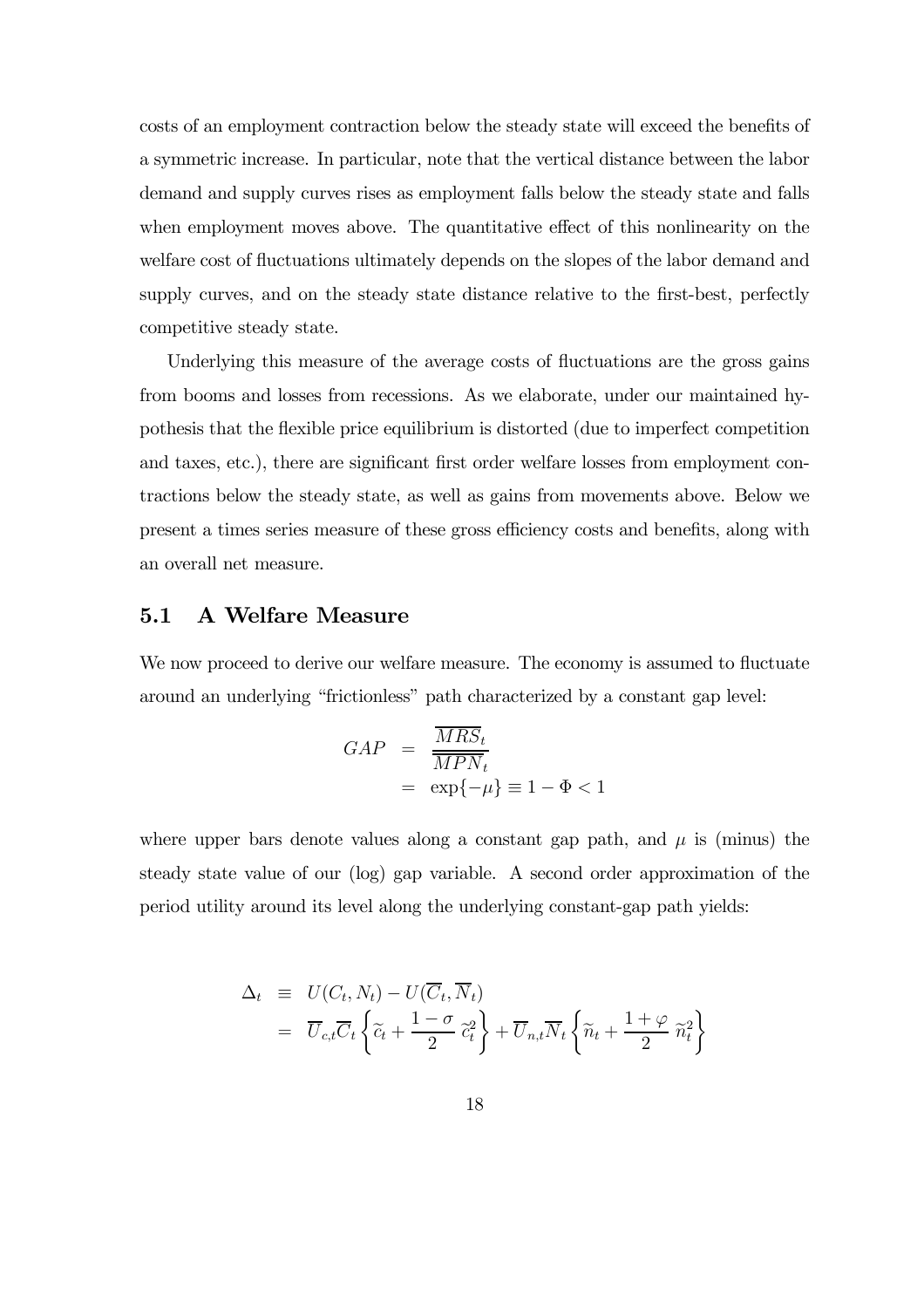where the hats denote log deviations from the underlying constant-gap path, i.e.  $\widetilde{x}_t \equiv \log \left( \frac{X_t}{\overline{X}_t} \right)$ ), and where  $\varphi \equiv -\frac{\overline{U}_{nn,t}\overline{N}_t}{\overline{U}_{n,t}}$  $\frac{u_{n,t}N_t}{\overline{U}_{n,t}}$  and  $\sigma \equiv -\frac{U_{cc,t}C_t}{\overline{U}_{c,t}}$ .

In order to maintain tractability, we make two additional assumptions. First, we assume that all output is consumed, which in turn implies  $\tilde{c}_t = \tilde{y}_t$  for all t. Secondly, we assume that output is linearly related to hours in equilibrium, i.e.  $y_t = a_t + n_t$ , thus implying  $\tilde{n}_t = \tilde{y}_t$ . The latter assumption is consistent with the notion that variations in the stock of capital are negligible at business cycle frequencies, and that the rate of capital utilization is proportional to hours. Notice that both assumptions imply that

$$
-\frac{\overline{U}_{n,t}\overline{N}_t}{\overline{U}_{c,t}\overline{C}_t}=1-\Phi
$$

Hence, we can rewrite the second order approximation as

$$
\Delta_t = \overline{U}_{c,t}\overline{C}_t \left\{ \Phi \; \widetilde{y}_t - \frac{1}{2} \left[ (\sigma + \varphi) - (1 - \Phi)(1 + \varphi) \right] \; \widetilde{y}_t^2 \right\} \tag{19}
$$

Furthermore, under the previous assumptions, together with the log-linear specification for the marginal rate of substitution in (9) it is easy to check that

$$
\widehat{gap}_t = (\sigma + \varphi) \,\,\widetilde{y}_t
$$

where  $\widehat{gap}_t \equiv gap_t - gap$ . Using the previous expression to substitute for  $\widetilde{y}_t$  in (19) we obtain

$$
\frac{\Delta_t}{\overline{U}_{c,t}\overline{C}_t} = \frac{1}{\sigma + \varphi} \left\{ \Phi \widehat{gap}_t - \Psi \widehat{gap}_t^2 \right\} \n\equiv \omega(\widehat{gap}_t)
$$
\n(20)

where  $\Psi \equiv \frac{1}{2}$  $\left[1 - \frac{(1-\Phi)(1+\varphi)}{\sigma + \varphi}\right]$ i

Notice that  $\omega(\widehat{gap}_t)$  is the period efficiency loss or gain from gap deviations from its steady state value, expressed as a percentage of the frictionless level of consumption  $\overline{C}_t$ . The first term in brackets, the linear term, reflects the symmetric first-order costs and benefits from the gap moving below and above the steady state, due to the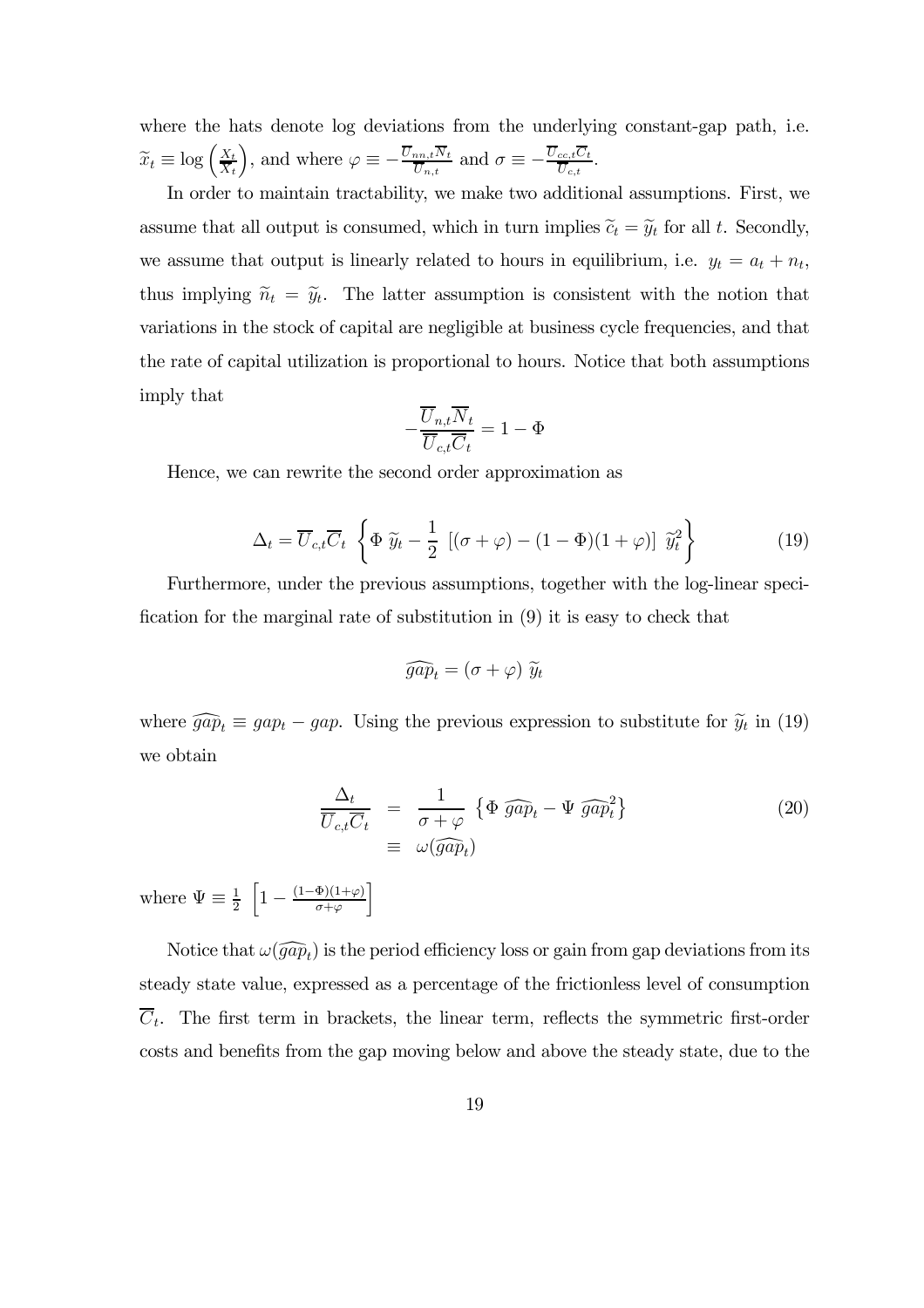positive steady state markup  $\mu$  (implying  $\Phi > 0$ ). The quadratic term captures the asymmetric, second order effects of gap fluctuations on welfare. For plausible values of  $\mu$ ,  $\sigma$ , and  $\varphi$  we have  $\Psi > 0$ . In that case  $\omega$  is concave, implying that a reduction in the gap below its steady state value results in an efficiency loss that exceeds the gain stemming from a commensurate increase in the gap above its steady state.

We can use equation  $(20)$  to calculate a time series of the efficiency gain or loss in each quarter t. To obtain a measure of the average welfare cost over time analogous to those found in the literature we take the unconditional expectation of equation (20) to obtain:

$$
E\left\{\frac{\Delta_t}{\overline{U}_{c,t}\overline{C}_t}\right\} = -\frac{\Psi}{(\sigma + \varphi)}\ var(gap_t)
$$
\n(21)

where  $var(gap_t)$  is the variance of our gap measure. Notice that, as a result of the concavity of  $\omega$ , the expected welfare effects of fluctuations in the gap variable are negative, i.e. these fluctuations imply losses in expected welfare. This loss, further, is of "second order" as it is linearly related to the variance of the inefficiency gap. It is, however, potentially large, depending in particular on the magnitude  $var(gap_t)$ . As section 3 suggests,  $var(gap_t)$ , is potentially large if labor supply is relatively inelastic or risk aversion is relatively high.

To be clear, our approach provides a lower bound on the measure of the total welfare costs of fluctuations. The reason is simple: it does not include the welfare costs from efficient fluctuations in consumption and employment. Suppose, for example, that the data were generated by a real business cycle model with frictionless, perfectly competitive markets. We should then expect to see no variation in our gap measure, as the resource allocation would always be efficient. Our metric would then indicate no welfare costs of fluctuations, while some losses would still be implied by the variability of consumption and leisure (under standard convexity assumptions on preferences). It is also important to stress that, to the extent that the steady state value of the gap corresponds also to the average value around which the economy fluctuates, as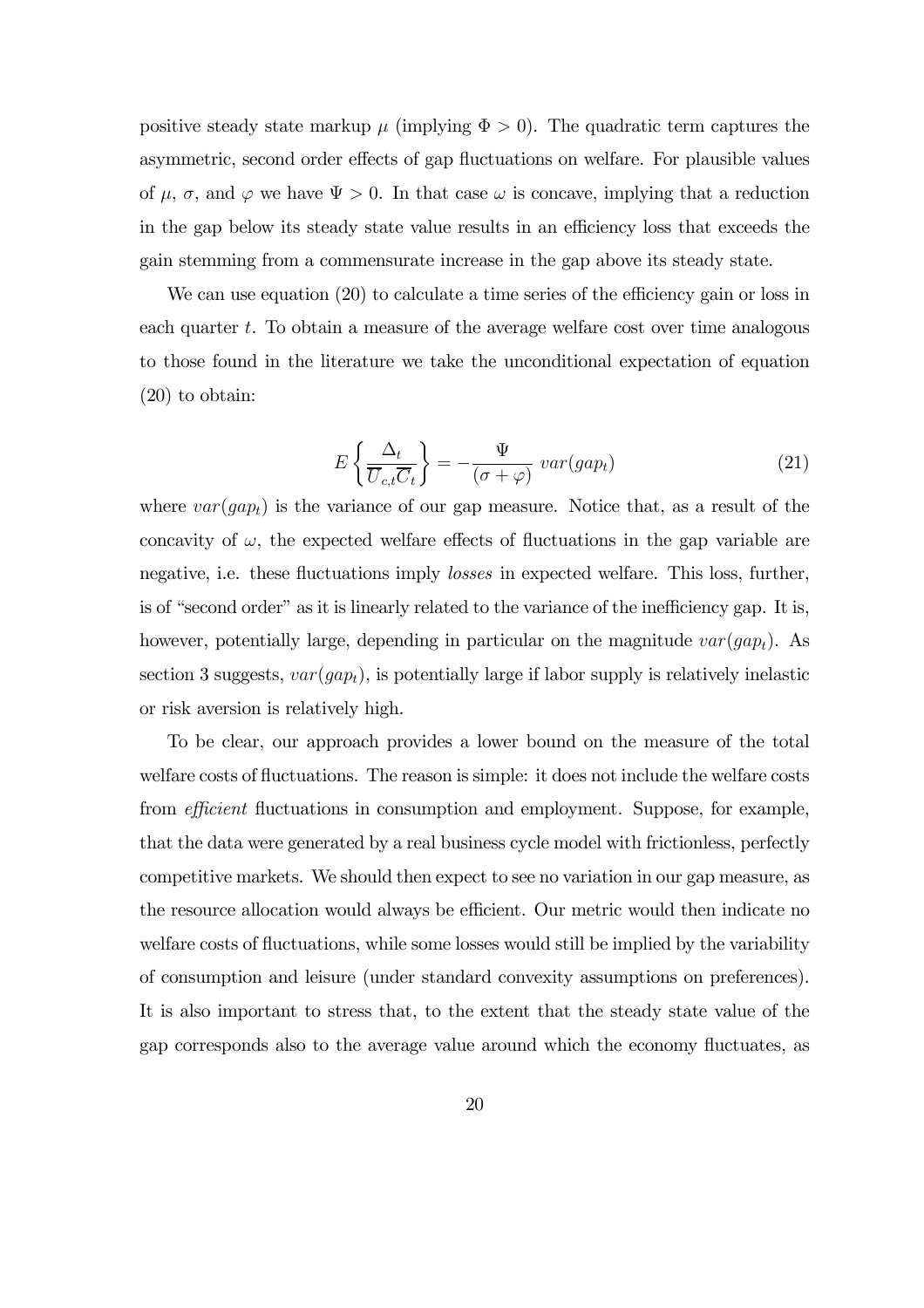assumed above, average welfare losses will only be of second order. On the other hand, our efficiency cost measure suggests possible first order effects at any moment in time: As reflected in equation (20) and illustrated further below, deviations in the gap variable from that steady state may have non-negligible first-order welfare effects, with the gap declines associated with recessions generating large welfare losses.

### 5.2 Some Numbers

Equation (20) provides a real time measure of the efficiency costs of deviations of our gap variable from steady state. Accordingly, we construct a quarterly time series of  $\omega(\widehat{gap}_t)$ , taking as input our measure of the gap. We consider three different parameterizations: first our baseline case with  $\sigma = 1$  and  $\varphi = 1$ ; second, a case where we raise risk aversion with  $\sigma = 5$  and  $\varphi = 1$ ; and third, a case where we reduce labor supply elasticity with  $\sigma = 1$  and  $\varphi = 5$  (implying a Frisch labor supply elasticity of 0.2). For the parameter  $\mu$ , the sum of the steady state wage and price markups, we assume a value of 0.50. A value of 0.15 to 0.20 is plausible for the steady state price markup (see Rotemberg and Woodford (1999)). Since the steady state wage markup depends on tax distortions as well as workers' market power, 0.30 to 0.35 seems a reasonable lower bound given the evidence on average labor tax rates. This range is also roughly consistent with the evidence in Mulligan (2002).

Figure 6 plots the resulting time series over the sample 1960:IV-2004:IV. The value at each period  $t$  can be interpreted as the efficiency gain or loss in percentage units of consumption associated with the deviation of the inefficiency gap from its steady state. Our baseline parametrization indicates substantial fluctuations in welfare resulting with changes in the degree of aggregate efficiency. For example, efficiency-based welfare losses during the major recessions are on average around 2.0 percent of period consumption around the time of the respective troughs. Furthermore, during the major recessions this large welfare losses tend to persist for a number of years. Conversely, the average gain at the major cyclical peaks is a bit over 1.0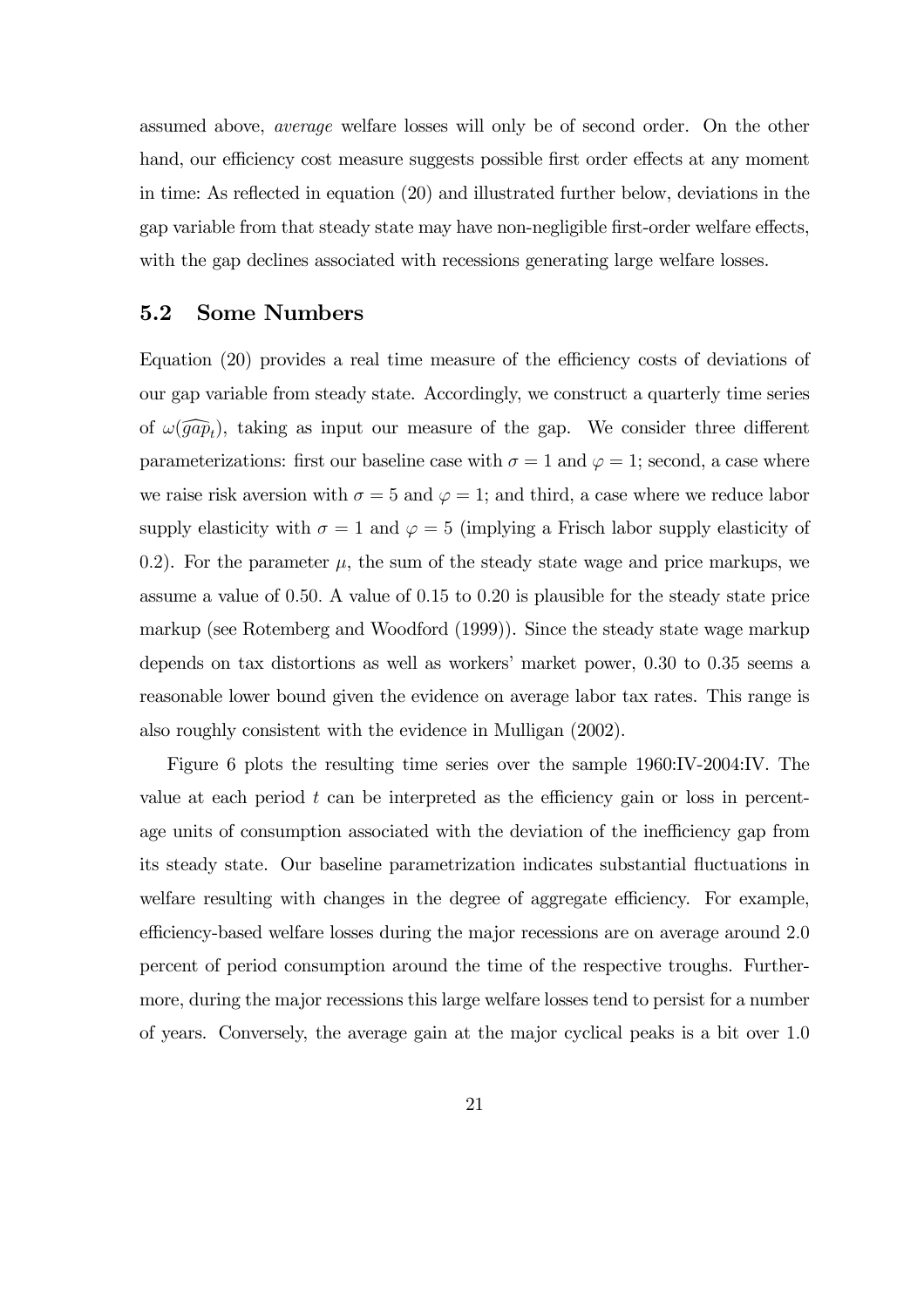percent. These gains also tend to persist.

With higher risk aversion ( $\sigma = 5$ ) or lower labor supply elasticity ( $\varphi = 5$ ) the losses during downturns go up while the gains during booms decline. In either case the labor supply curve is steeper relative to the baseline case, enhancing the asymmetric effects on efficiency of symmetric movements in employment above and below its natural level. In the case of low labor supply elasticity, for example, the efficiency losses during the major recessions hover around 3.0 percent of consumption per period around the time of the respective troughs.

In Table 4 we present a measure of the average welfare cost of the cycle, based on equation (21). As we noted earlier, the measure is simply proportionate to the square of the gap. We construct estimates for alternative values of the parameters  $\varphi$  and  $\sigma$ . For the parameterization that corresponds to our baseline case ( $\varphi = 1, \sigma = 1$ ), we estimate the average efficiency costs of postwar U.S. business fluctuations to be quite small, roughly 0.01 percent of steady state consumption. In this case, the asymmetric movements in efficiency over the cycle are small, implying that the gains during booms seen in Figure 6 approximately cancel the losses during recessions. The estimates of efficiency losses go up as we reduce labor supply elasticity and increase risk aversion. With  $\varphi = 5$  and  $\sigma = 10$ , for example, the average efficiency costs go up to 0.08. This number, however, is still not large and is in the range of Lucas' original estimates.

Any measure of the average cost of business cycles, however, obscures the fact that individual recessionary episodes may be rather costly. What moderates the impact of these episodes on the overall welfare measure is the fact they have been relatively infrequent, particularly over the last several decades. One reason for this may be that stabilization policy has been reasonably effective. Another possibility is that the economy has been subject to smaller shocks. In either event, it is of interest to examine efficiency losses during the major recessionary episodes. Doing so provides a sense of the gains from avoiding future recessions (either by good policy or by good luck.)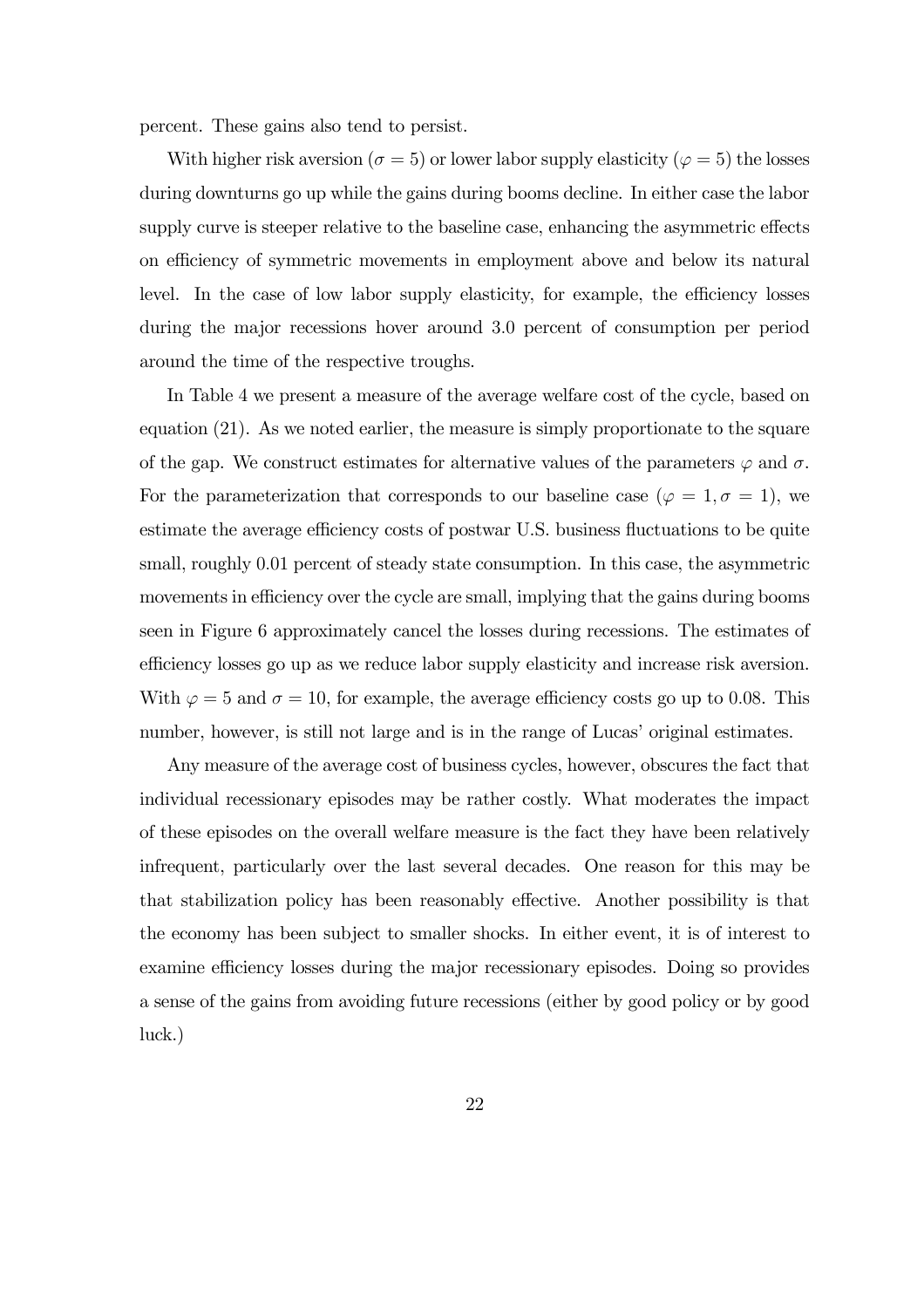There are three distinct recessionary periods in our sample where the gap fell below steady state prior to the trough and then returned to steady state following the trough. These periods include the two major recessions of the mid 1970s and of the early 1980s and also the recession of the early 1990s.19 For each recessionary period, we report the cumulative efficiency losses over the recession as a percent of one year's consumption. We again consider a variety of parameterizations, including our baseline case.

Table 5 reports the efficiency losses for the three recessionary periods. For our baseline case ( $\sigma = 1$  and  $\varphi = 1$ ), the efficiency costs of each of the two major recessions was large, roughly 4.5 percent of one year's consumption. For the milder recession of 90s the cost was still non-trivial, more than 2 percent of one year's consumption. With lower labor supply elasticity ( $\varphi = 5$ ), the efficiency costs of the two major recessions rise to over 6.0 percent of one year's consumption, while the the cost of the 90s recession rises to over 3.0 percent.

Increasing risk aversion boosts the costs of the recession in the early 1980s. With  $\sigma = 5$ , the efficiency cost of the downturn rises to over 7.0 percent of steady state consumption in the high labor supply elasticity case ( $\varphi = 1$ ). It goes up to 8.0 percent when combined with low labor supply elasticity ( $\varphi = 5$ ). Interestingly, for the other two recessions, raising risk aversion actually tends to reduce the estimated efficiency cost. Intuitively, higher risk aversion places relatively more weight on consumption in the measure of gap fluctuations. Since the decline in consumption was relatively modest in each of these downturns, as compared to the 80-82 recession, increasing risk aversion tends to dampen gap fluctuations over these periods. For these reasons it reduces measured efficiency losses.

Overall, our results suggest only modest average efficiency losses from fluctuations. However, major recessionary episodes appear to entail rather significant losses.

 $19$ For the other recessions in the sample (the early 1960s and the early 2000s), we do not have the complete swing of the gap below and back to steady state.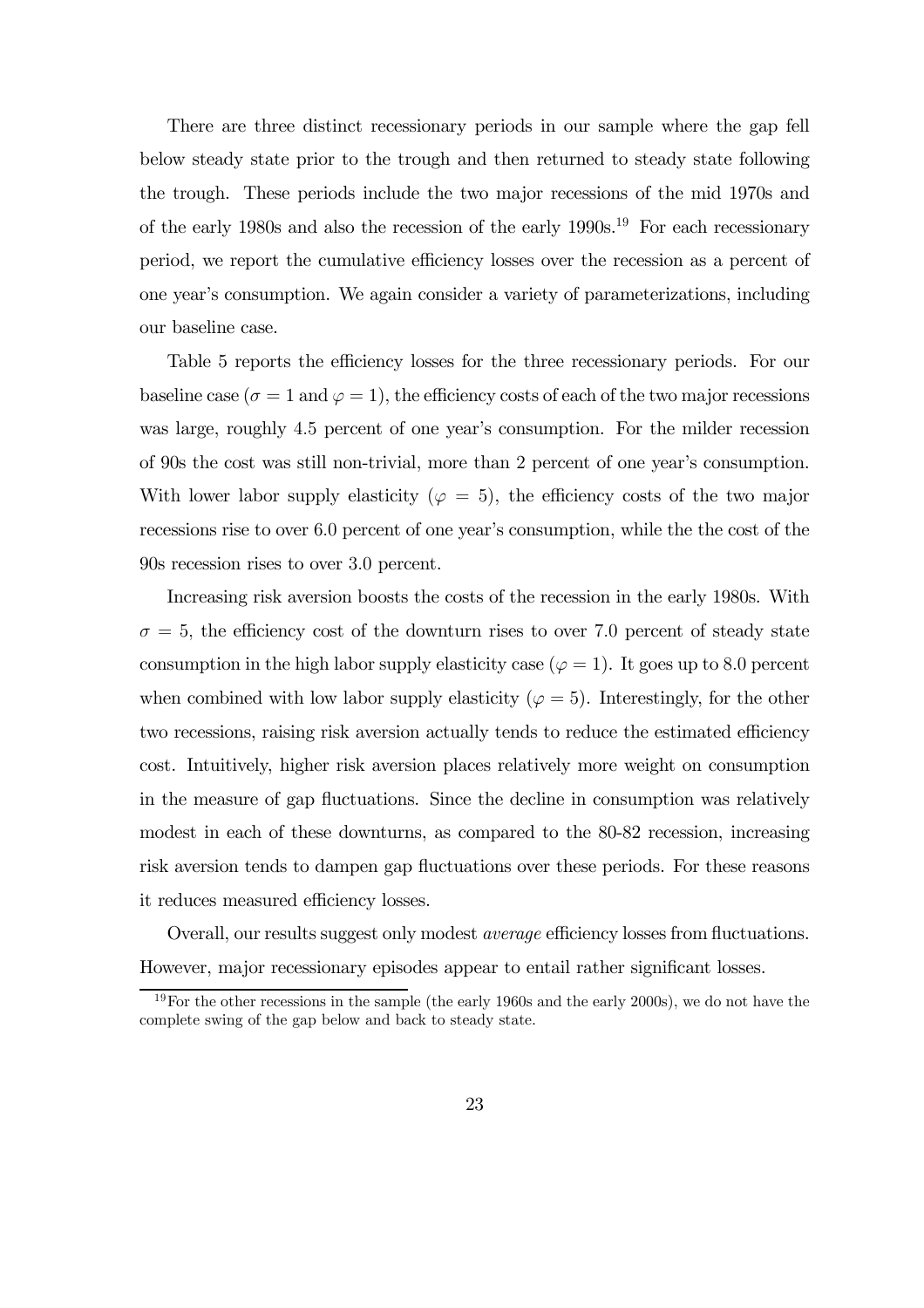## 6 Concluding Comments

At the risk of considerable oversimplification, it is possible to classify modern business cycle models into two types. The first class attempts to explain quantity fluctuations by appealing to high degrees of intertemporal substitution in an environment of frictionless markets. The second instead appeals to countercyclical markups owing to particular market frictions. In this regard, there has been a considerable debate as to whether the markup is indeed countercyclical (see Rotemberg and Woodford (1999) for a summary). Much of this debate has been centered around price markup measures that use wage data to calculate the cost of labor. We show, however, that the markup is highly countercyclical, using the household's consumption/leisure tradeoff as the shadow cost of labor, as theory would suggest. Under this identification scheme, the markup corresponds exactly to the labor market residual studied by Hall (1997) and others. Whether the countercyclical markup variation is driven primarily by product market or labor market behavior is, however, an open question. To the extent that wages are allocative, we find that labor market frictions are the key factor. As we discussed, however, the exact form that these frictions may take (e.g., nominal wage rigidity, efficiency wages, search frictions, etc.) is also an open question.

A second message of this paper is that to the extent that our markup interpretation of the efficiency gap is correct, business cycles may involve significant efficiency costs. To be sure, our results suggest that these efficiency losses are modest when averaged over time. This result occurs, however, because -whether by good luck or good policysignificant recessions have not often occurred in the post war. We find, however that when they do occur, the efficiency costs may indeed be quite large. These results obtain for reasonably standard assumptions on preferences (e.g., a coefficient of relative risk aversion of five and a unit-elastic Frisch labor supply). Thus, while the gains from eliminating all fluctuations may not be large —as suggested by the existing literature— there nonetheless do appear to be significant efficiency benefits from avoiding severe recessions.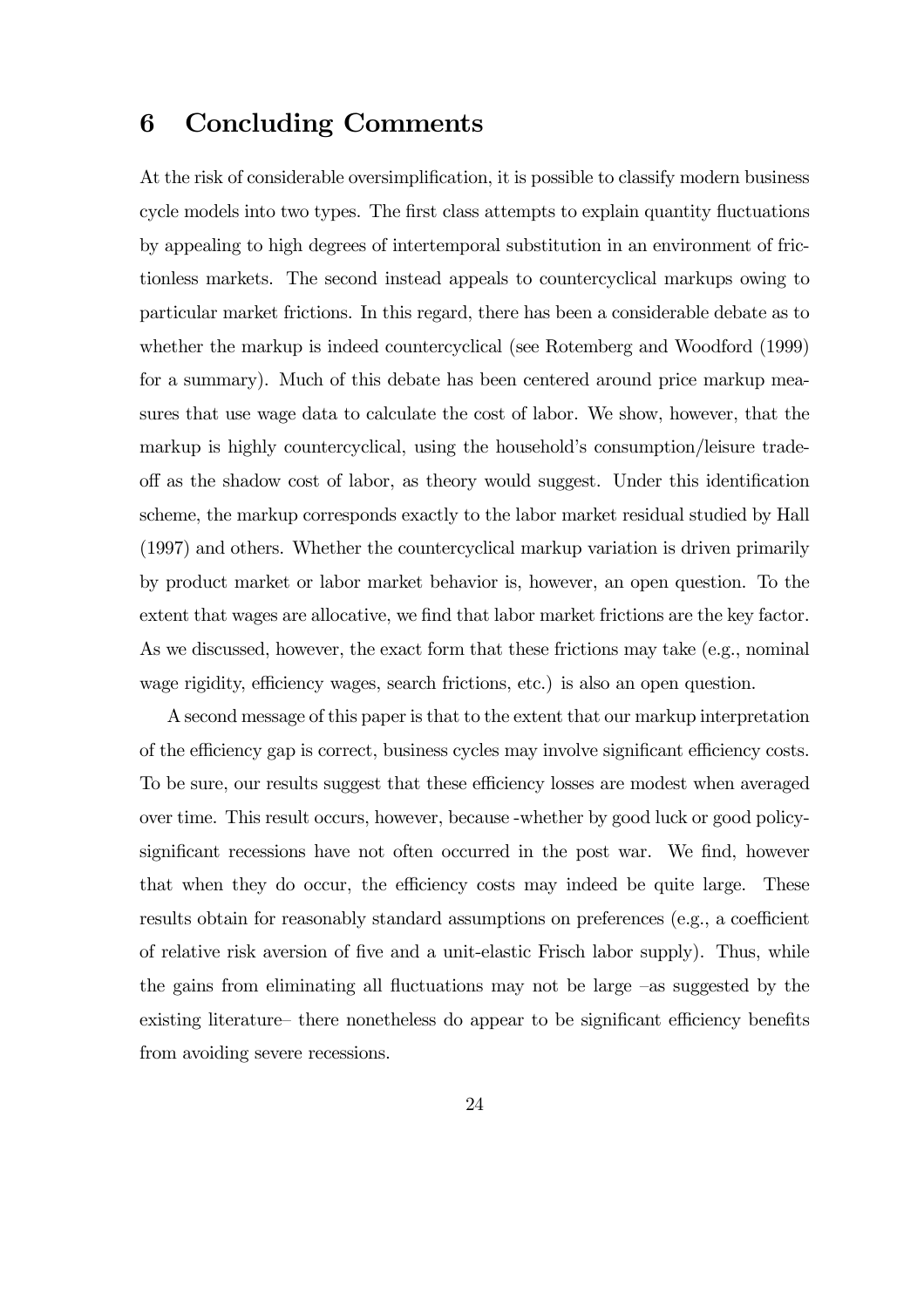Finally, we observe that our calculation ignores at least several important considerations that might be leading us to understate the efficiency costs of recessions. First, within our framework, a reduction in hours leads to increased enjoyment of leisure, which partially offsets the impact of the output decline. In reality, workers who are laid off during recessions do not simply get to enjoy the time off, but rather have to look for a new job. In addition, there is often a loss of human capital that was specific to the previous employer. Second, our calculation ignores the costs of fluctuations in price and wage inflation associated with variations in markups resulting from nominal rigidities (see, e.g. Woodford (1999)). For this reason, our metric may overstate the gains from booms (and understate the losses from recessions). To the extent that the costs of high inflation roughly offset the efficiency gains from the boom, our measure of the gross efficiency loss of the recession may provide a more accurate indicator of the costs of these episodes. Taking into account these considerations is on the agenda for future research.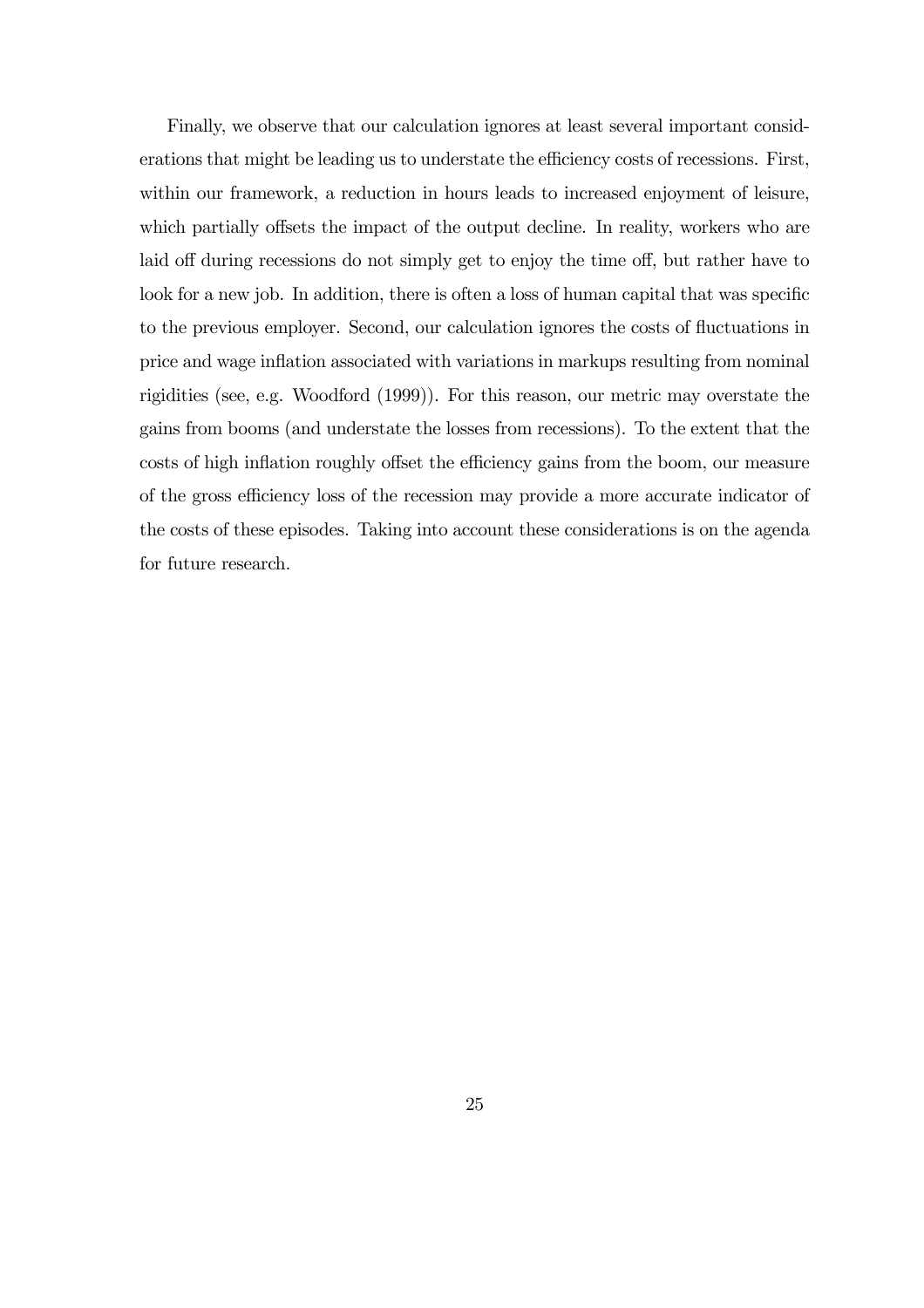# Appendix A: The Household's MRS

Here we illustrate that the expression we use for the household's marginal rate of substitution between consumption and leisure, equation (9), may be motivated either by making the standard assumption that labor supply adjusts along the intensive margin or, under certain assumptions, that the adjustment is along the extensive margin. Our argument is based on Mulligan (1998).

#### Case I: Labor Supply Adjustment Along the Intensive Margin

Let  $C_t$  and  $N_t$  denote consumption and hours worked, respectively. Assume a representative agent with preferences given by

$$
\frac{1}{1-\sigma} C_t^{1-\sigma} - \frac{1}{1+\varphi} N_t^{1+\varphi}
$$

It follows that

$$
M R S_t = C_t^{\sigma} \ N_t^{\varphi}
$$

By taking the log of each side of this relation we obtain equation (9).

#### Case II: Labor Supply Adjustment Along the Extensive Margin

Now assume that individuals either do not work or work a fixed amount of hours per week. Suppose there is a representative household with a continuum of members represented by the unit interval, and who differ according to their disutility of work. Specifically, let us assume that  $j^{\varphi}$  is the disutility of work for member j. Under perfect consumption insurance within the household, and interpreting  $N_t$  as the fraction of working household members in period  $t$ , total household utility will be given by

$$
\frac{1}{1-\sigma} C_t^{1-\sigma} - \int_0^{N_t} j^{\varphi} d j
$$

Note that

$$
\int_0^{N_t} j^{\varphi} dj = \frac{1}{1+\varphi} N_t^{1+\varphi}
$$

Accordingly, the utility function for the family in this case is isomorphic to case of adjustment along the intensive margin. It follows that the marginal rate of substitution has the same form as well.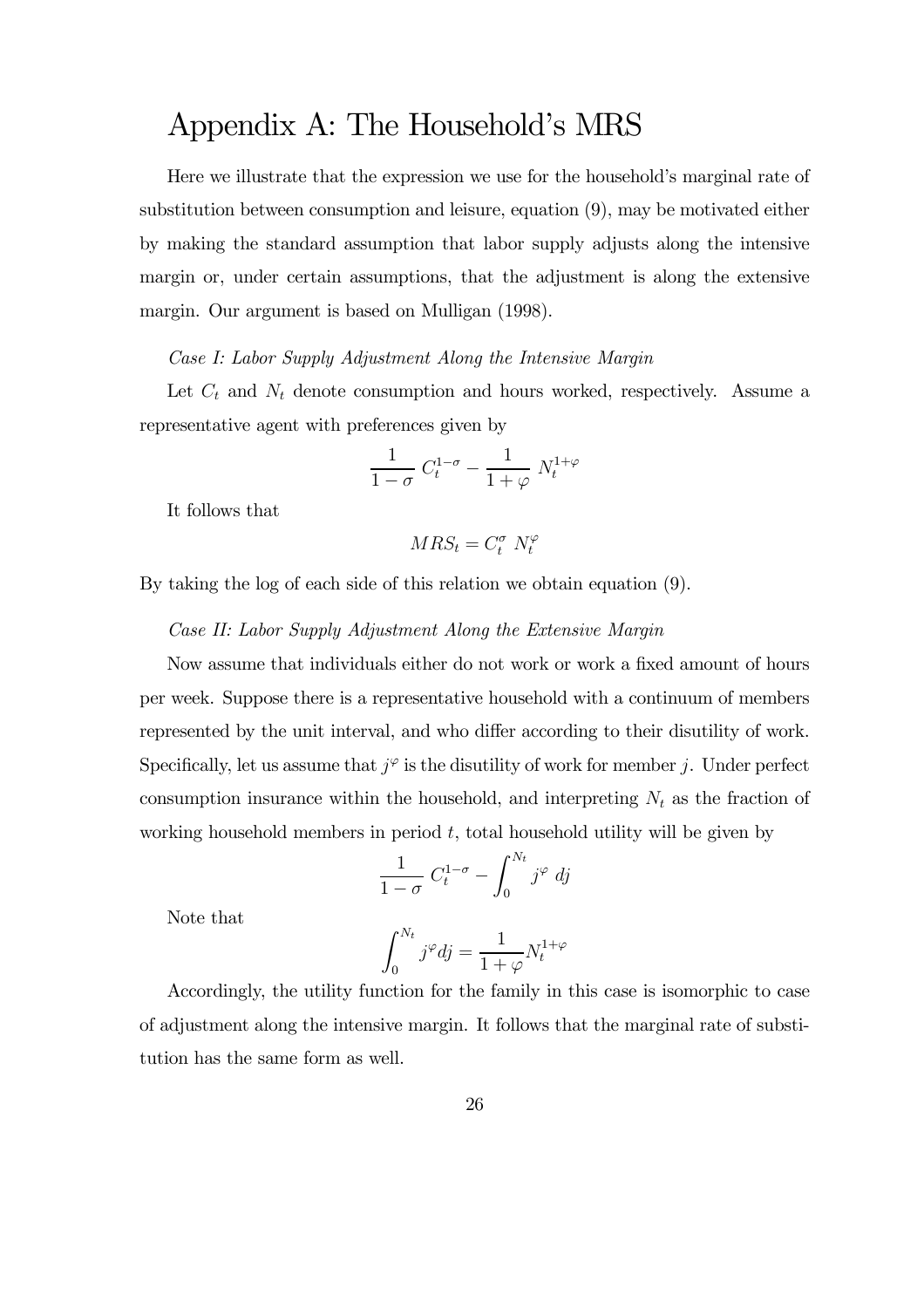# Appendix B: Alternative specifications

We now present the details that underly the alternative measures of the gap and its components that we examined in the text. Our baseline case assumes constant elasticity of output with respect to hours and takes the observed average wage as the relevant cost of hiring additional labor. The four alternatives we consider are those proposed by Rotemberg and Woodford (1999) in their analysis of cyclical markup behavior. As discussed in the text, deviations from the baseline include: CES production; overhead labor, marginal wage differing from the average wage due to an overtime premium, and convex costs of adjusting labor.

As will become clear, the CES, overhead labor, and adjustment cost models all alter the marginal product of labor. They accordingly affect the measures of both the overall gap and the price markup, but not the wage markup. On the other hand, the marginal wage model alters only the composition of the gap between the price and wage markups at each point in time, without influencing the gap variable itself.

Baseline Specification Our baseline case assumes no adjustment costs and a production function isoelastic in labor, i.e.  $Y_t = F(X_t)N_t^{\alpha}$ . In this case we have the following expressions for the (log) marginal product of labor and the price markup (up to an additive constant):

$$
m p n_t = y_t - n_t
$$

$$
\mu_t^p = p_t - (w_t - m p n_t)
$$

$$
= - s_t
$$

where  $s_t$  is the log labor share. These two formulae are then used in conjunction with information on the households' marginal rate of substitution to obtain measures of the gap and the wage markup.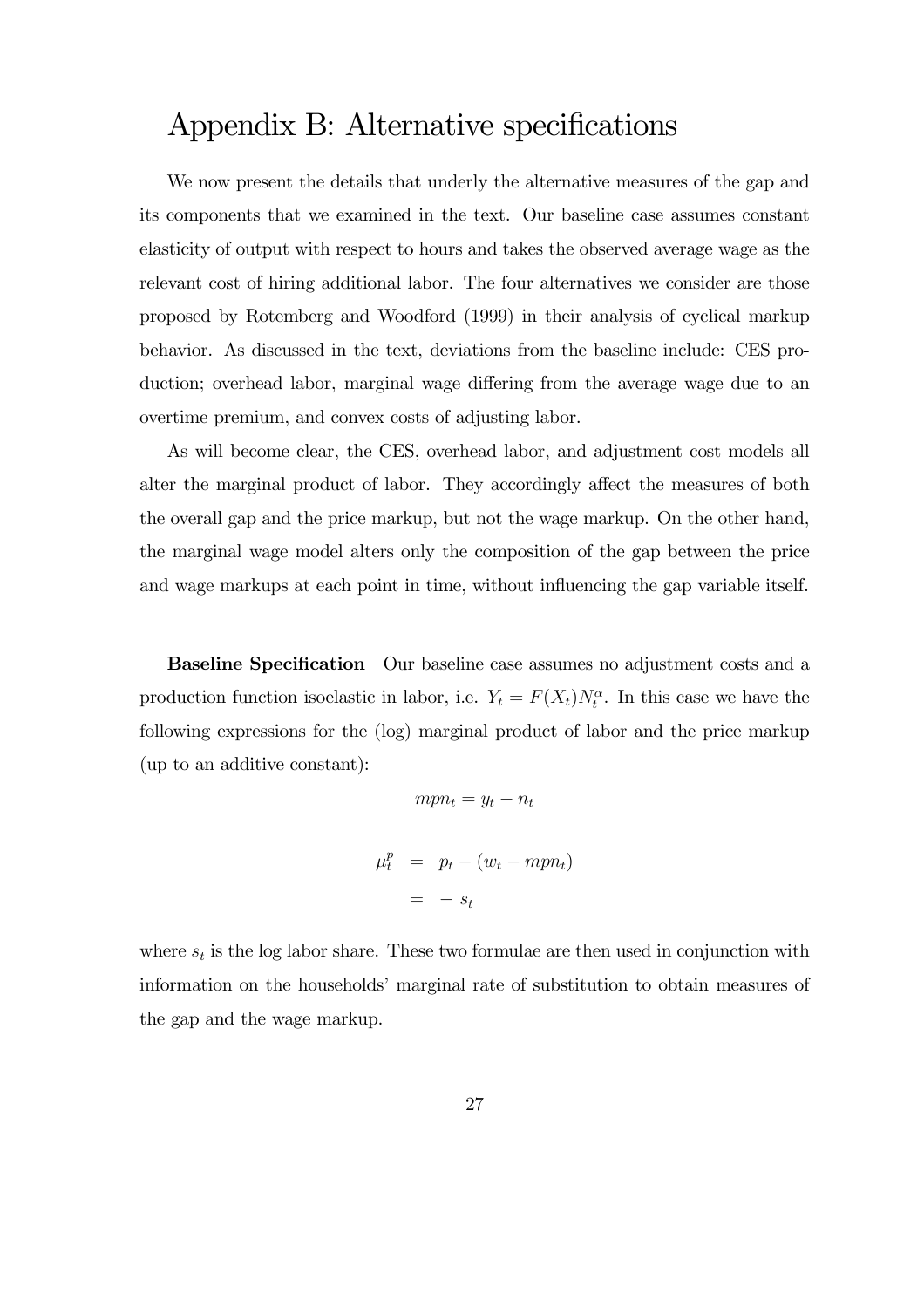CES technology Here we assume a CES production function:  $Y_t = [(1 \alpha)K_t^{1-\frac{1}{\nu}}+\alpha(Z_tN_t)^{1-\frac{1}{\nu}}\Big|\frac{\nu}{\nu-1}$ . The implied elasticity of output with respect to labor input,  $\eta_t \equiv \frac{\partial Y_t}{\partial N_t}$  $\frac{N_t}{Y_t}$  is given by

$$
\eta_t = 1 - (1 - \alpha) \left(\frac{Y_t}{K_t}\right)^{-(1 - \frac{1}{\nu})}
$$

Log-linearizing around a steady state yields (ignoring constants) log  $\eta_t = \vartheta(y_t - k_t)$ , where  $\vartheta \equiv (1 - \nu^{-1})(\eta^{-1} - 1)$ . Since  $MPN_t = \eta_t \frac{Y_t}{N_t}$  we can write:

$$
m p n_t = (y_t - n_t) + \vartheta (y_t - k_t)
$$

and

$$
\mu_t^p = p_t - (w_t - mp_t)
$$

$$
= -s_t + \vartheta(y_t - k_t)
$$

Calibration of  $\vartheta$  proceeds by first noticing that the gross price markup  $\mathcal{M}_t^p$  equals  $\frac{MPN_t}{\binom{W_t}{P_t}}$ . This allows allows us to derive a simple expression for the steady state value of the elasticity of output with respect to labor as a function of the steady state price markup and the labor share, i.e.  $\eta = S\mathcal{M}^p$ . Rotemberg and Woodford (1999) calibrate coefficient  $\vartheta$  using approximate values for the average labor income share  $(S = 0.7)$ , the average gross price markup (close to unity), and an estimate for elasticity of substitution between capital and labor  $(\nu = 0.5)$ , all of which combined yield a value  $\vartheta = -0.4$ .

Overhead Labor For this case we assume a technology given by the production function  $Y_t = Z_t K_t^{1-\alpha} (N_t - N_t^*)^{\alpha}$ , where  $N_t^*$  denotes the amount of overhead labor at each point in time. The elasticity of output with respect to (total) labor input is now given by

$$
\eta_t = \alpha \left( \frac{N_t}{N_t - N^*_t} \right)
$$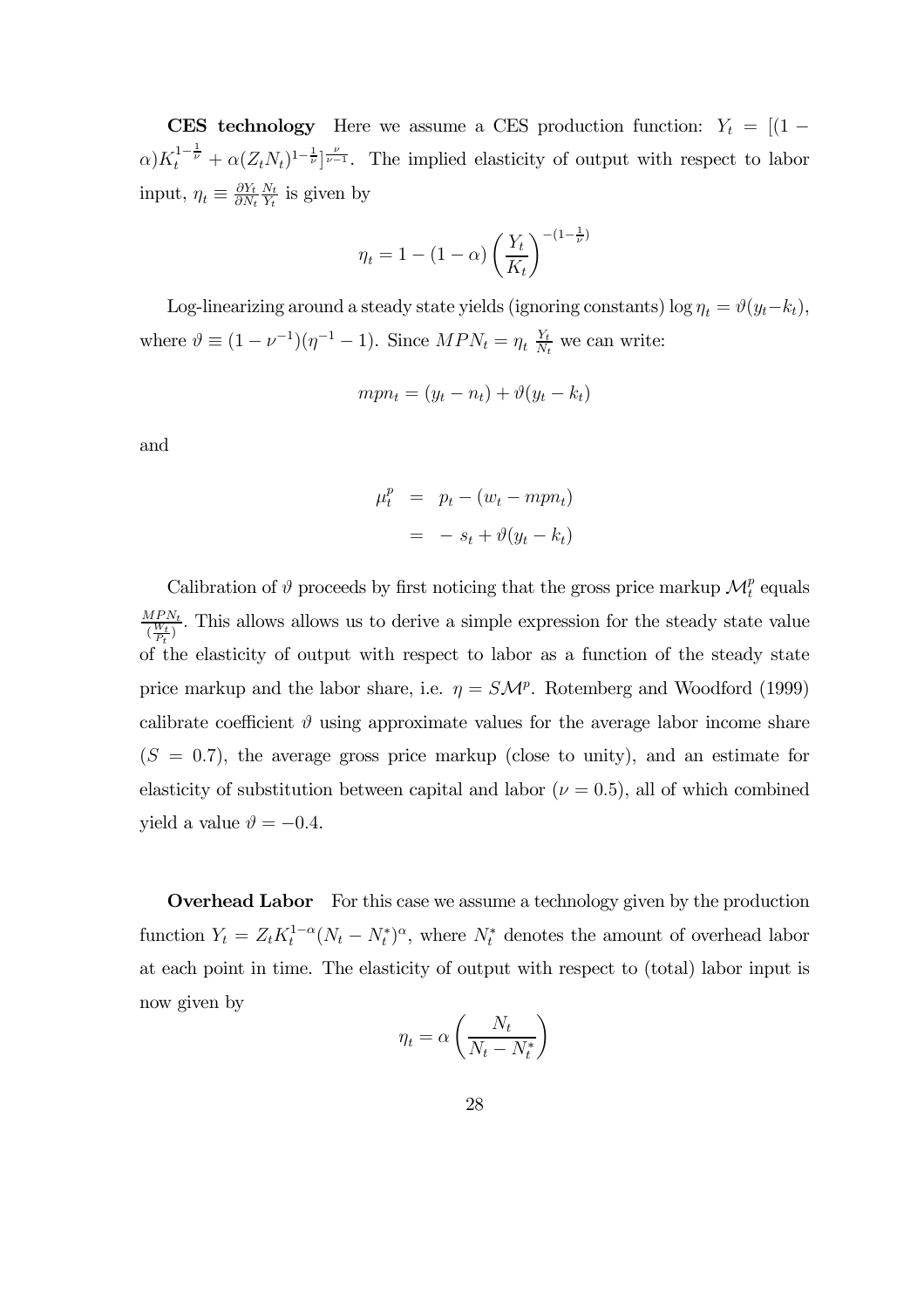Log linearizing around the steady state and ignoring constants yields  $\log \eta_t = -\delta$  $\hat{n}_t$ , where  $\delta \equiv \frac{N^*}{N-N^*}$  is the steady state ratio of overhead to variable labor, and  $\hat{n}_t$  denotes the log deviation of hours from its long run trend (around which the linearization is carried out). Using the fact that  $MPN_t = \eta_t \frac{Y_t}{N_t}$  $\frac{Y_t}{N_t}$ , it follows that

$$
m p n_t = y_t - n_t - \delta \widehat{n}_t
$$

and

$$
\mu_t^p = p_t - (w_t - mp_n)
$$

$$
= -s_t - \delta \widehat{n}_t
$$

Rotemberg and Woodford (1999) use a zero profit condition in steady state in order to calibrate  $\delta$ . In particular, it can be shown that the ratio of average costs to marginal costs can be written as  $\frac{AC_t}{MC_t} = 1 + \alpha(\frac{N_t^*}{N_t - N_t^*})$ . This implies the following steady state relationship:  $AC = \frac{1}{\mathcal{M}} + \frac{\delta}{1+\delta}S$ . Following Rotemberg and Woodford (1999), we assume  $S = 0.7$ ,  $\mathcal{M} = 1.25$ , and impose the zero profit condition  $AC = 1$ , thus implying  $\delta = 0.4$ . We use the latter value to construct our "overhead labor" measure of the gap and the price markup.

Marginal Wage different from Average Wage In the previous analysis we have assumed that firms are wage-taking so that the marginal wage is equal to the average wage. As emphasized by Bils (1987) this will not be the case if the wage rises as firms ask their employees to work more hours. The relevant wage needed to compute both the price and wage markups is no longer the average wage but the marginal wage,  $W<sup>m</sup>$ . Notice however, that the use of the marginal wage will only alter the decomposition of our gap measure between the price and the wage markup, but not the gap measure itself.

Let  $q_t \equiv w_t^m - w_t$  denote the ratio of the marginal to the average wage (expressed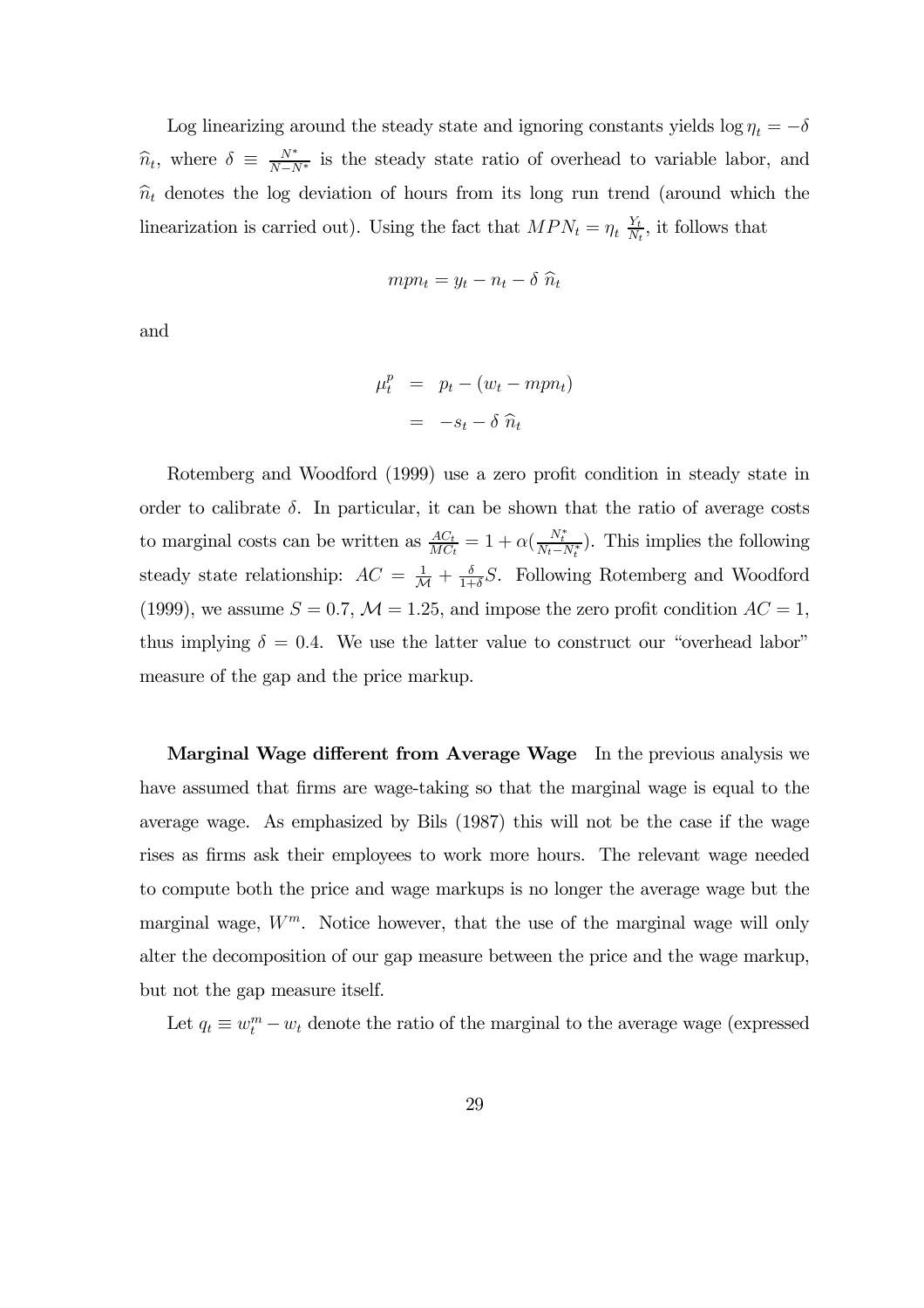in logs). The it follows that

$$
\begin{aligned}\n\mu_t^p &= p_t - (w_t^m - mp_n) \\
&= p_t - (w_t - mp_n) - q_t \\
&= -s_t - q_t\n\end{aligned}
$$

Similarly,

$$
\mu_t^w = (w_t^m - p_t) - mrs_t
$$

$$
= (w_t - p_t) - mrs_t + q_t
$$

Bils (1987) and Rotemberg and Woodford (1999) propose a simple model of overtime pay which implies that the ratio  $Q_t$  is an increasing function of hours per worker  $H_t$ . Log-linearization of that function around a steady state value for hours per worker allows us to rewrite the price markup as

$$
\mu_t^p = p_t - (w_t - mpn_t) - \tau \widehat{h}_t
$$

where  $\tau$  is the elasticity of the marginal to average wage ratio with respect to hours per worker.

Similarly, the wage markup will now be given by

$$
\mu_t^w = (w_t - p_t) - mrs_t + \tau \widehat{h}_t
$$

As discussed in Bils (1987), the assumption of a fifty percent overtime premium (the statutory premium in the U.S.) implies  $\tau = 1.4$ , which we use to construct our "overtime" measure of the price and wage markups.

#### Labor Adjustment Costs

Finally, we consider the implications of having a cost of adjusting labor, which we assume take the form of output lost. Those cost are to be taken into account when computing firms' marginal costs and hence price markups. Following Rotemberg and Woodford (1999), we assume that those costs take the form  $U_tN_t\phi(N_t/N_{t-1})$ , where  $U_t$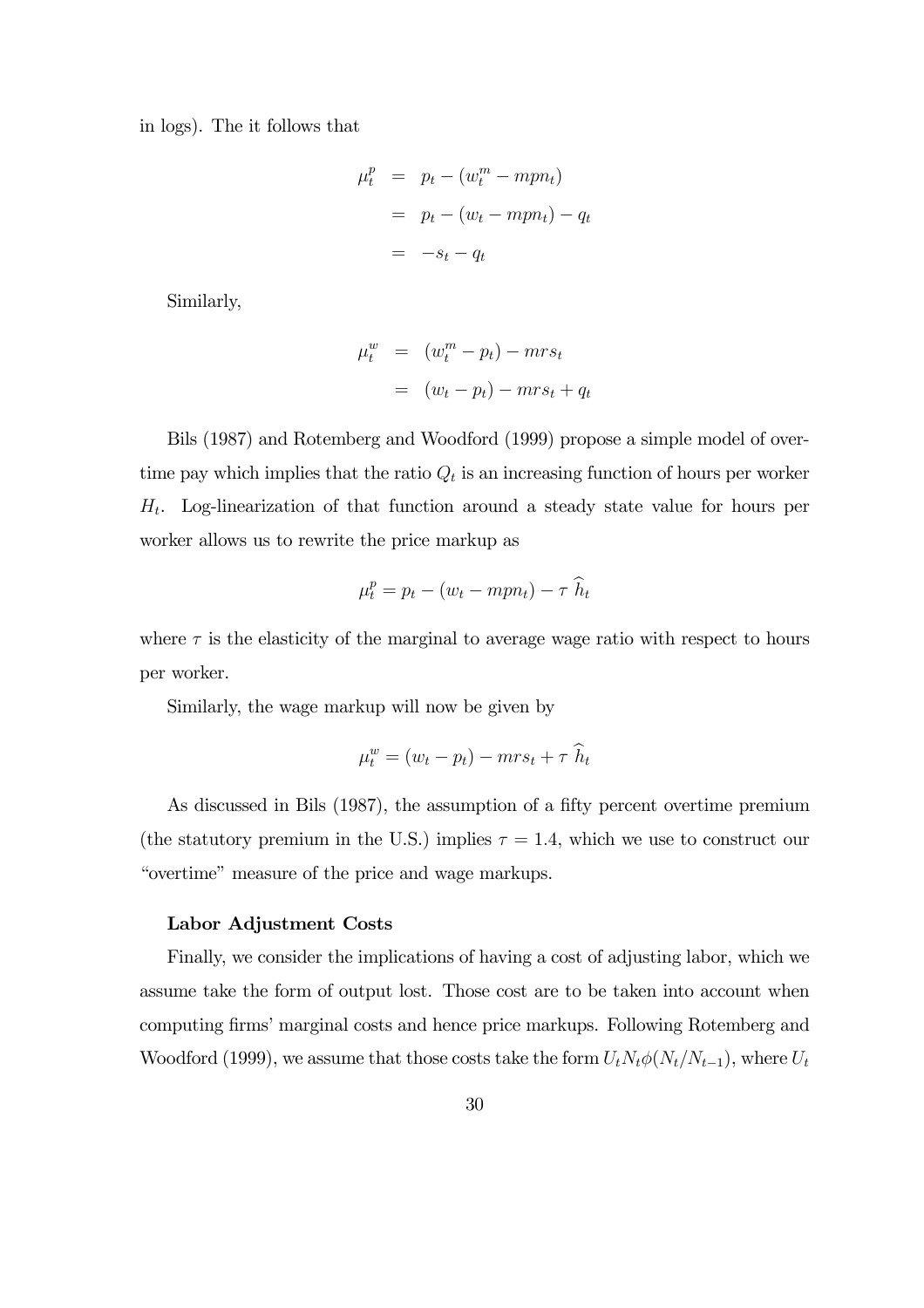is the price of the input required to make the adjustment. In this case, the (expected) total cost associated with hiring an additional worker for one period is given by:

$$
W_t \left\{ 1 + \frac{U_t}{W_t} \left[ \phi(N_t/N_{t-1}) + (N_t/N_{t-1})\phi'(N_t/N_{t-1}) - E_t \left\{ R_{t,t+1}(U_{t+1}/U_t) (N_{t+1}/N_t)^2 \phi'(N_{t+1}/N_t) \right\} \right] \right\}
$$

where  $\mathcal{R}_{t,t+1}$  is the usual stochastic discount factor for one period ahead income.

Hence, the expression for the price markup is given by

$$
\mu_t^p = p_t - (w_t + b_t - mp_n)
$$

$$
= -s_t - b_t
$$

Assuming that the ratio  $\frac{U_t}{W_t}$  is stationary, we can derive the following expression in terms of deviations from steady state as follows (ignoring constants):

$$
b_t = \xi \left( \Delta n_t - \beta \ E_t \{ \Delta n_{t+1} \} \right)
$$

where  $\xi \equiv (U/W)\phi''(1)$  and  $\beta = R\gamma_u$  with  $\gamma_u$  being the steady state value for  $U_{t+1}/U_t$ .

Hence, the expression for the price markup can now be written as

$$
\mu_t^p = -s_t - \xi \left( \Delta n_t - \beta \ E_t \{ \Delta n_{t+1} \} \right)
$$

We construct our "adjustment cost" measure of price markups under the assumption that  $\beta = 0.99$  and  $\xi = 4$ , the values suggested by Rotemberg and Woodford (1999).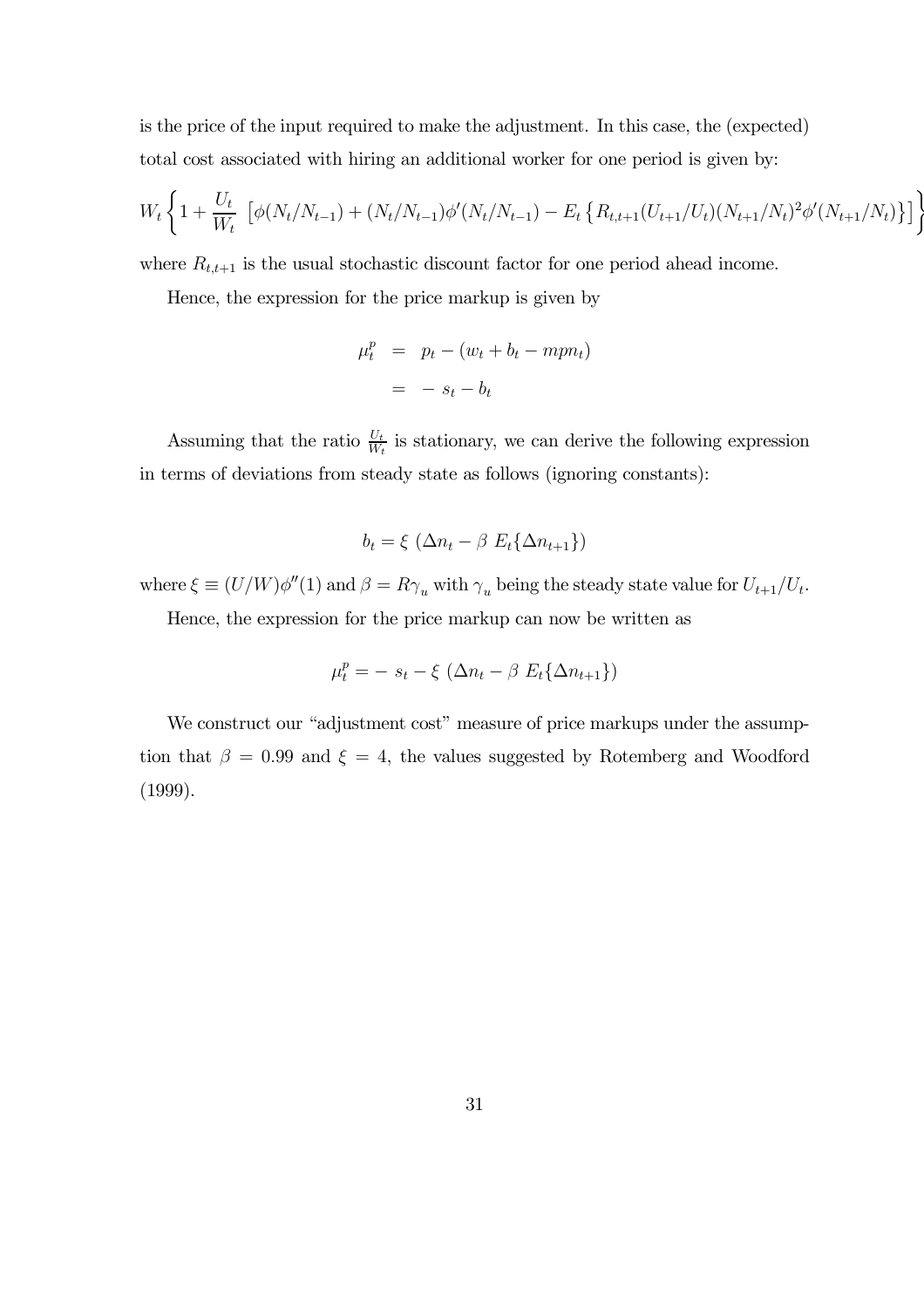## References

- [1] Alexopolous, Michelle, (2001), "Unemployment and the Business Cycle," mimeo, University of Toronto.
- [2] Ball, Lawrence and David Romer, (1989), "Are Prices Too Sticky?" Quarterly Journal of Economics, 1987, 104, 507-524.
- [3] Barlevy, Gadi, 2000, "Evaluating Costs of Business Cycles of Business Cycles in Models of Endogenous Growth," mimeo.
- [4] Barsky, Robert, Jonathon Parker, and Gary Solon,(1994), "Measuring the Cyclicality of Real Wages: How Important is Compostion Bias?," Quarterly Journal of Economics 109, 1-25.
- [5] Barsky, Robert, F.Thomas Juster, Miles S. Kimball and Matthew D. Shapiro, (1997), "Preference Parameters and Behavioral Heterogenity: An Experimental Approach in the Health and Retirment Study," Quarterly Journal of Economics, 112, 537-579.
- [6] Basu, S. and M. Kimball (1997), "Cyclical Productivity with Unobserved Input Variation", NBER WP 5915.
- [7] Baxter, M. and Robert King (1991), "Productive Externalities and Business Cycles", Discussion Paper no 53. Federal Reserve Bank of Minneapolis, Institute for Empirical Macroeconomics, November 1991.
- [8] Baxter, M. and U.J. Jermann (1999), "Household Production and the Excess of Sensitivity of Consumption to Current Income," American Economic Review, 89(4), 902-920.
- [9] Beaudry, Paul and Carmen Pages (2001): "The Cost of Business Cycle and the Stabilization Value of Unemployment Insurance," European Economic Review 45, no. 8, 1545-1572.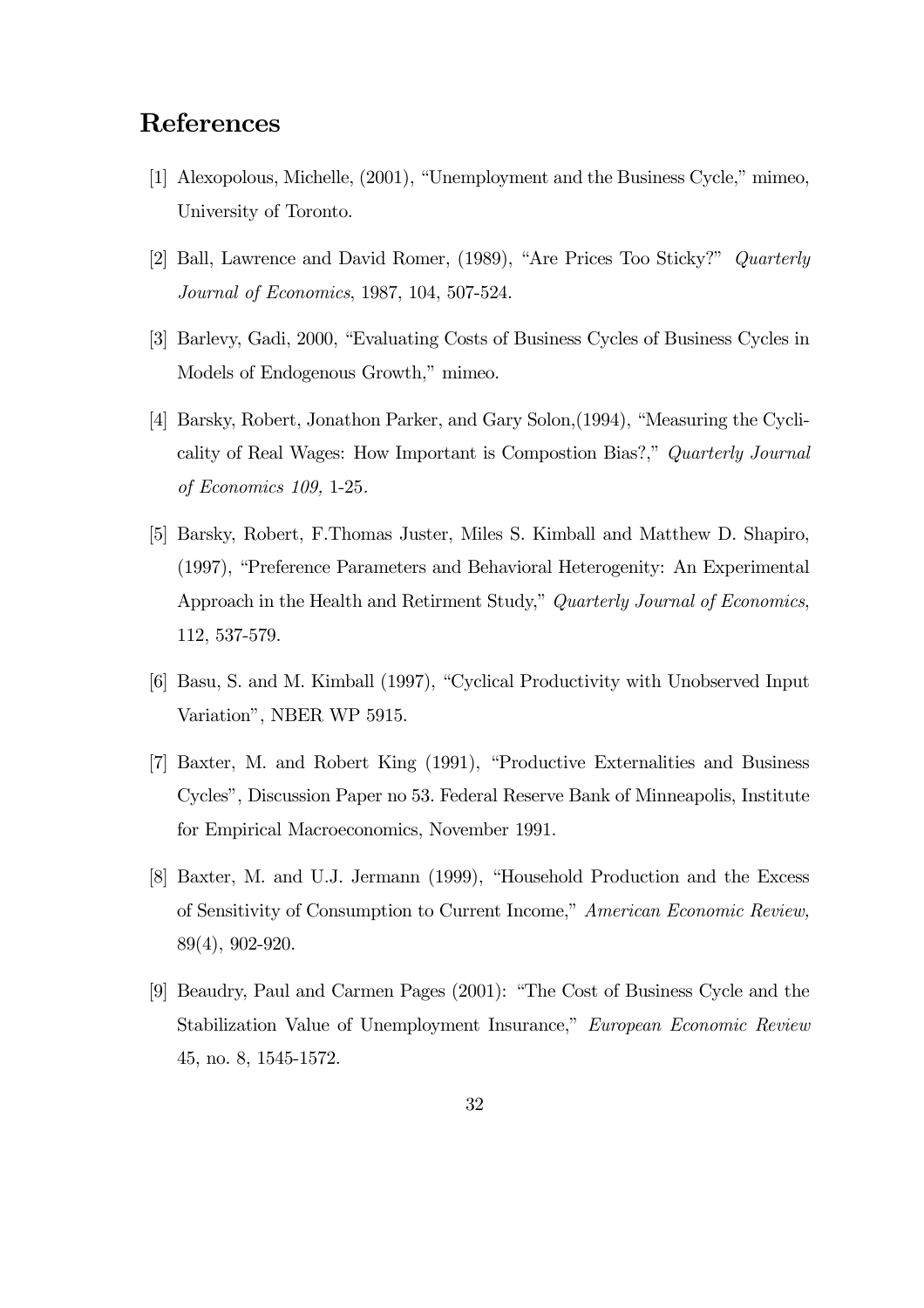- [10] Bernanke, Ben and Ilyan Mihov (1998), "Measuring Monetary Policy," Quarterly Journal of Economics, CXIII, 869-902.
- [11] Blanchard Olivier, J. and Nobuhiro Kiyotaki, (1987), "Monopolistic Competition and the Effects of Aggregate Demand," American Economic Review, LXXVII, 647-66.
- [12] Burnside, Craig, and Martin Eichenbaum, (1996), "Factor Hoarding and the Business Cycel," American Economic Review, 40, 861-69.
- [13] Card, David, (1994), "Intertemporal Labor Supply: An Assessment," in Frontiers of Econometrics, Christopher Sims, editor.
- [14] Chari,V.V., Kehoe, P. and Ellen R. McGrattan, (2004), "Business Cycles Accounting,". Federal Reserve Bank of Minneapolis Staff Report 328, February 2004.
- [15] Christiano, Lawrence, Martin Eichenbaum and Charle Evans, (1997), "Sticky Prices and Limited Participation Models: A Comparison," European Economic Review, 41, 1201-1249.
- [16] Christiano, Lawrence, Martin Eichenbaum and Charle Evans, (1999), "Monetary Policy Shocks: What Have We Learned and to What End?," Handbook of Macroeconomics, Vol.1A,.Amsterdam North-Holland.
- [17] Christiano, Lawrence, Martin Eichenbaum and Charles Evans, (2001), "Nominal Rigidities and the Effects of a Shock to Monetary Policy," mimeo Northwestern University.
- [18] Cooley, Thomas and Edward Prescott, (1995) "Economic Growth and Business Cycles," in Frontiers of Business Cycle Research, Thomas Cooley (editor), Princeton University Press.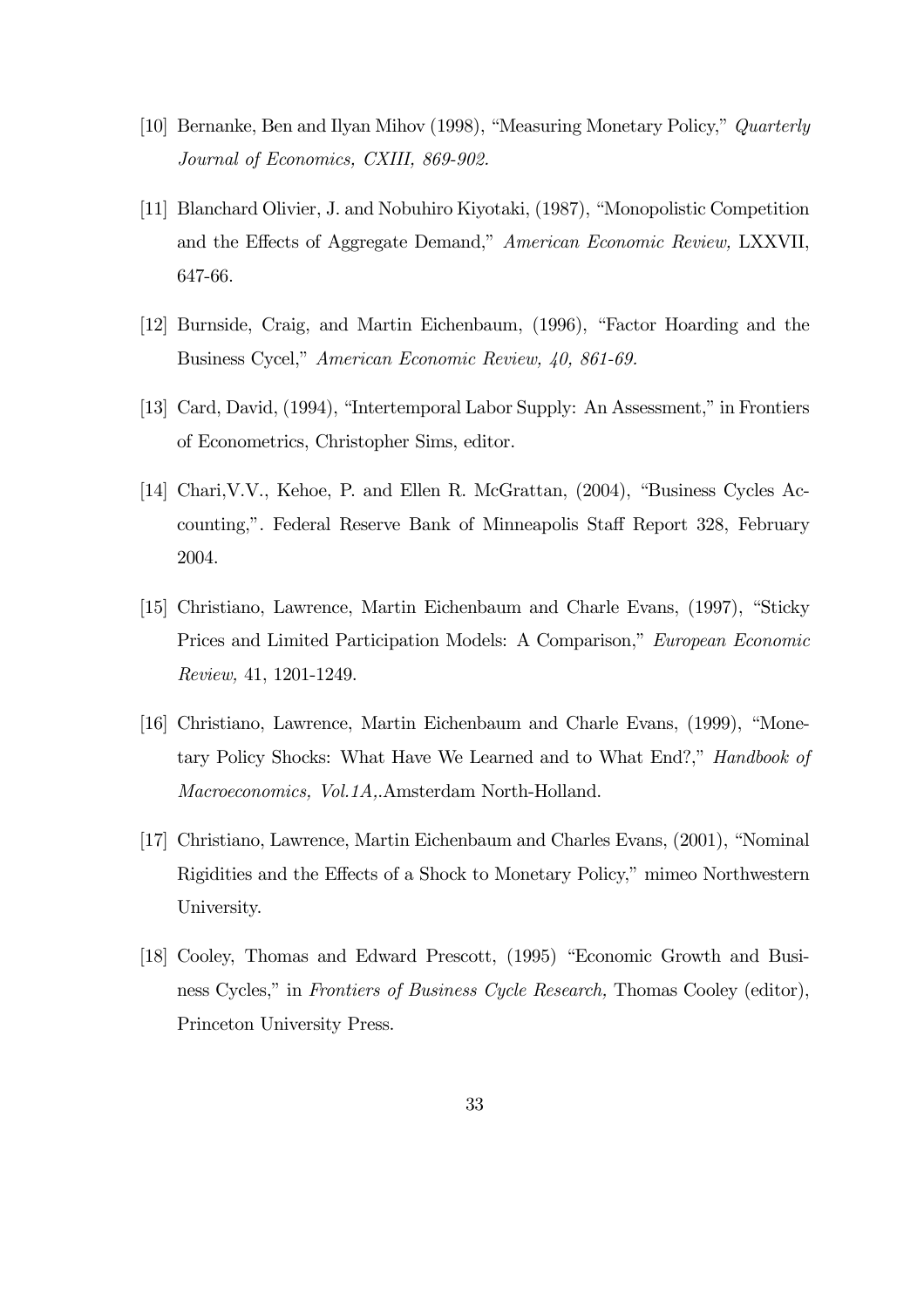- [19] Eichenbaum, Martin, Lars Hansen and Kenneth Singleton, (1988): "A Time Series Analysis of Representative Agent Models of Consumption and Leisure Choice under Uncertainty," Quarterly Journal of Economics , 103 (1), February 1988, 51-78.
- [20] Erceg C., Dale Henderson, and Andrew Levin, (2000), "Optimal Monetary Policy with Staggered Wage and Price Contracts," Journal of Monetary Economics, 46(2), 281-313.
- [21] Francis, Neville and Valerie Ramey (2001), "Is the Technology-Driven Hypothesis Dead? Shocks and Aggregate Fluctuations Revisited," mimeo U.C.S.D, December.
- [22] Galí, J. and Mark Gertler (1999), "Inflation Dynamics: A Structural Econometric Analysis", Journal of Monetary Economics, 44, 195-222.
- [23] Galí, J., Mark Gertler and J.David López-Salido (2001), "European Inflation Dynamics", European Economic Review, 45 (7), June 2001, 1121-1150.
- [24] Galí, J., Mark Gertler and J.David Lopez-Salido (2002): "Markups, Gaps, and the Welfare Costs of Business Fluctuations" NBER WP  $\#$  8850.
- [25] Galí, Jordi (2001): "The Case for Price Stability. A Comment" in Why Price Stability?, edited by A. Garcia-Herrero et al., European Central Bank.
- [26] Gordon, Robert J. (1973), "The Welfare Cost of Higher Unemployment," Brookings Papers on Economic Activity no. 1, 133-195. .
- [27] Hall, Robert, E., (1988), "Intertemporal Substitution in Consumption," Journal of Political Economy, 96 (2), 339-357.
- [28] Hall, Robert, E. (1997): "Macroeconomic Fluctuations and the Allocation of Time", Journal of Labor Economics, vol.15,no.1,pt.2. 1997, S223-S250.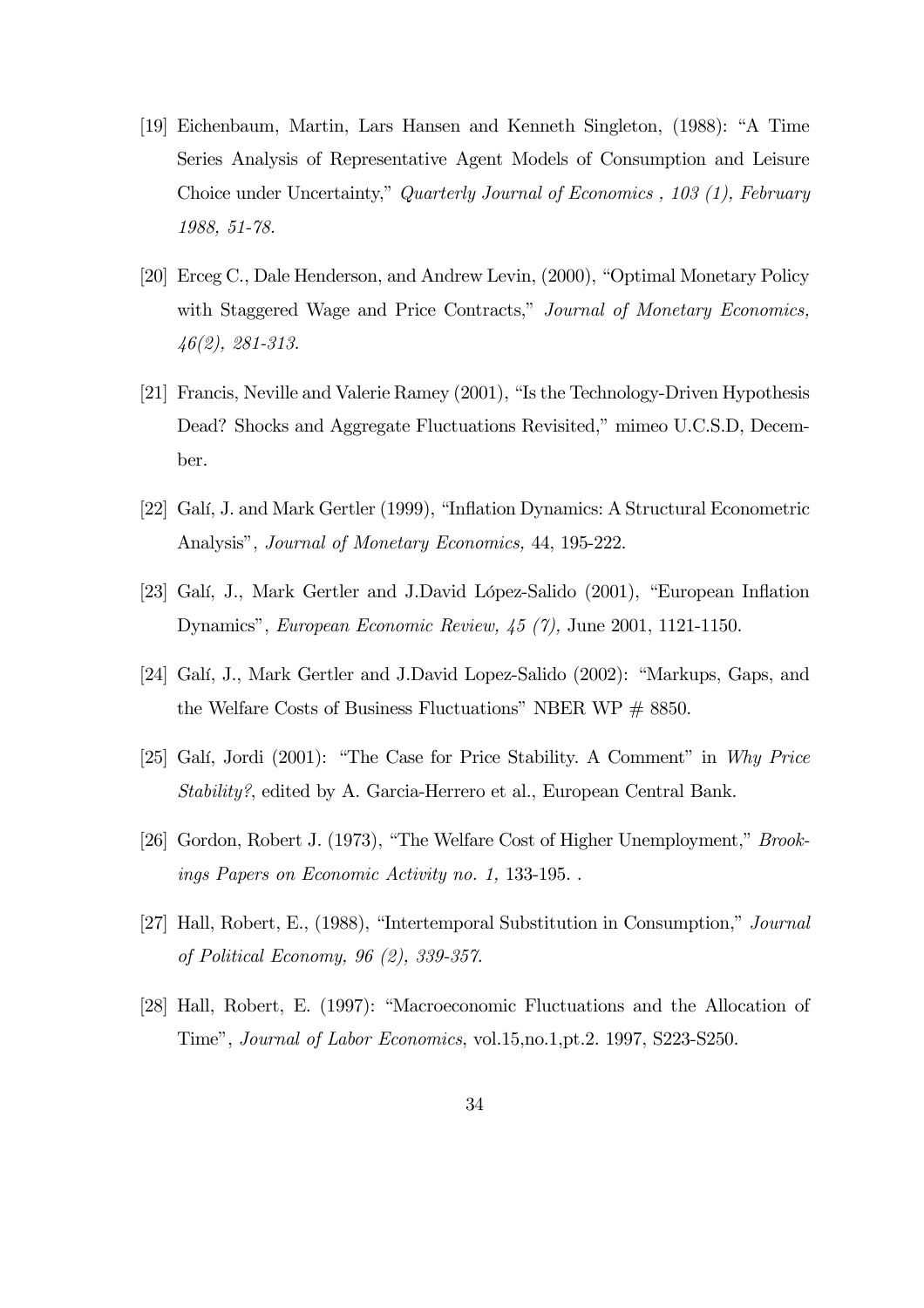- [29] Holland, A. and A. Scott, (1998), "Determinants of U.K. Business Cycles," Economic Journal, 108, 1067-1092.
- [30] King, Robert and Sergio Rebelo, (1999):"Resuscitating Real Business Cycles", The Handbook of Macroeconomics, Vol 1B, Amsterdam North-Holland.
- [31] Lucas, Robert E., (1987), Models of Business Cycles, Oxford University Press.
- [32] Lucas, Robert E., (2003),"Macroeconomic Priorities," American Economic Review, 93,1, 1-14.
- [33] Mulligan, Casey B.(1998), "Substitution Over Time: Another Look at Life-Cycle Labor Supply," *NBER MacroAnnual*, vol.13, Ben Bernanke and Julio Rotemberg, editors.
- [34] Mulligan, Casey B. (2002): "A Century of Labor-Leisure Distortions," NBER WP#8774.
- [35] Pencavel, John, (1998), "The Market Work Behavior and Wages of Women, 1975-94," Journal of Human Resources, 33, 771-804.
- [36] Rotemberg, Julio, and Michael Woodford (1999), "The Cyclical Behavior of Prices and Costs," The Handbook of Macroeconomics, Vol 1B, Amsterdam North-Holland.
- [37] Sbordone, Argia (2002): "Prices and Unit Labor Costs: Testing Models of Pricing Behavior," Journal of Monetary Economics, vol. 45, no. 2, 265-292.
- [38] Sbordone, Argia, M., (2000), "An Optimizing Model of Wage and Price Dynamics," mimeo Rutgers University.
- [39] Staiger, Douglas, James Stock and Mark Watson (2001), "Prices, Wages and the U.S. NAIRU in the 1990s," mimeo.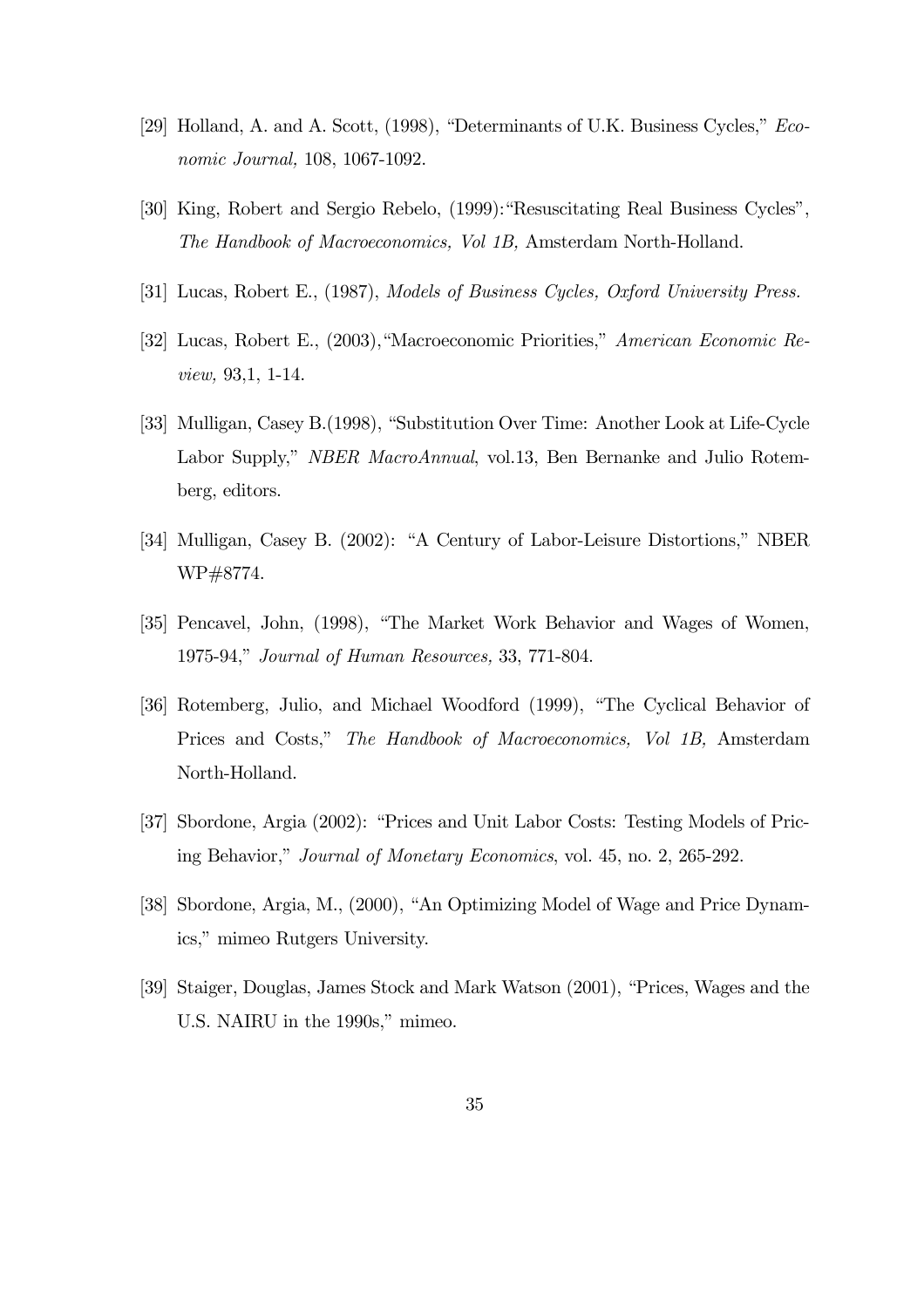- [40] Uhlig, Harald, (2002), "What Moves Real GNP?," mimeo, paper presented at CEPR-ESSIM Conference, 22-26 May Tarragona, Spain.
- [41] Woodford, M. (1999): "Inflation Stabilization and Welfare" NBER Working Paper  $\#$  5684.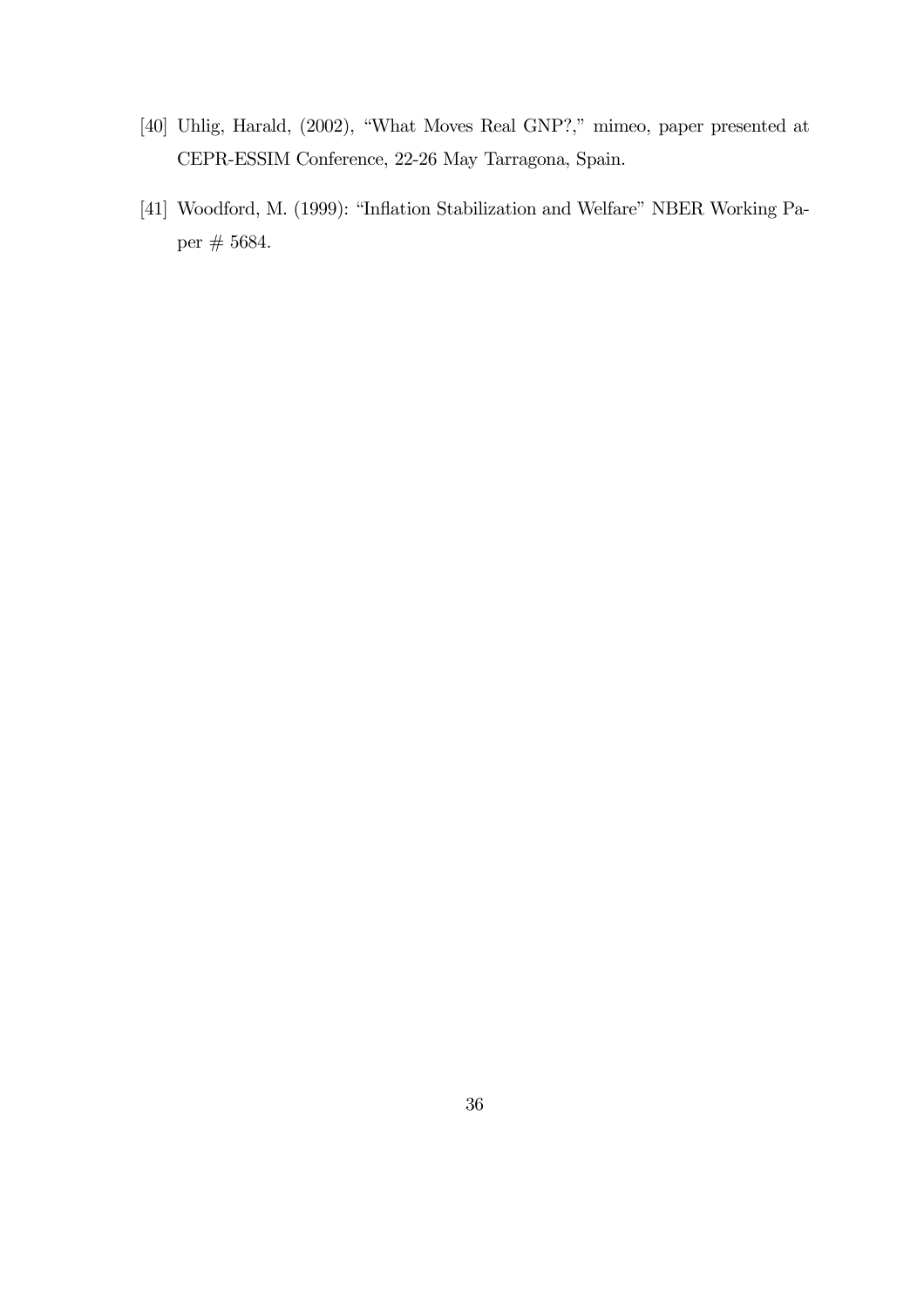| <i>Baseline Calibration</i> ( $\sigma = 1, \varphi = 1$ ) |            |        |                   |                |                          |   |
|-----------------------------------------------------------|------------|--------|-------------------|----------------|--------------------------|---|
| Variable                                                  | $s.d.(\%)$ | $\rho$ | Cross Correlation |                |                          |   |
|                                                           |            |        | <b>GDP</b>        |                | Gap Price Mkup Wage Mkup |   |
| GDP                                                       | 2.6        | 0.94   | $\overline{1}$    |                |                          |   |
| Gap                                                       | 5.1        | 0.95   | 0.77              | $\overline{1}$ |                          |   |
| Price Markup                                              | 2.1        | 0.88   | 0.28              | $-0.02$        | 1                        |   |
| Wage Markup                                               | 5.4        | 0.95   | $-0.83 - 0.92$    |                | $-0.37$                  | 1 |

Table 1. Basic Statistics: 1960-2004

Note: Column labeled GDP corresponds to detrended (log) GDP.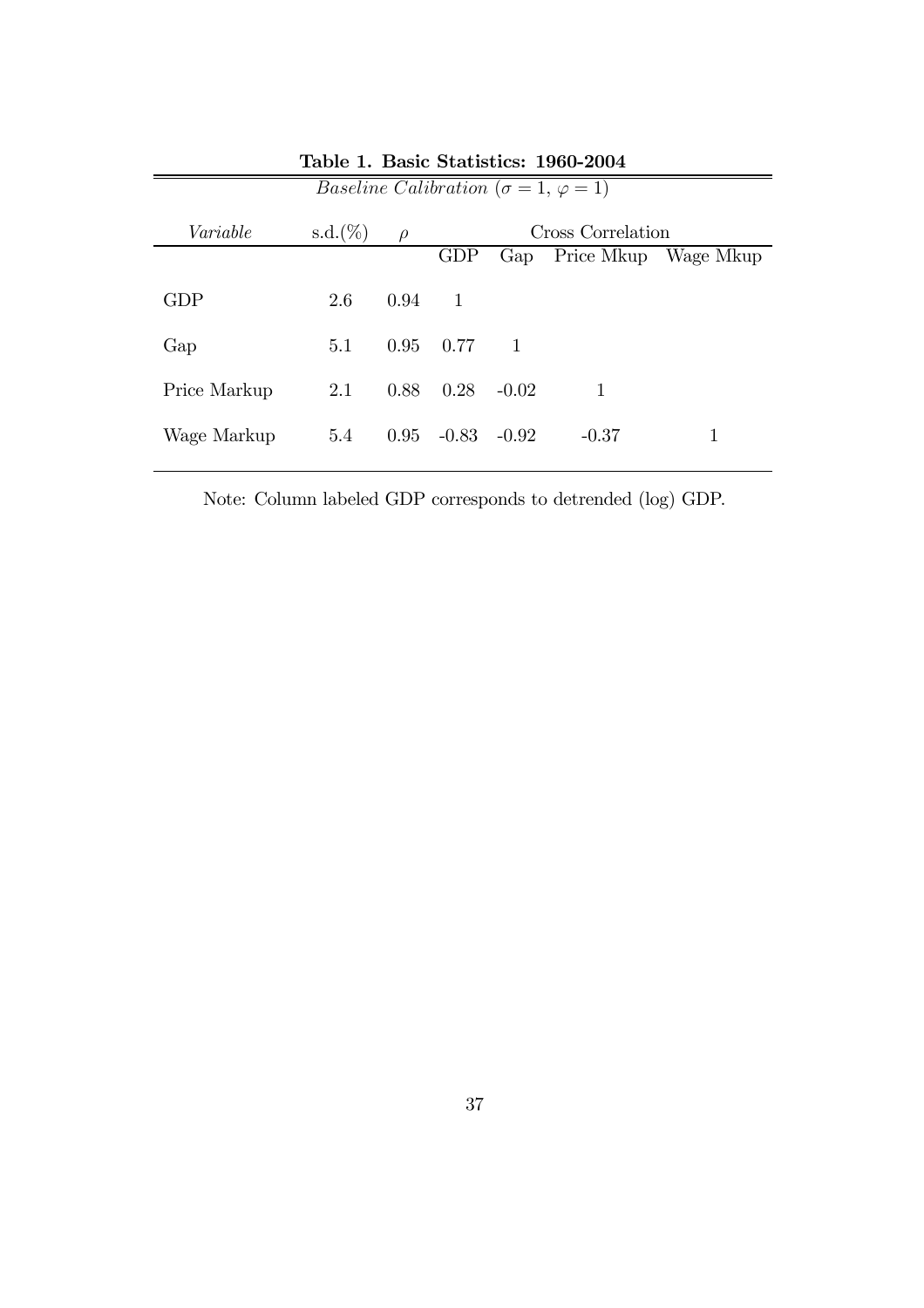| Robustness: Alternative Measures of Real Marginal Cost |            |        |                   |         |            |
|--------------------------------------------------------|------------|--------|-------------------|---------|------------|
| Variable                                               | $s.d.(\%)$ | $\rho$ | Cross Correlation |         |            |
|                                                        |            |        | <b>GDP</b>        | Gap     | Price Mkup |
|                                                        |            |        |                   |         |            |
| Gap                                                    |            |        |                   |         |            |
| <b>CES</b>                                             | 4.8        | 0.95   | 0.72              |         |            |
| Overhead                                               | 6.4        | 0.95   | 0.80              |         |            |
| Adj. cost                                              | 5.3        | 0.92   | 0.81              |         |            |
| <b>Bils</b>                                            | 5.1        | 0.95   | 0.77              |         |            |
| <b>Price Markup</b>                                    |            |        |                   |         |            |
| <b>CES</b>                                             | 2.0        | 0.92   | $-0.02$           | $-0.21$ |            |
| Overhead                                               | 2.5        | 0.90   | $-0.21$           | $-0.54$ |            |
| Adj. cost                                              | 2.1        | 0.78   | 0.13              | $-0.24$ |            |
| <b>Bils</b>                                            | 3.0        | 0.92   | $-0.17$           | $-0.45$ |            |
| Wage Markup                                            |            |        |                   |         |            |
| <b>CES</b>                                             | 4.8        | 0.94   | $-0.71$           | $-0.92$ | $-0.20$    |
| Overhead                                               | 5.5        | 0.94   | $-0.83$           | $-0.93$ | 0.20       |
| Adj. cost                                              | 5.5        | 0.94   | $-0.83$           | $-0.93$ | $-0.25$    |
| <b>Bils</b>                                            | 4.4        | 0.94   | $-0.74$           | $-0.84$ | $-0.05$    |
|                                                        |            |        |                   |         |            |

Table 2. Basic Statistics: 1960-2004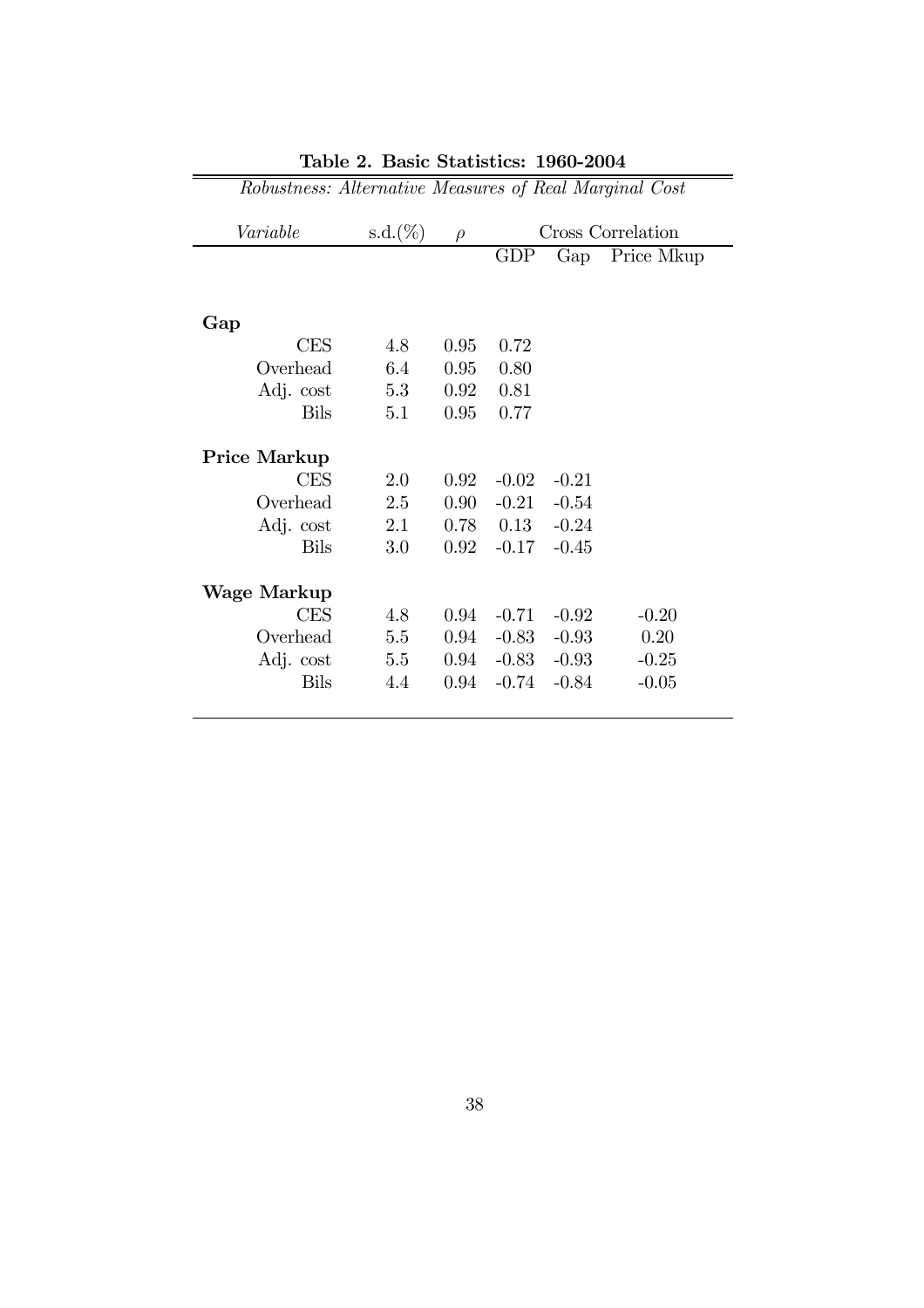| <i>Baseline Calibration</i> ( $\sigma = 1, \varphi = 1$ )<br>Bivariate VAR $(4 \text{ lags})$ |                 |            |          |           |             |  |
|-----------------------------------------------------------------------------------------------|-----------------|------------|----------|-----------|-------------|--|
| Variable                                                                                      | <b>Baseline</b> | <b>CES</b> | Overhead | Adj. cost | <b>Bils</b> |  |
| CBO Output Gap                                                                                | 0.000           | 0.000      | 0.000    | 0.004     | 0.000       |  |
| Nominal Interest Rate                                                                         | 0.270           | 0.048      | 0.200    | 0.106     | 0.275       |  |
| Yield Spread                                                                                  | 0.006           | 0.000      | 0.003    | 0.003     | 0.006       |  |

Table 3. Granger Causality Tests (1960-2004)

Note: The values reported are p-values for the null hypothesis of no Granger causality from each variable listed to Hall  $x$  (F-test). Filtered data using third order polynomial in time.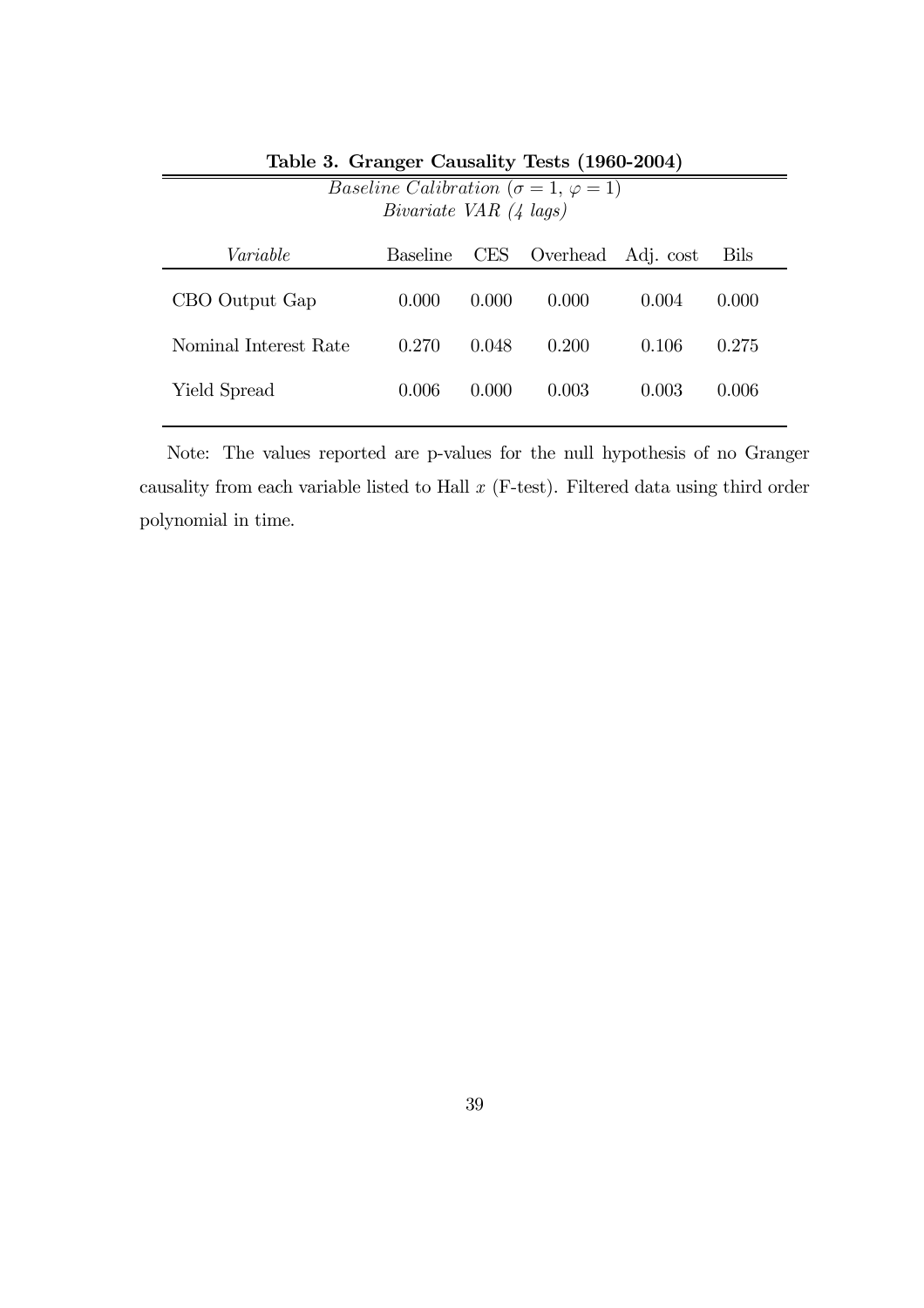| (percent of one year's consumption) |  |  |  |  |  |  |
|-------------------------------------|--|--|--|--|--|--|
|                                     |  |  |  |  |  |  |
|                                     |  |  |  |  |  |  |
|                                     |  |  |  |  |  |  |
|                                     |  |  |  |  |  |  |
|                                     |  |  |  |  |  |  |

Table 4. Welfare Costs of Fluctuations (1960-2004) (percent of one year's consumption)

Note: Based on calibration  $\mu = 0.5$ . The data was filtered using third order polynomial in time. Welfare computations cover the sample period 1960:1-2004:3.

| (percent of one year's consumption) |         |         |               |  |  |
|-------------------------------------|---------|---------|---------------|--|--|
|                                     | 70's    | 80's    | $90\text{'s}$ |  |  |
| $\sigma=1, \varphi=1$               | $-4.58$ | $-4.69$ | $-2.26$       |  |  |
| $\sigma = 1, \varphi = 5$           | $-6.18$ | $-6.37$ | $-3.22$       |  |  |
| $\sigma=5, \varphi=1$               | $-2.88$ | $-7.23$ | $-0.39$       |  |  |
| $\sigma = 5, \varphi = 5$           | $-4.89$ | $-8.00$ | $-1.65$       |  |  |

Table 5. The Welfare Costs of Recession Episodes

Note: See Table 4.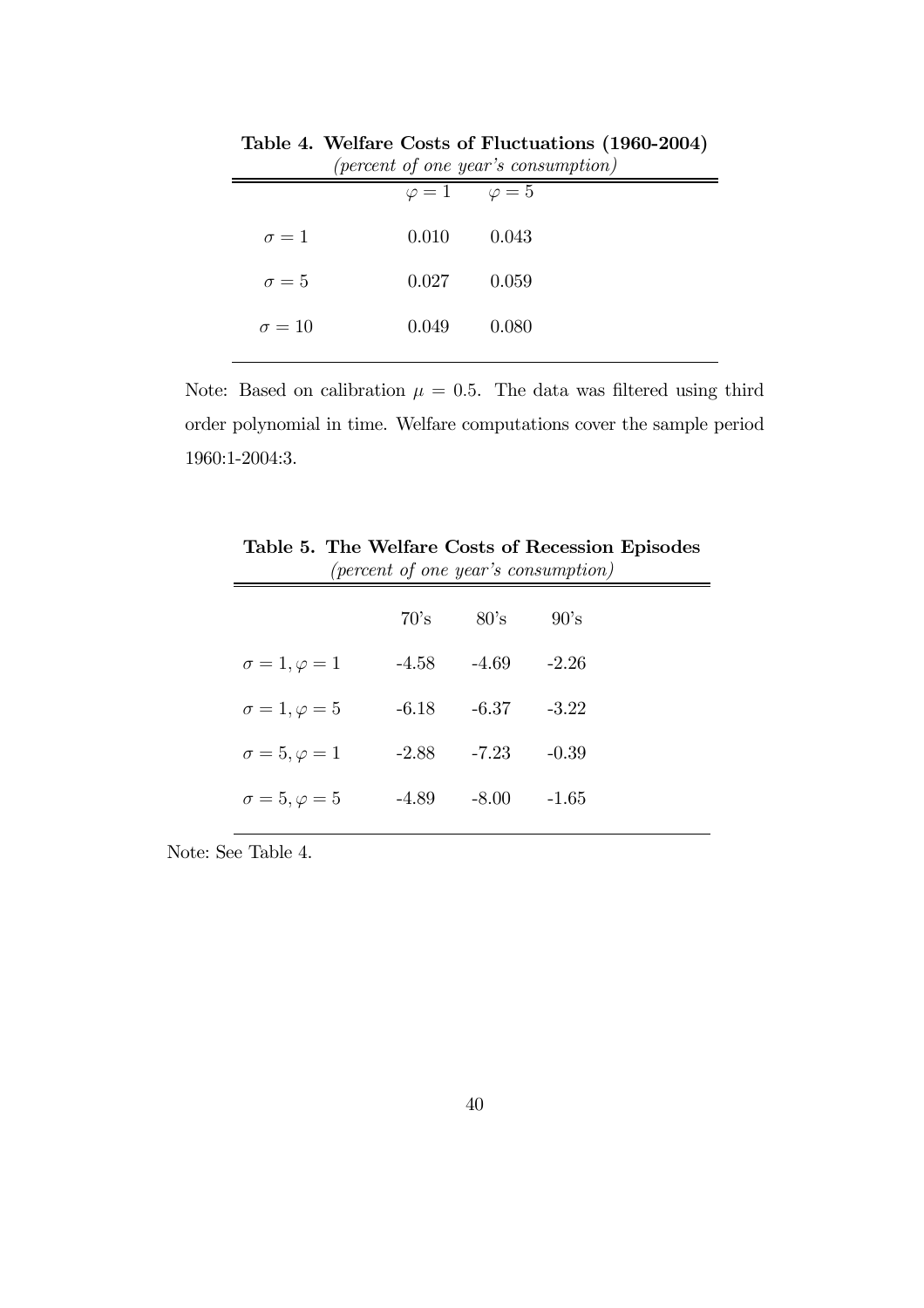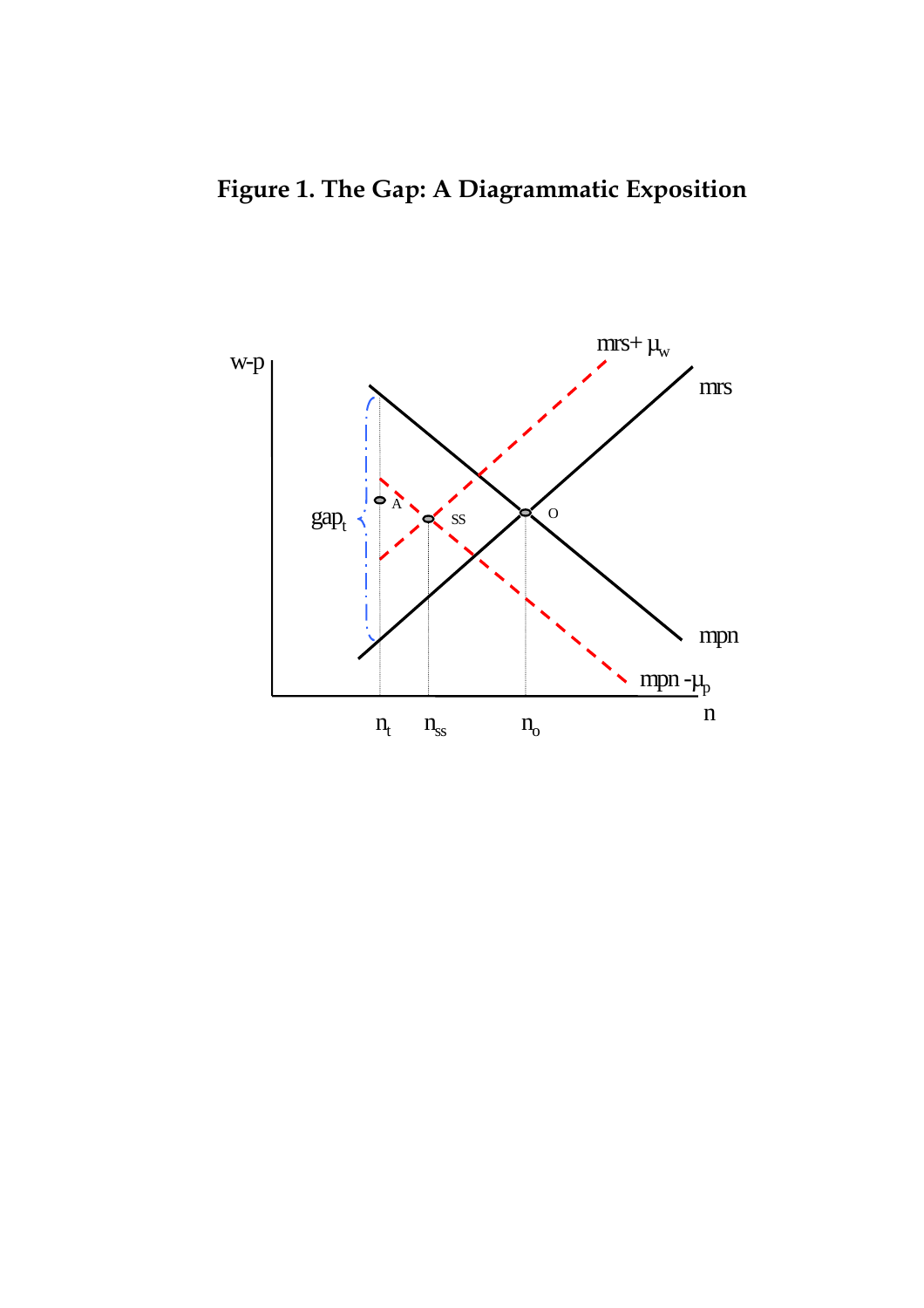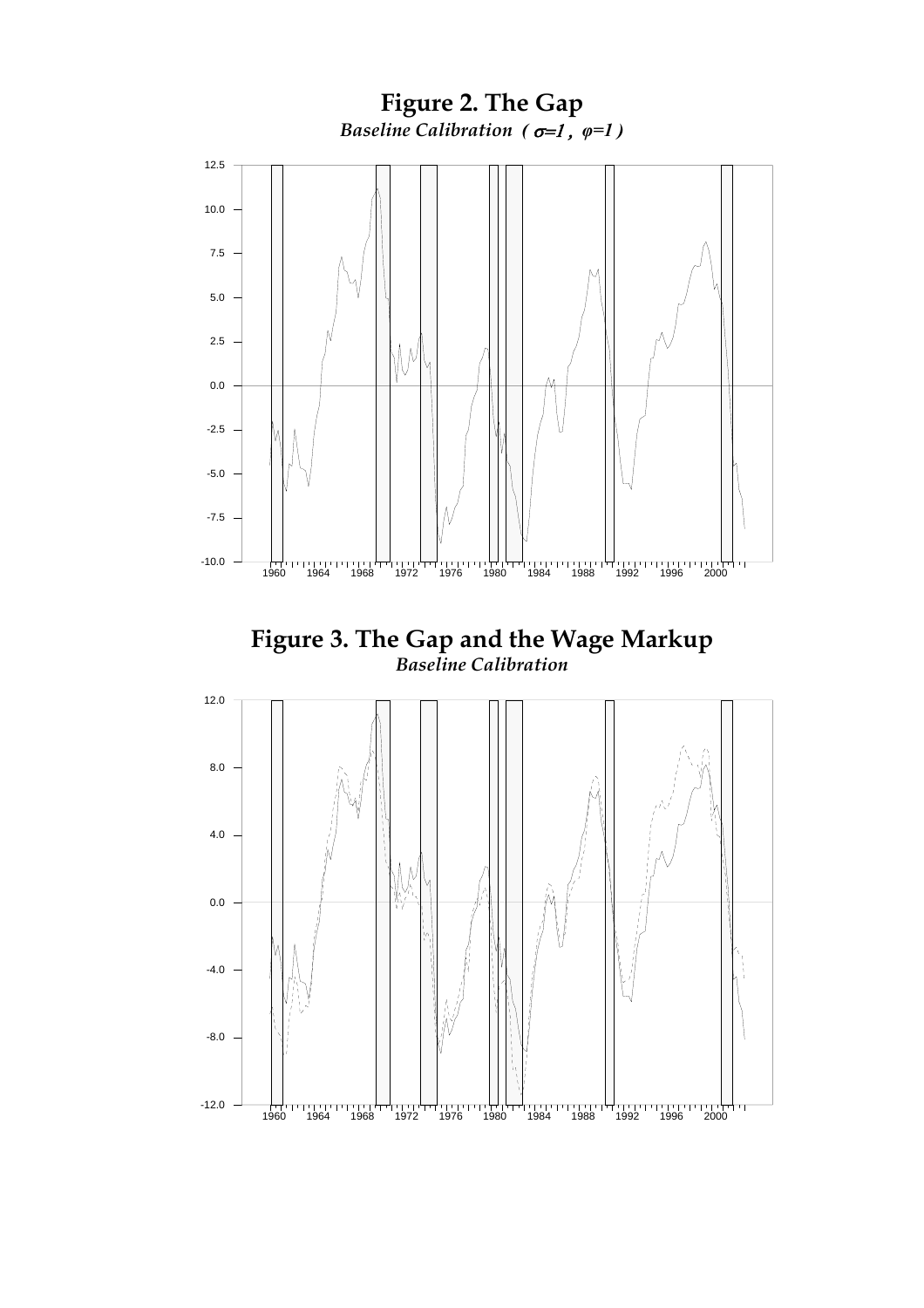



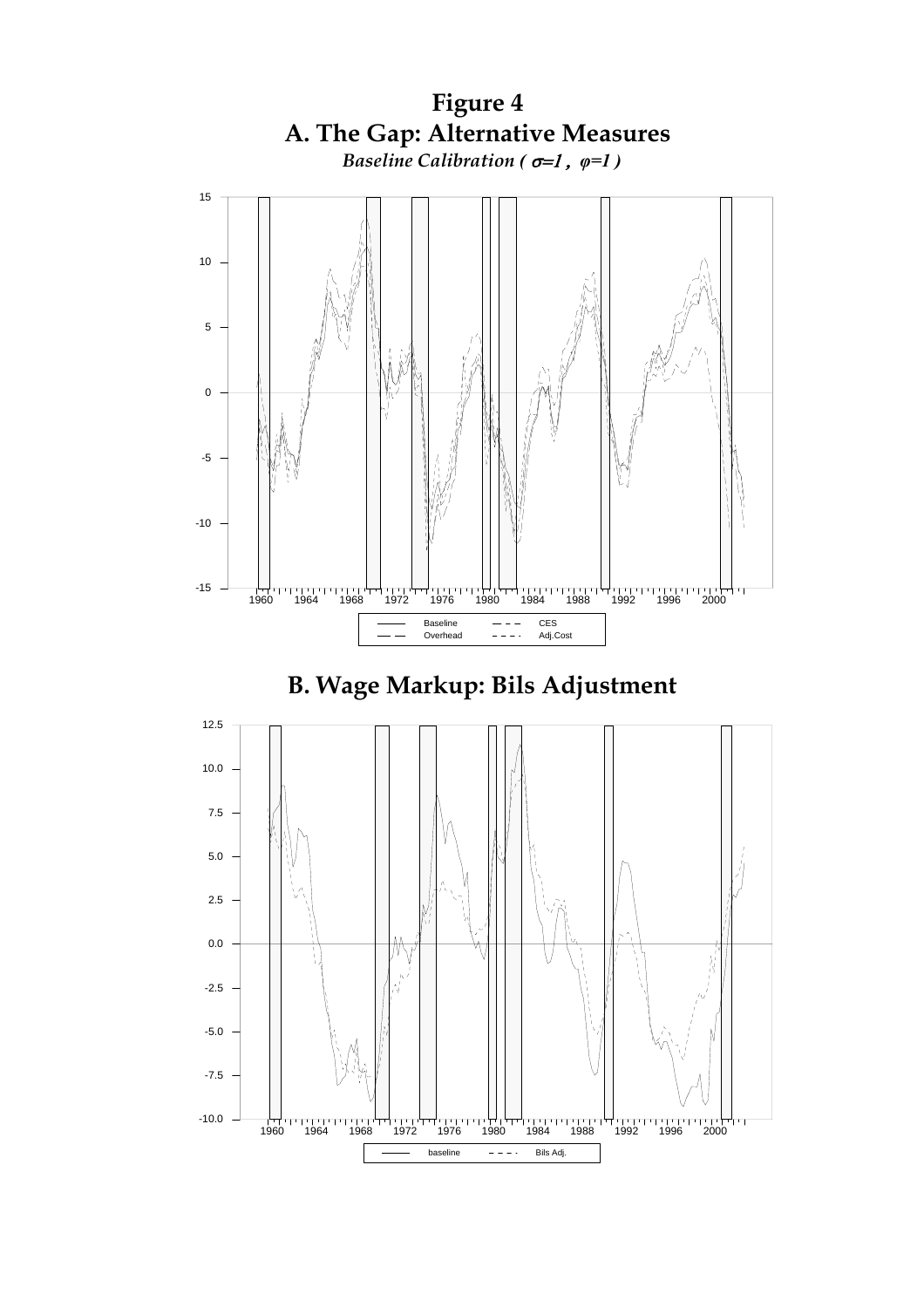



Note: 95% confidence bands for Impulse Responses are based on 5000 Monte Carlo replications. Sample Period: 1960:1- 2004:3